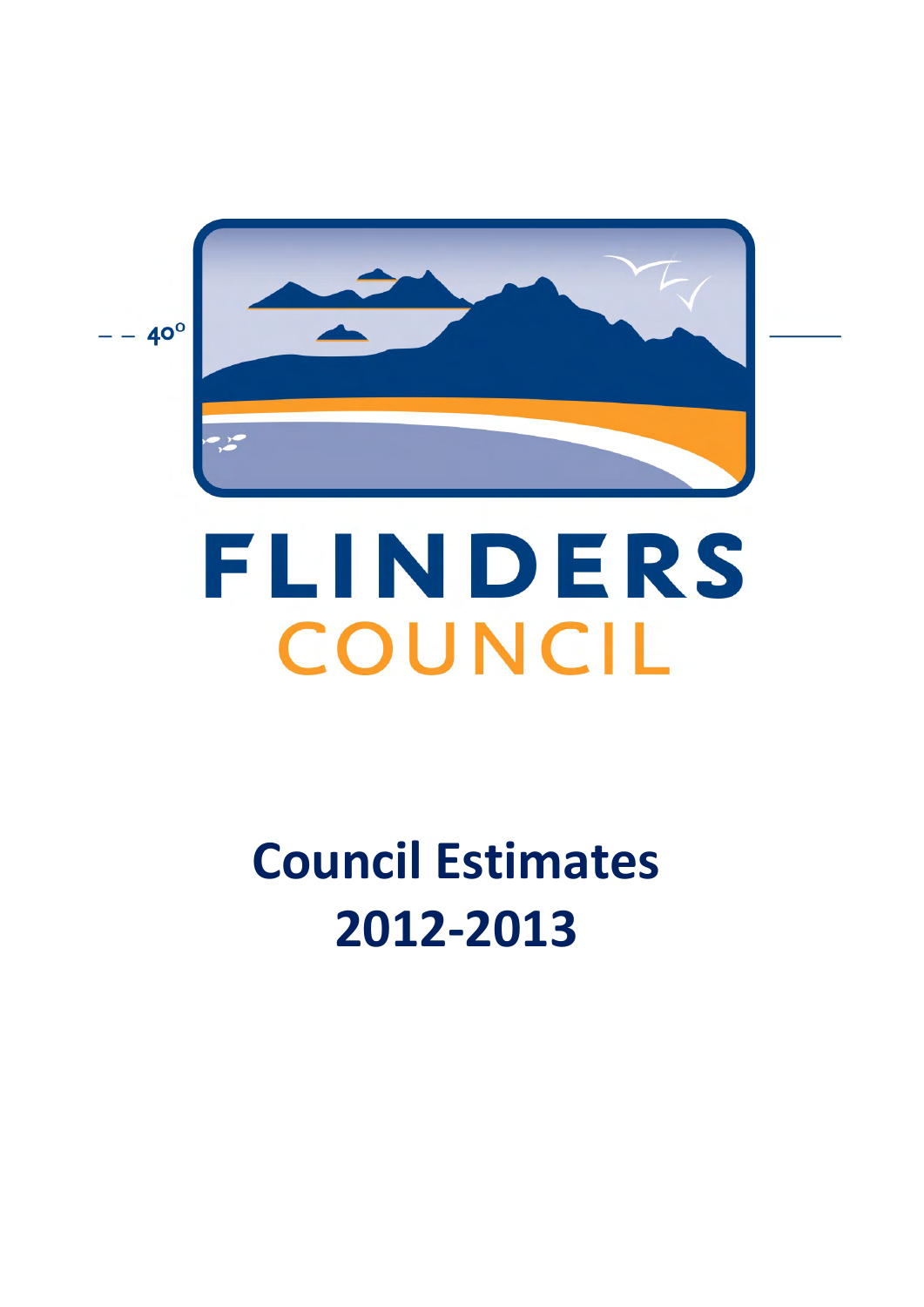# **Contents**

| <b>Overview</b>                                    |                |
|----------------------------------------------------|----------------|
| 1. Executive Summary                               | 2              |
| 2. Estimates Overview                              | 3              |
| 3. Budget Highlights                               | 6              |
| <b>Estimate Analysis</b>                           |                |
| 4. Analysis of Operating Estimates                 | $\overline{7}$ |
| 5. Analysis of Capital Works Program               | 10             |
| 6. Impact of Current Year on 2012/2013 Budget      | 12             |
|                                                    |                |
| <b>Annual Budget</b>                               |                |
| 7. Rate Resolution                                 | 13             |
| Rates Comparison<br>7.1                            | 15             |
| <b>Rates History</b><br>7.2                        | 16             |
| 8. Reserves                                        | 17             |
| 9. Capital Works Program                           | 18             |
| 10. Estimated Income Statement                     | 20             |
| <b>Budget by Department</b>                        |                |
| 11. Corporate Division                             | 21             |
| 12. Roads Division                                 | 24             |
| 13. Waste Management Division                      | 26             |
| 14. Town Maintenance Division                      | 27             |
| 15. Public Health, Safety and Environment Division | 29             |
| 16. Community and Economic Development Division    | 32             |
| 17. Depot and Plant Division                       | 34             |
| 18. Significant Business Activity - Airport        | 36             |
|                                                    |                |
| <b>Schedules</b>                                   |                |
| 19. Schedule of Fees and Charges                   | 38             |
|                                                    |                |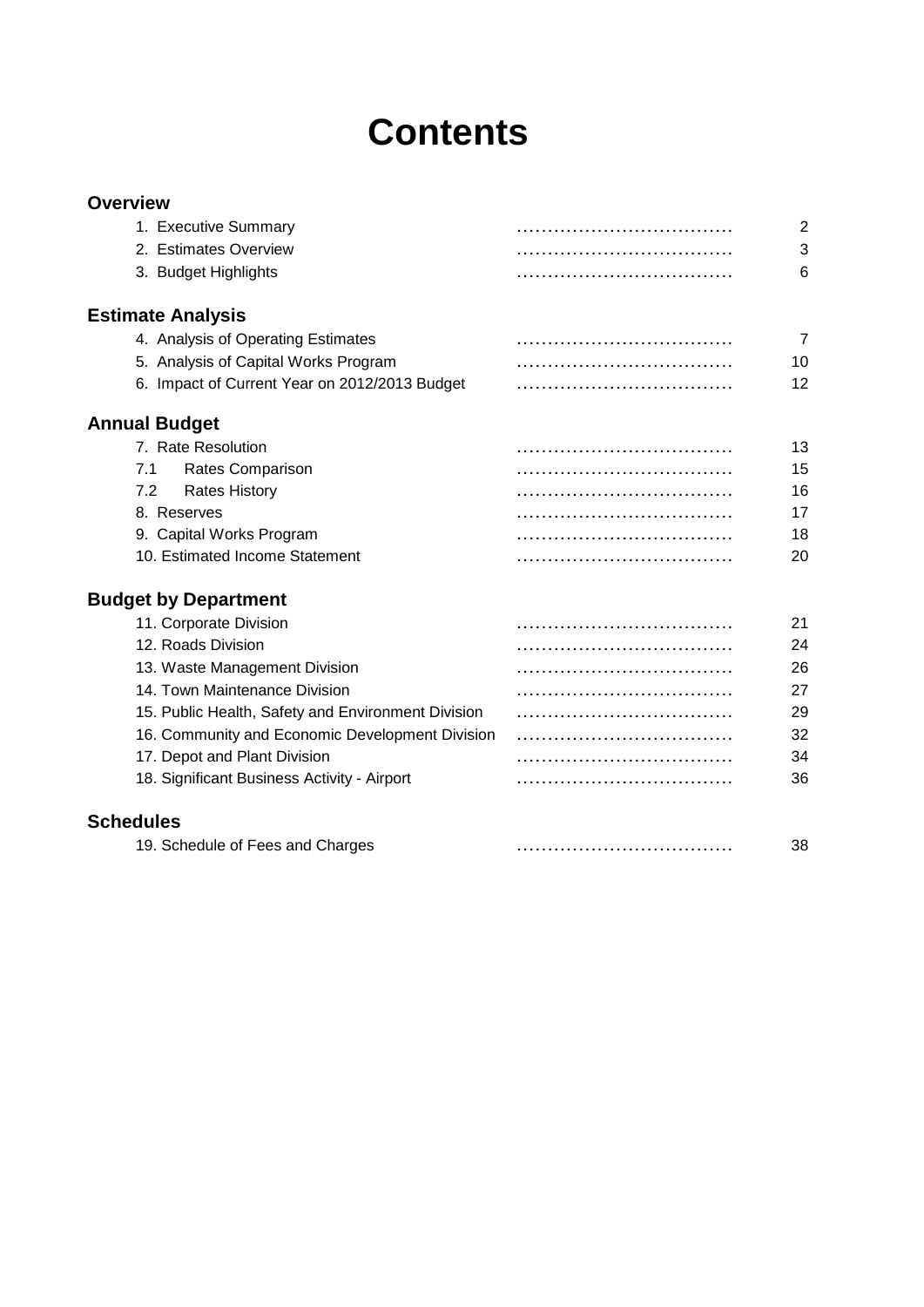# **1. Executive Summary**

Under the *Local Government Act 1993* ("the Act "), Council is required to prepare estimates of the Council's revenue and expenditure for each financial year.

The estimates are to contain details of the following:-

- the estimated revenue of the Council;
- the estimated expenditure of the Council;
- the estimated borrowings by the Council;
- the estimated capital works of the Council;
- any other details required by the Minister.

In accordance with the Act the estimates must be adopted by 31 August each year, but can not be adopted more than one (1) month before the start of the financial year to which they relate.

A high level long term financial plan covering the period up to 5 years is currently being developed to assist Council in adopting estimates within the longer term prudent financial framework. The key objective of the financial plan is financial sustainability in the medium to long term, while still achieving Council's strategic objectives as specified in the Strategic Plan.

The 2012/2013 Estimates presented in this report have been developed through a rigorous process of consultation and review with Councillors and Council Officers. It is Council's opinion that the estimates are financially responsible, contribute to achievement of the operational objectives and support the strategies included in the new Strategic Plan. It is also forward looking in that it fits within a longer term framework which seeks to achieve financial sustainability in the medium to long term.

A key influencing factor in the development of the 2012/2013 estimates has been the demand from ratepayers wanting improved service levels. In addition, ratepayers are looking for Council to deliver on major projects included in the Strategic Plan.

The 2012/2013 Estimates forecast an operating deficit of \$1,256,331 after raising rate revenue of \$1,252,224 and capital revenue of \$267,353. Excluding capital funding, an operating loss of \$1,523,684 is forecast for 2012/2013.

Council's financial position is under pressure due to the high level of capital works required and the need to provide a number of non-core services to residents, businesses and tourists within the municipality as Commonwealth and State Government Departments are reducing services in remote areas. Hence, Council's operating position is projected to result in a loss for 2012/2013 of \$1,165,120 million excluding capital grants of \$267,353.

Council operations are expected to be significantly impacted by reductions in government funding, and increased pressure from residents, businesses and tourists to continue to provide non-core services within the municipality over the next twelve months. However, it is necessary for Council to obtain future revenue growth whilst containing costs in order to achieve a breakeven operating position in the long term, this could be achieved by investing in new business operations that will increase long term revenue.

The total capital expenditure program will be \$1,334,290, any carried forward projects are fully funded from the 2012/2013 budget. Of the \$1,334,290 of capital funding required, \$267,353 will come from external grants and contributions and the balance from working capital.

The capital expenditure program has been set and prioritised based on a process of consultation that has enabled Council to assess needs and develop sound business cases for each project. A program of this size cannot be sustained beyond 2012/2013 without external funding or contributions.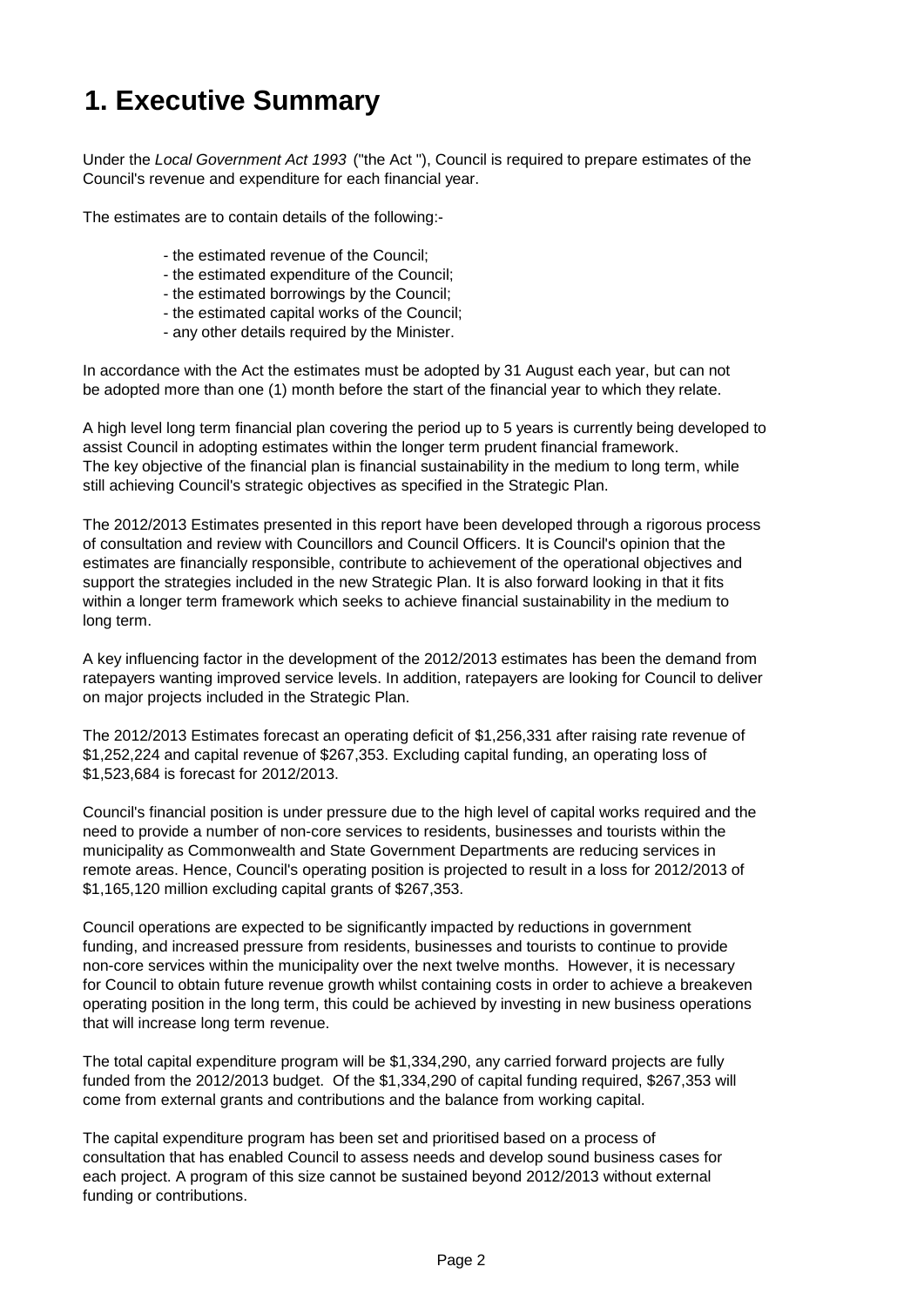# **2. Estimates Overview**

This section describes how the estimates are linked to the achievements of the Annual Plan within an overall planning framework. This framework guides the Council in identifying community needs and aspirations over the long term, medium term (Strategic Plan) and short term (Annual Plan) and then holding itself accountable (Audited Financial Statements).

# **2.1 Strategic Planning Framework**

The Estimates have been developed within an overall planning framework, which guides the Council in identifying and meeting community needs and aspirations over the long term, converting these into medium term and short term objectives, strategies, initiatives, activities and resource requirements and then holding itself accountable by the audit of the Financial Statements.

The Strategic Plan summarises the key objectives, strategies and actions that Council plans to pursue over the current five (5) year period. The operational objectives form part of this Annual Plan and is framed within the context of the Strategic Plan. These objectives outline the operating environment, key initiatives/actions and resource requirements for each of Council's program areas. The operational objectives then form the basis for the annual Estimates.



The diagram below depicts the strategic planning framework of Council:-

The timing of each component of the planning framework is critical to the successful achievement of the planned outcomes. Any review of the Strategic Plan is substantially completed by March each year to ensure that there is sufficient time for Council Officers to develop their key initiatives and actions in draft form prior to the commencement of the estimates process from March - June.

### **2.2 Strategic Plan Outcomes**

The Annual Plan includes the activities and initiatives to be funded that will contribute to achieving the strategic objectives specified in the Strategic Plan. It identifies both the physical and financial resources required to undertake these activities and initiatives. The Estimates convert these resource requirements into financial terms to allow Council to make fully informed decisions when allocating scarce resources.

The Estimates by Division (Sections 11-19) includes activities and initiatives to be funded in the 2012/2013 Financial Year and how these will contribute to achieving the strategic objectives specified in the Strategic Plan.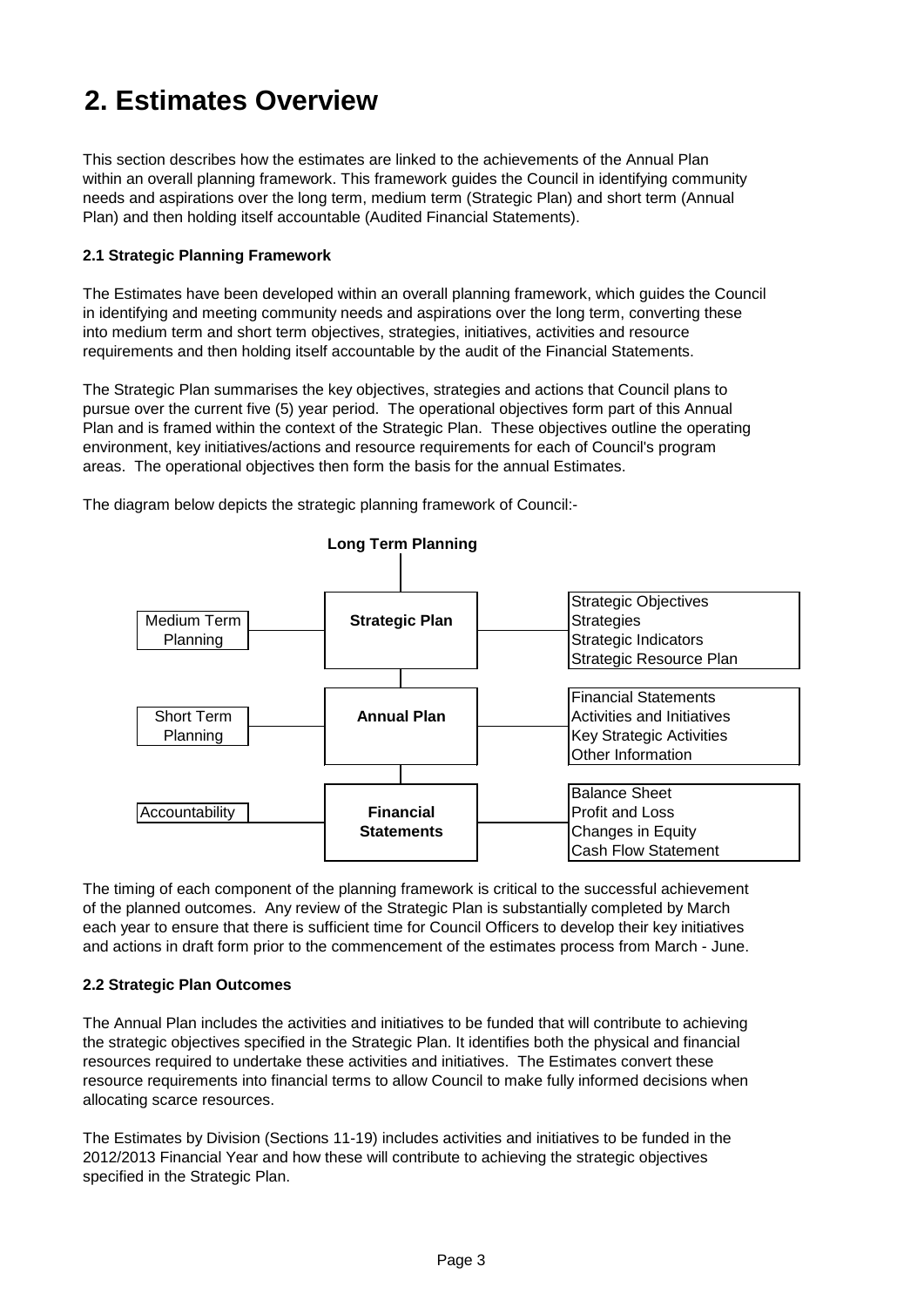# **2.3 Estimates Preparation**

Under the *Local Government Act 1993* , Council is required to prepare and adopt eEstimates for each financial year. The Estimates are required to include estimated revenue, expenditure, borrowings, capital works and any other detail required by the Minister.

The first step in the Estimates process is for the Council Officers to prepare a first draft of the estimates in accordance with the *Local Government Act 1993* and submit the draft to Council for discussion, amendment and eventual adoption. Workshops are held with Council over several months to discuss and refine the document. The Estimates must be adopted by 31 August each year but not more than one (1) month before the start of the relevant financial year.

The 2012/2013 Estimates, are for the year 1 July 2012 to 30 June 2013 and are prepared in accordance with the *Local Government Act 1993* . The eEstimates include an estimated Income Statement, estimated Capital Works and Rates Resolution.

These statements have been prepared for the year ended 30 June 2013 in accordance with applicable Australian Accounting Standards, other mandatory professional reporting requirements and the *Local Government Act 1993* . They also include detailed information about the rates and charges to be levied, the Capital Works Program to be undertaken and other financial information the Council requires in order to make an informed decision about the adoption of the Estimates.

The Estimates include consideration of a number of long term strategies to assist Council in considering the Estimates in a proper financial management context. These include the Rating Strategy (Section 7) and Infrastructure Strategy (Section 9).

### **2.4 Estimates Process**

The key dates for the Estimates process are summarised below:

| <b>Estimates Process</b>                                  | <b>Month</b> |
|-----------------------------------------------------------|--------------|
| 1. Revise Strategic Plan (if applicable)                  | February     |
| 2. Commence drafting estimates and operational objectives | March        |
| 3. Workshops with Council                                 | March-June   |
| 4. Estimates adopted by Council                           | June         |
| 5. Advertise new rates and charge within 21 days          | July         |
| 6. Provide copies to listed persons and organisations     | July         |
| 7. Public display                                         | July         |

### **2.5 Estimates Influences**

### **External Influences**

In preparing the 2012/2013 Estimates a number of external influences likely to impact significantly on the services delivered by Council have been taken into considerations. These include:-

- Tasmanian CPI Index for Tasmania at the March Quarter set at 2.1%.
- Feedback from Treasury indicates a 7% increase in State Grants Commission funding.
- Prevailing economic conditions, which will affect interest rates relating to both borrowings and investments.
- Continued increases in fuel prices, resulting in many suppliers imposing a fuel surcharge on their charges.
- Ongoing asset replacements/upgrades.

#### **Internal Influences**

The Flinders Council Enterprise Agreement 2010 provisions, which provide for a 3.5% increase in salary and wages will influence on the 2012/2013 Estimates.

Section 6 of this report 'Impact of Current Year on 2012/2013 Estimates' provides more detailed analysis of internal influences.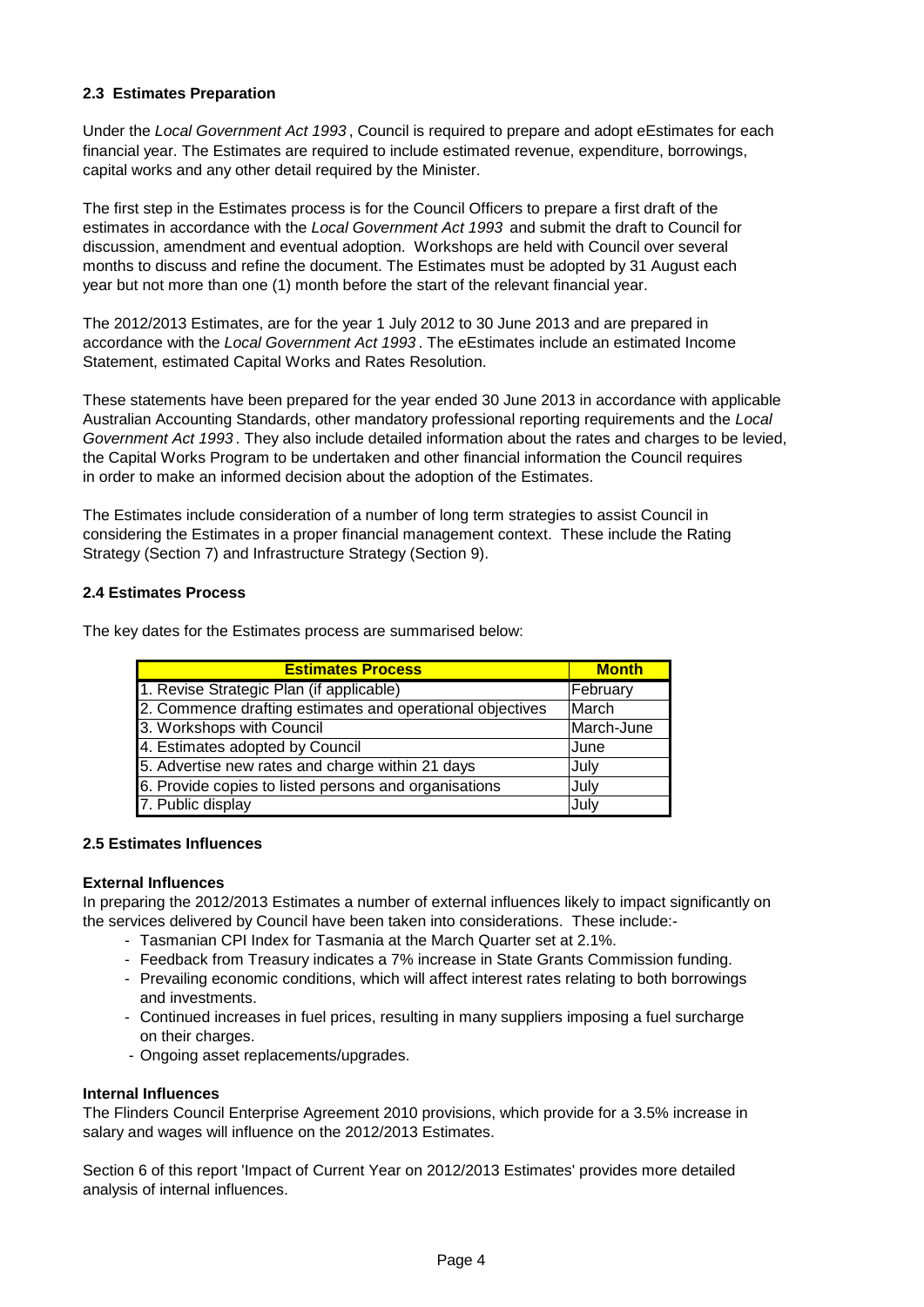# **2.6 Estimates Principles**

In response to these influences, Officers prepared draft Estimates based on the following principles:-

- Existing fees and charges to increase in line with CPI or market levels;
- Grants to be based on confirmed funding levels;
- New revenue sources to be identified where possible;
- Service levels to be maintained at 2011/2012 levels with aim to use less resources with an emphasis on innovation and efficiency;
- Contract labour to be minimised;
- New initiatives or projects which are not cost neutral to be justified through a business case;
- Real savings in expenditure and increases in revenue identified in 2011/2012 to be preserved;
- Operating revenue and expenses arising from completed 2011/2012 Capital Works Projects to be included; and
- Any new borrowings required are to be justified through a business case.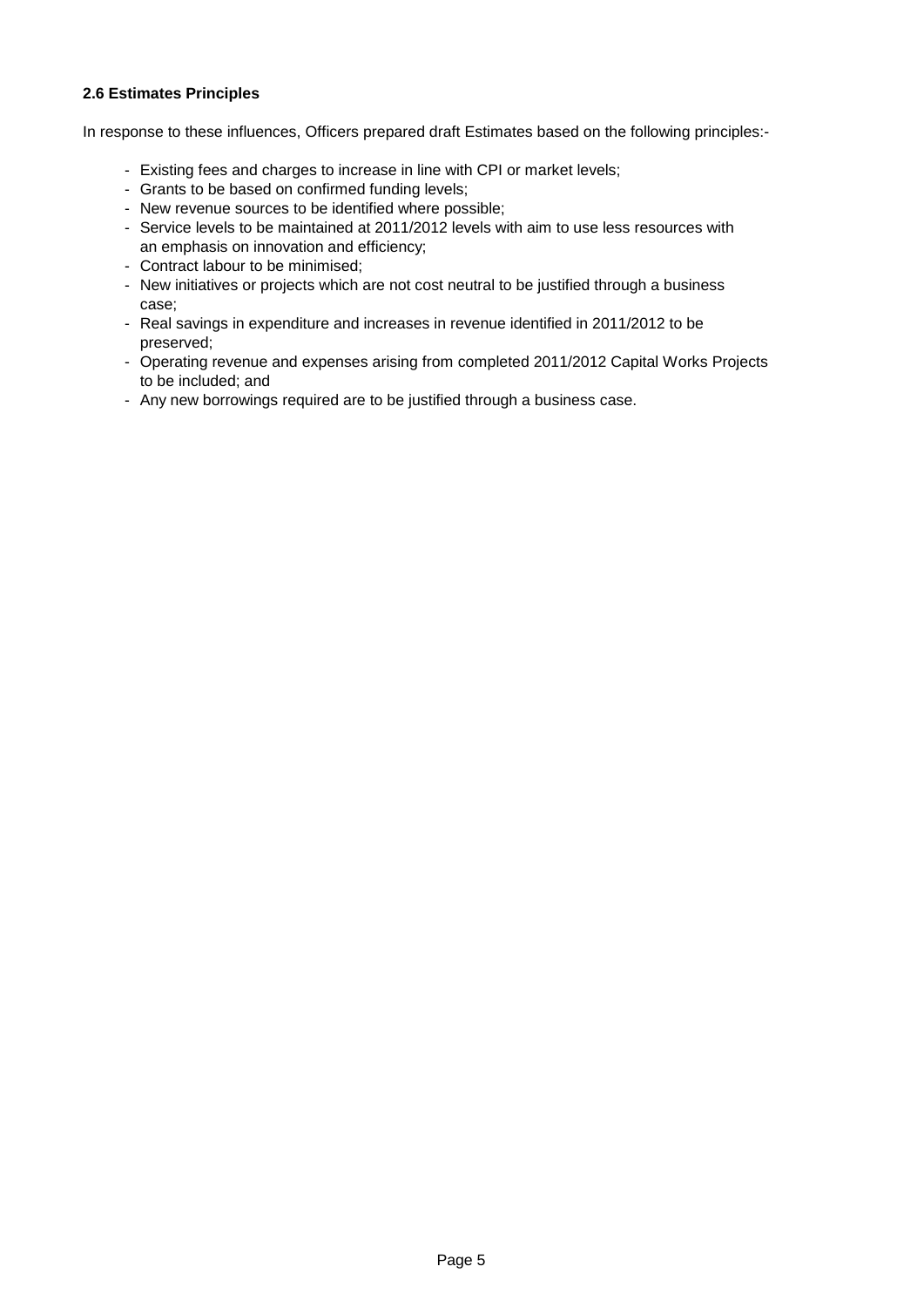# **3. Budget Highlights**

This section of the Annual Estimates report summarises the aspects of the Estimates that are expected to be of greatest interest to the community. The summary looks at the two (2) key areas of:-

- Operating Estimates
- Capital Works Program

# **3.1 Operating Estimates**

|                                    | <b>Budget</b><br>2011/2012 | <b>Estimates</b><br>2012/2013 | (Increase)<br><b>Decrease</b> |
|------------------------------------|----------------------------|-------------------------------|-------------------------------|
| <b>Operating</b>                   |                            |                               |                               |
| Revenue                            | 3,622,601                  | 3,662,330                     | 39,729                        |
| Expenditure                        | (4,632,022)                | (5, 186, 014)                 | (553, 992)                    |
| <b>Sub totals</b>                  | (1,009,421)                | (1,523,684)                   | (514, 263)                    |
| <b>Capital</b>                     |                            |                               |                               |
| Revenue                            | 277,876                    | 267,353                       | (10, 523)                     |
| <b>Operating surplus (deficit)</b> | (731, 545)                 | (1, 256, 331)                 | (524,786)                     |

The Estimates Income Statement forecasts a deficit of \$1,256,331 for the year ending 30 June 2013, after capital grants and contributions. This is an increase of \$524,786 over 2011/2012. Before capital funding, an operating deficit of \$1,523,684 is forecast, an increase of \$514,263 on the 2011/2012 year.

### **3.2 Capital Works Program**

|                                  | <b>Budget</b><br>2011/2012 | <b>Estimates</b><br>2012/2013 | (Increase)<br><b>Decrease</b> |
|----------------------------------|----------------------------|-------------------------------|-------------------------------|
| <b>Funding Source</b>            |                            |                               |                               |
| External                         | 277,876                    | 267,353                       | 10,523                        |
| Internal                         | 2,303,234                  | 1,066,937                     | 1,236,297                     |
| <b>Total Funding</b>             | 2,581,110                  | 1,334,290                     | 1,246,820                     |
| <b>Capital Works</b>             | (2,581,110)                | (1, 334, 290)                 | (1, 246, 820)                 |
| <b>Capital Surplus (Deficit)</b> | -                          | ۰                             |                               |

The 2012/2013 Capital Works estimates forecasts total capital works of \$1,334,290, which is an increase of \$393,172 over 2011/2012. The funding sources for the Capital Works Program includes \$10,523 from external sources such as new grants, loans and contributions; and \$1,236,297 from internal sources such as reserve cash, investments and working capital.

The Capital Works Program may need to be adjusted to include other incomplete projects from the 2011/2012 year. These projects will be identified after 30 June 2012 and the funds carried forward. Refer to Section 5 'Analysis of Capital Estimates' for a more detailed analysis.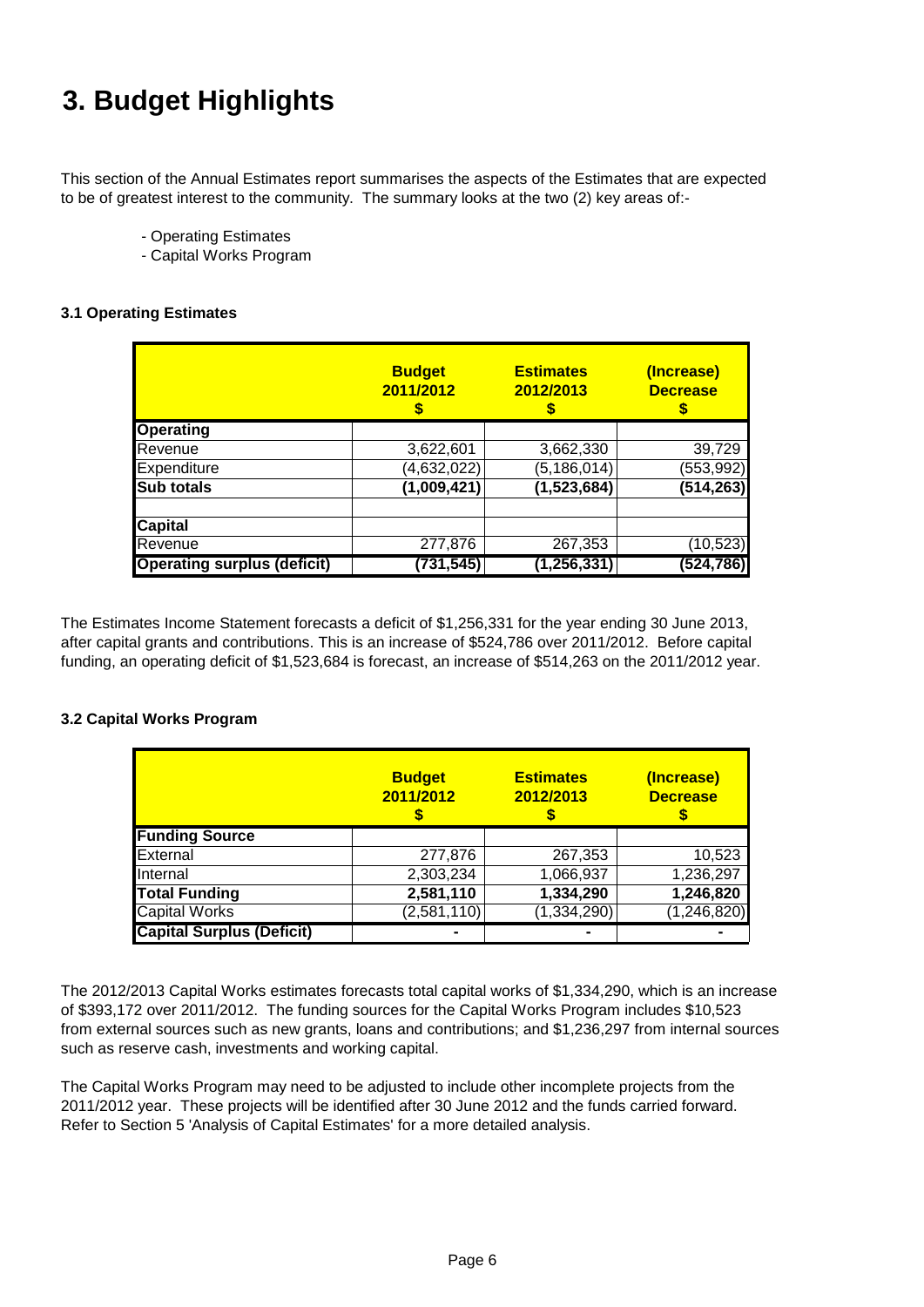# **4. Analysis of Operating Estimates**

This section of the Annual Estimates analyses the expected revenue and expenses of the Council for the 2012/2013 year. It also includes analysis of departmental financial performance in a format which aligns with Council's organisational structure.

#### **4.1 Operating Revenue**

| <b>Revenue Types</b>                    | <b>Ref</b> | <b>Budget</b><br>2011/2012 | <b>Estimates</b><br>2012/2013 | <b>Increase</b><br>(Decrease) |
|-----------------------------------------|------------|----------------------------|-------------------------------|-------------------------------|
| Rates                                   | 14.1.1     | 1,221,251                  | 1.252.224                     | 30,973                        |
| <b>User Charges</b>                     | 4.1.2      | 660,450                    | 896,550                       | 236,100                       |
| Interest                                | 4.1.5      | 272,000                    | 332,000                       | 60,000                        |
| Reimbursements                          | 4.1.6      | 15,500                     | 148,000                       | 132,500                       |
| <b>Operating Grants</b>                 | 4.1.3      | 1,374,500                  | 990,156                       | (384, 344)                    |
| <b>Other</b>                            | 4.1.8      | 11,900                     | 43,400                        | 31,500                        |
| Profit (Loss) on Sale of Assets         | 4.1.7      | 67.000                     | $\overline{\phantom{a}}$      | (67,000)                      |
| <b>Operating Revenue before Capital</b> |            | 3,622,601                  | 3,662,330                     | 39,729                        |
| <b>Capital Grants and Contributions</b> | 4.1.4      | 277,876                    | 267,353                       | (10, 523)                     |
| <b>Total Operating Revenue</b>          |            | 3,900,477                  | 3,929,683                     | 29,206                        |



#### **4.1.1 Rates (\$21,695 Increase)**

The General Rate has been increased to 8.530971c/\$ of AAV in 2012/13 from 8.080928c/\$ of AAV in 2011/12 that is an increase of 5.7% in General Rate. The increase has provided \$21,695 in additional revenue and takes total rate revenue to \$1,252,224 for the 2012/13 financial year.

Section 7 'Rate Resolution' includes a more detailed analysis of the rates to be levied in 2012/2013.

#### **4.1.2 User Charges (\$236,100 Increase)**

applications, dog licences and tip fees. In preparing the Estimates, a key principle for determining the level of user charges has been to ensure that increases do not exceed CPI increases or market levels, when possible. Council's services. These include such charges as for the use of community facilities, building and planning User charges relate mainly to the recovery of service delivery costs through the charging of fees to users of

Refer to Section 19 'Fees and Charges' for a detailed listing of all fees and charges.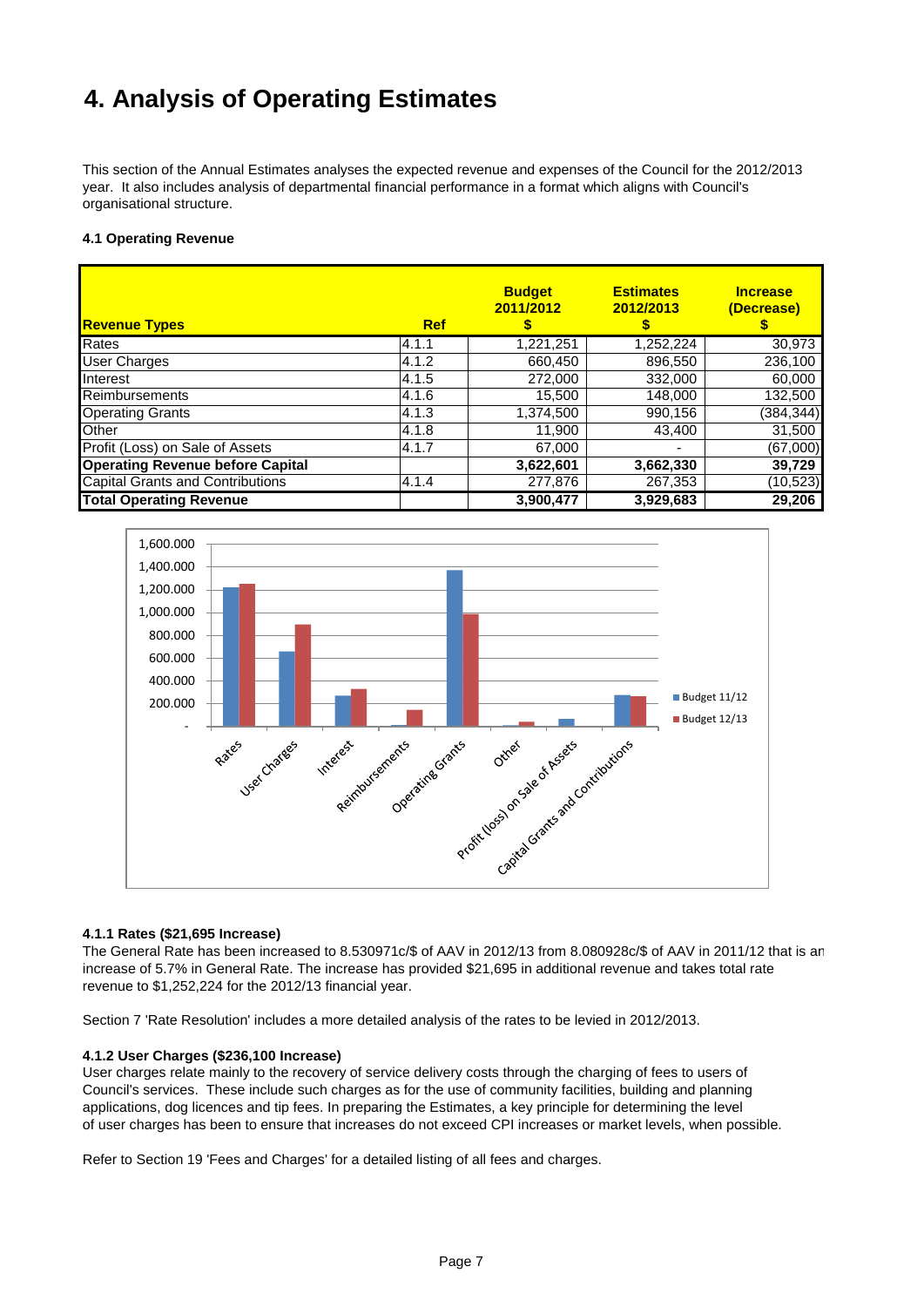#### **4.1.3 Operating Grants (\$384,344 Decrease)**

Government grants include all monies received from State and Commonwealth governments for the purposes of funding the delivery of Council's services to ratepayers. Overall, the level of grants has decreased by 28% or \$384,344 compared to 2011/2012. This has been a direct result of the Federal Government's Budget decision to paid the first and second quarterly payments for 2012-13 of the Financial Assistance Grant in advance in June of current financial year (2011/12).

At the time of preparation of these Estimates, the Tasmanian Auditor-General had not ruled on the financial treatment of these brought forward payments, which will have a significant impact on Council's operating revenue.

Significant movements in Grant Funding is summarised below:-

|                                                | <b>Budget</b><br>2011/2012 | <b>Estimates</b><br>2012/2013 | <b>Increase</b><br>(Decrease) |
|------------------------------------------------|----------------------------|-------------------------------|-------------------------------|
| Financial Assistance Grant - Administration    | 524,000                    | 344,828                       | (179, 172)                    |
| Financial Assistance Grant - Roads and Bridges | 540,000                    | 305,428                       | (234, 572)                    |
| Grants - Roads (DIER heavy vehicle motor tax)  | 135,000                    | 135,000                       |                               |
| <b>Grants - Rural Primary Health Services</b>  | 35,000                     |                               | (35,000)                      |
| Grants - Northern Tasmania Development         | 35,000                     | 2.000                         | (33,000)                      |
| Grants - Tourism and Economic Development      | 60,000                     | 60,000                        |                               |
| <b>Grants - Youth Activities</b>               | ۰                          | 1,500                         | 1,500                         |
| Grants - Natural Resource Management           | 80,500                     | 43,000                        | (37,500)                      |

#### **4.1.4 Capital Grants and Contributions (\$10,523 Decrease)**

Capital grants and contributions include monies received from State, Federal and community sources for the purpose of funding the Capital Works Program Overall the level of grants and contributions have decreased by only 4% compared to 2011/2012. Section 5 'Analysis of Capital Works Program' includes more detailed analysis of the grants and contributions expected to be received during the 2012/2013 year.

#### **4.1.5 Interest Revenue (\$60,000 Increase)**

Interest revenue includes interest on investments and rate arrears. Interest on investments is forecast to stay steady at the current levels as they did increase during the 2011/2012 year. An increase of 18% or \$60,000 is projected.

#### **4.1.6 Reimbursements (\$132,500 Increase)**

Reimbursement revenue relates to the recovery of costs incurred by Council. Reimbursements are forecast to increase by \$132,500 compared to 2011/2012.

#### **4.1.7 Profit (loss) on Sale of Assets (\$67,000 Decrease)**

This is a profit or loss on the sale of a Council asset. It is to decrease as no large plant items will be sold.

#### **4.1.8 Other Revenue (\$31,500 Increase)**

Other revenue relates to a range of unclassified items such as insurance recoveries and other miscellaneous income items. Other revenue is forecast to increase by \$31,500 compared to 2011/2012.

#### **4.2 Operating Expenditure**

| <b>Expenditure Types</b>           | <b>Ref</b> | <b>Budget</b><br>2011/2012 | <b>Estimates</b><br>2012/2013 | <b>Variance</b><br>(Unfav.) |
|------------------------------------|------------|----------------------------|-------------------------------|-----------------------------|
| <b>Employee Expenses</b>           | 4.2.1      | (1,518,022)                | (1, 917, 964)                 | (399, 942)                  |
| <b>Materials and Contracts</b>     | 4.2.2      | (1,684,100)                | (1,832,250)                   | (148, 150)                  |
| Depreciation                       | 4.2.3      | (1,425,500)                | (1,425,500)                   |                             |
| Other                              | 4.2.7      | (4,400)                    | (10, 300)                     | (5,900)                     |
| <b>Total Operating Expenditure</b> |            | $(4,\overline{632,022})$   | (5, 186, 014)                 | (553, 992)                  |

#### **4.2.1 Employee Costs (\$399,942 Increase)**

Employee costs include all labour related expenditure such as wages and salaries and on-costs including payroll tax, allowances, leave entitlements, employer superannuation, rostered days off, etc.

In summary, the average number of staff members for 2012/2013 is forecast to be 25.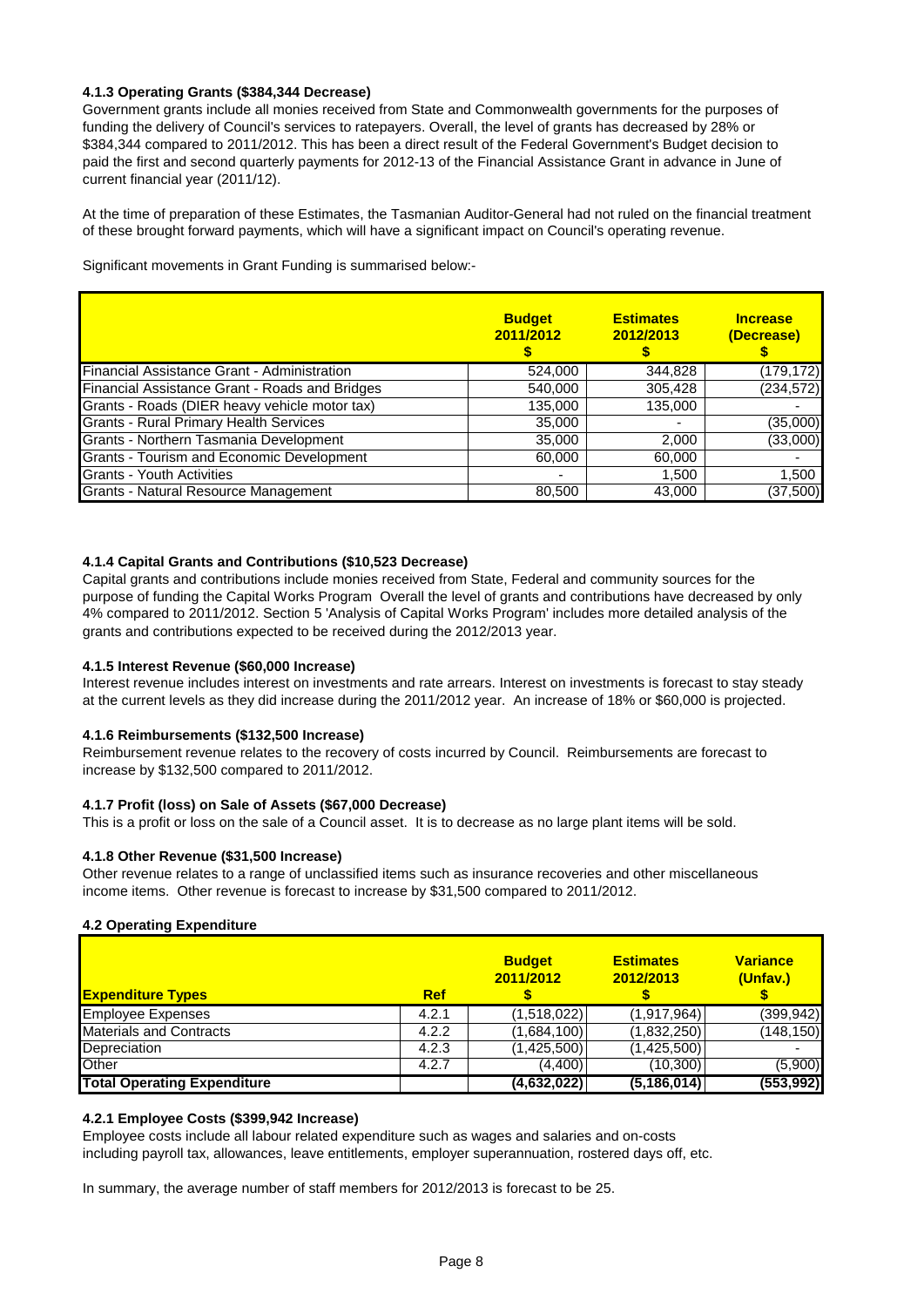### **4.2.2 Materials and Contracts (\$148,150 Increase)**

Materials and contracts are forecast to Increase by 9% or \$148,150 compared to 2011/2012.

### **4.2.3 Depreciation (No change)**

Depreciation relates to the usage of Council's property, plant and equipment including infrastructure assets such as roads and drains.

### **4.2.7 Other Expenses (\$5,900 Increase)**

Other expenses relate to a range of unclassified items including rates discount and miscellaneous items. Other expenses are forecast to increase by \$5,900 compared to 2011/2012.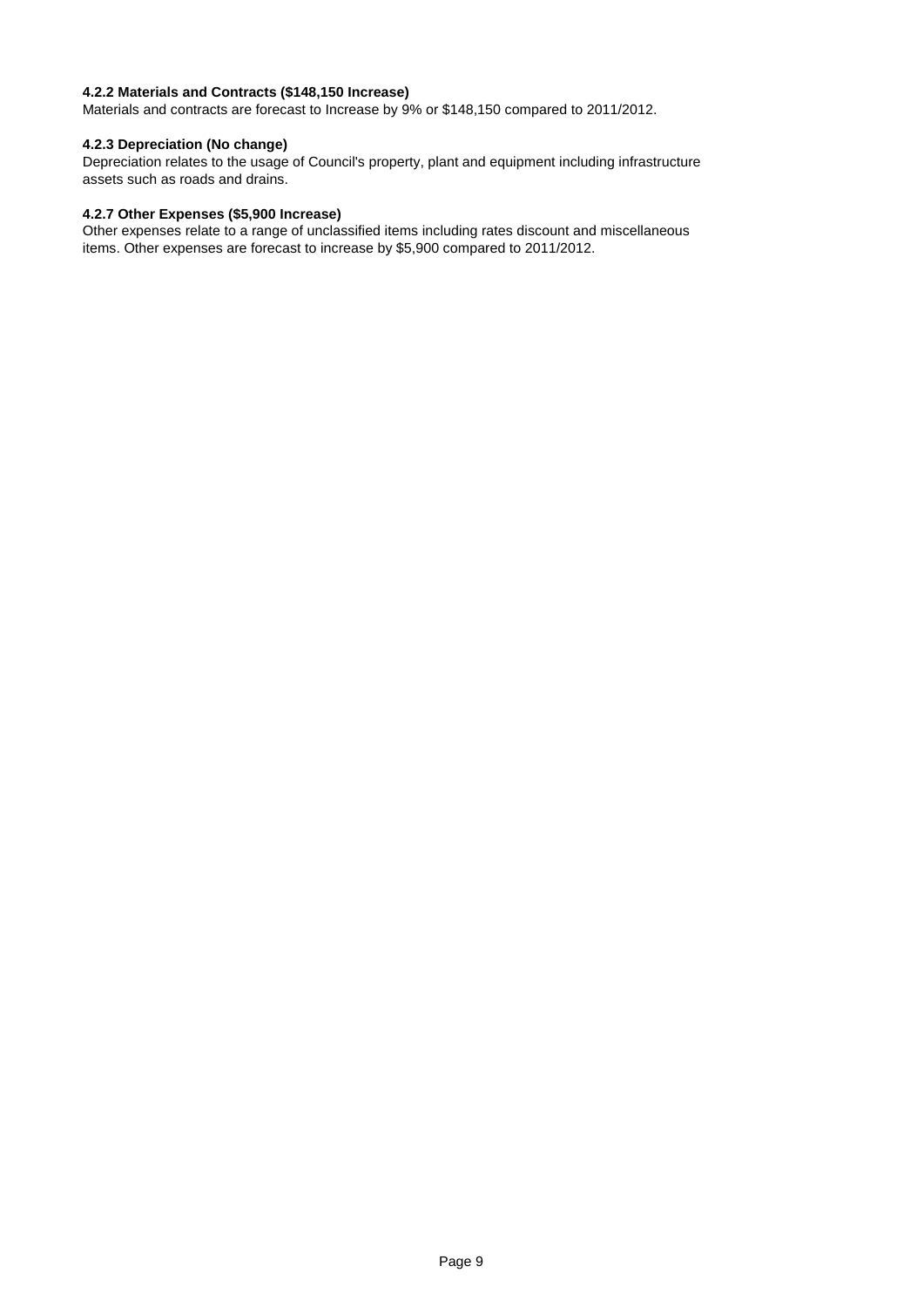# **5. Analysis of Capital Works Program**

This section of the Estimates report analyses the planned Capital Expenditure for the 2012/2013 year and the source of funding for that expenditure.

### **5.1 Funding Sources**

| <b>Sources of Funding</b>               |  | <b>Ref</b> | <b>Budget</b><br>2011/2012<br>S | <b>Estimates</b><br>2012/2013 | <b>Net Cost</b><br>(Increase)<br><b>Decrease</b> |
|-----------------------------------------|--|------------|---------------------------------|-------------------------------|--------------------------------------------------|
| <b>External</b>                         |  |            |                                 |                               |                                                  |
| <b>Capital Grants and Contributions</b> |  | 5.1.1      | 277,876                         | 267,353                       | 10,523                                           |
| Loan Funds                              |  | 5.2        |                                 |                               |                                                  |
| <b>Sub Total</b>                        |  |            | 277,876                         | 267,353                       | 10,523                                           |
| Internal                                |  |            |                                 |                               |                                                  |
| <b>Reserve Cash and Investments</b>     |  | 5.1.2      | (1,319,325)                     |                               | (1,319,325)                                      |
| <b>Working Capital</b>                  |  | 5.1.3      | 3,622,559                       | 1,066,937                     | 2,555,622                                        |
| <b>Sub Total</b>                        |  |            | 2,303,234                       | 1,066,937                     | 1,236,297                                        |
| <b>Total Funding Sources</b>            |  |            | 2,581,110                       | 1,334,290                     | 1,246,820                                        |

### **5.1.1 Capital Grants and Contributions**

Capital grants and contributions include monies received from State, Federal and other sources for the purpose of funding the Capital Works Program.

### **5.1.2 Reserve Cash and Investments**

The Council has significant cash reserves, which it is currently using to fund its annual Capital Works Program. At this stage no cash reserves will be used to fund part of the Capital Works Program.

#### **5.1.3 Working Capital**

In addition to reserve investments, Council also has uncommitted cash and investments which represent working capital and funds preserved from the previous year.

#### **5.2 Loan Funds**

Proposed Council loans in 2012/2013 is NIL.

#### **5.3 Capital Works**

|                                                  | <b>Budget</b><br>2011/2012 | <b>Budget</b><br>2012/2013 | <b>Variance</b><br><b>Increase</b><br>(Decrease) |
|--------------------------------------------------|----------------------------|----------------------------|--------------------------------------------------|
| <b>Capital Works Areas</b>                       | S                          | S                          |                                                  |
| <b>Corporate Division</b>                        | 10,000                     | 15,000                     | 5,000                                            |
| <b>Roads Division</b>                            | 588,468                    | 563,115                    | (25, 353)                                        |
| <b>Waste Management</b>                          | 60,000                     | 70,000                     | 10,000                                           |
| <b>Town Maintenance</b>                          | 1,097,270                  | 153,175                    | (944, 095)                                       |
| Public Health, Safety and Environmental Division |                            |                            |                                                  |
| Depot and Plant Division                         | 245,500                    | 262,500                    | 17,000                                           |
| Airport                                          | 579,872                    | 270,500                    | (309, 372)                                       |
| <b>Total Capital Works</b>                       | 2,581,110                  | 1,334,290                  | (1, 246, 820)                                    |
| New Works for 2012/2013 represented by:          |                            |                            |                                                  |
| <b>New Assets</b>                                |                            | 86,700                     |                                                  |
| <b>Exisiting Asset Improvements</b>              |                            | 1,247,590                  |                                                  |
|                                                  |                            | 1,334,290                  |                                                  |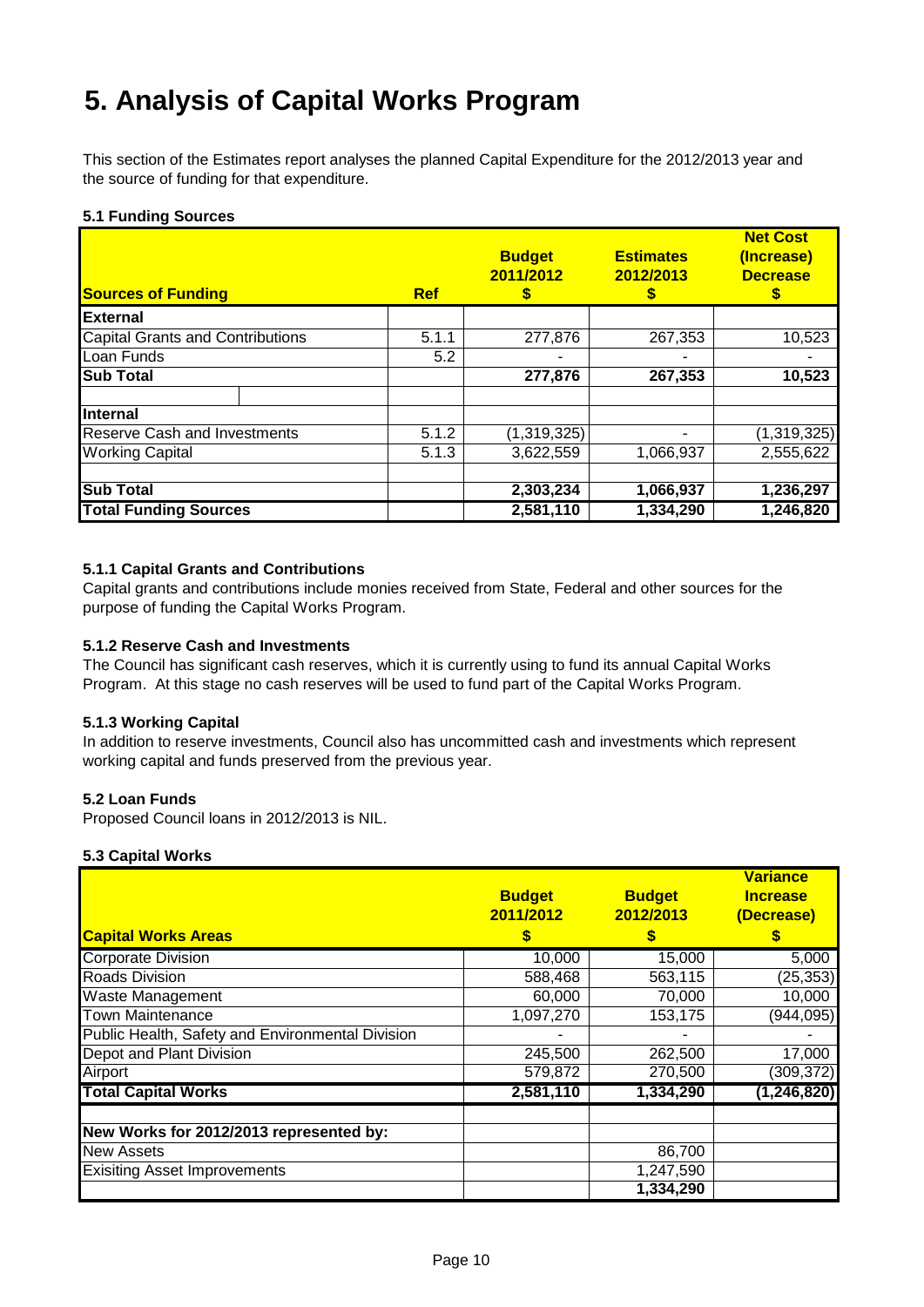

A detailed listing of individual projects included in the Capital Works Program is included in Section 9 "Capital Works Program".

# **5.3.1 Carried Forward Works**

At the end of each financial year there are projects that are either incomplete or not commenced due to planning issues, weather delays, extended consultation etc. For the 2011/2012 year it is forecast that \$40,000 of Airport Capital Works will be incomplete and be carried forward into the 2012/2013 year.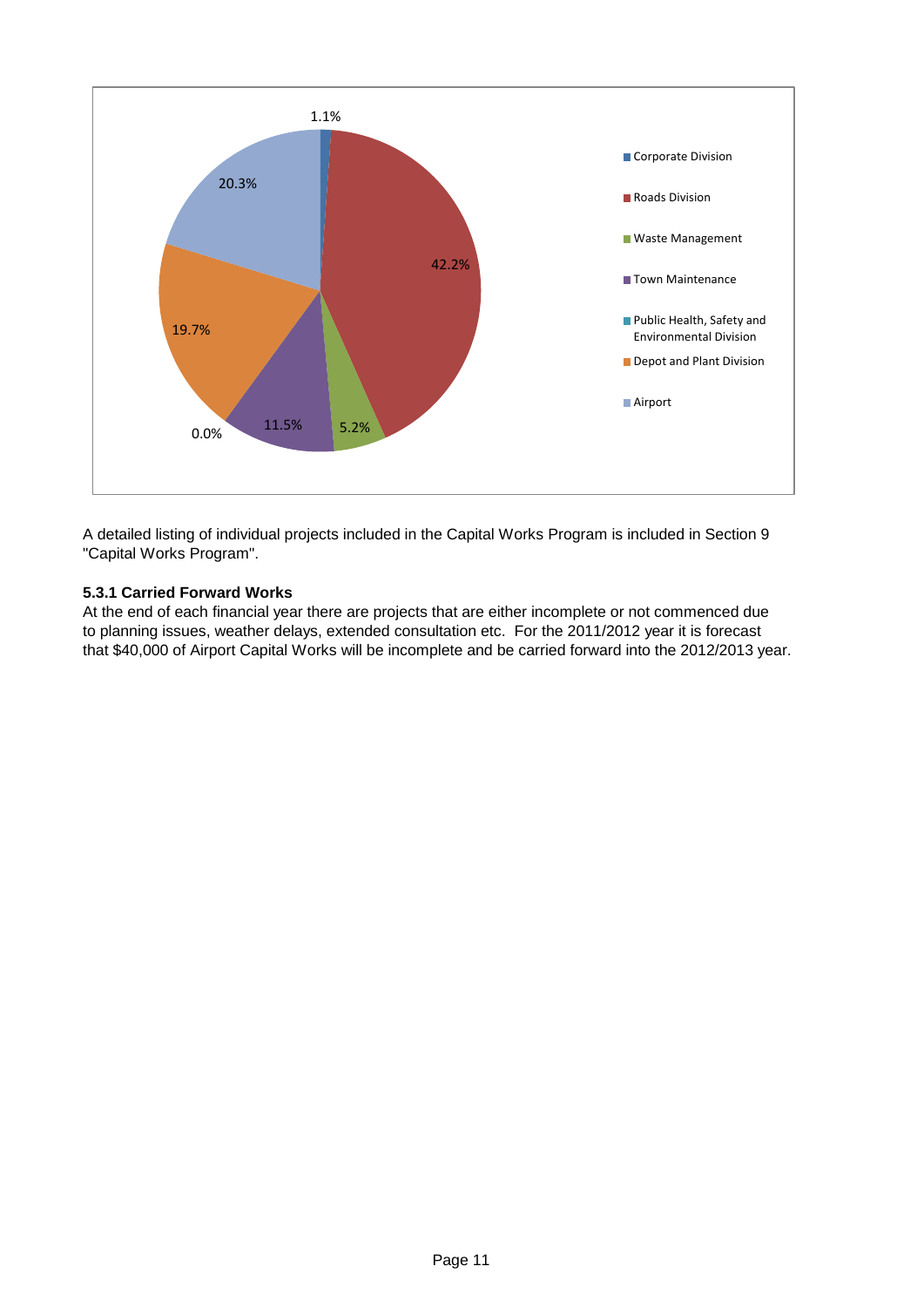# **6. Impact of Current Year on 2012/2013 Budget**

This section of the estimates report analyses the impact of variances from the estimates for the current financial year (2011/2012) to access whether there will be any significant impacts on the 2012/2013 budget.

# **6.1 Operating Performance**

|                                    | <b>Budget</b><br>2011/2012 | <b>Actual at 31 May</b><br>2011/2012 | <b>Increase</b><br>(Decrease) |
|------------------------------------|----------------------------|--------------------------------------|-------------------------------|
| <b>Operating</b>                   |                            |                                      |                               |
| Revenue                            | 3,622,601                  | 4,396,976                            | 774,375                       |
| Expenditure                        | (4,632,022)                | (5,036,101)                          | (404, 079)                    |
|                                    | (1,009,421)                | (639, 125)                           | 370,296                       |
| <b>Capital</b>                     |                            |                                      |                               |
| Revenue                            | 277,876                    | 307,876                              | 30,000                        |
| <b>Operating Surplus (Deficit)</b> | (731, 545)                 | (331, 249)                           | 400,296                       |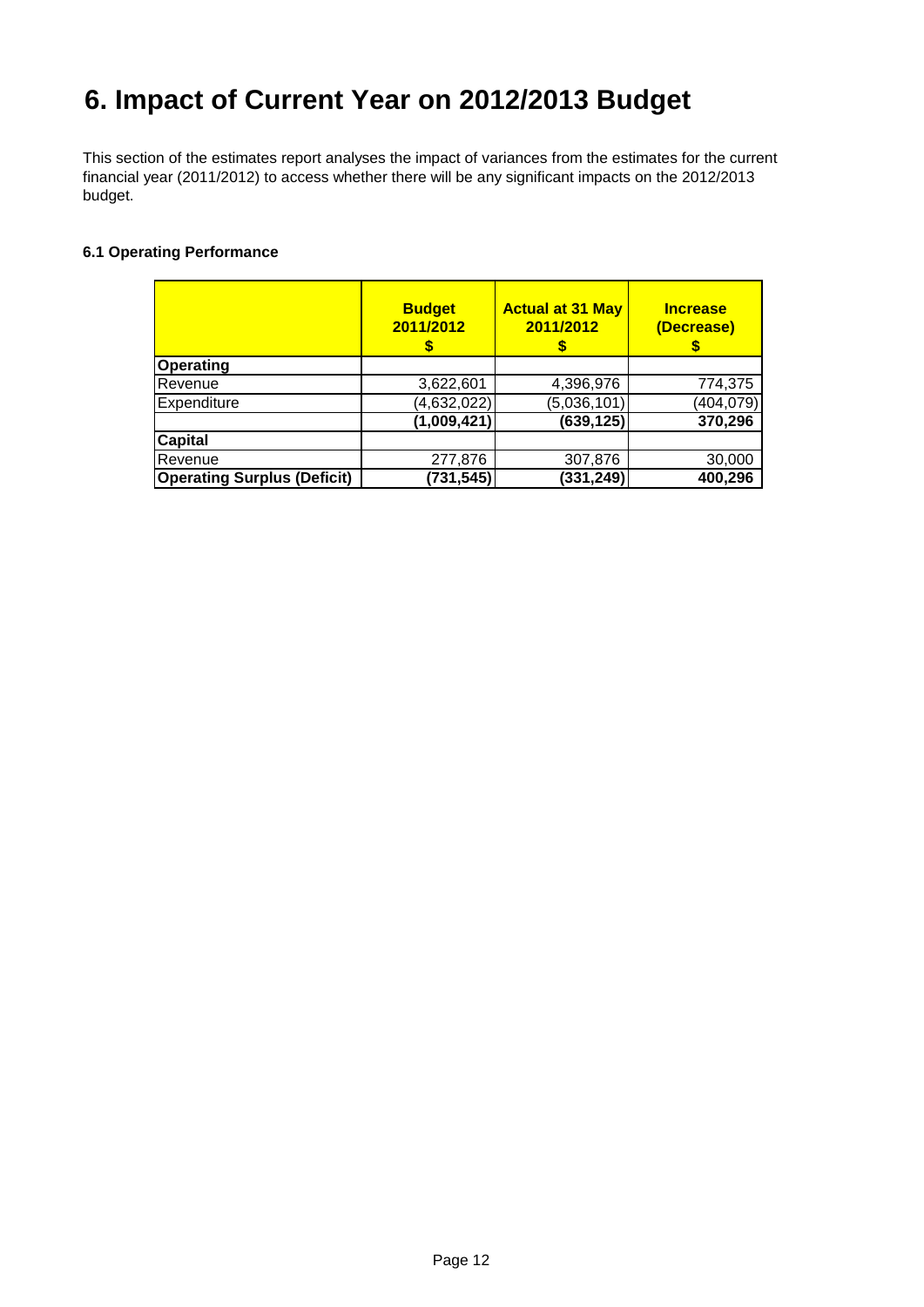# **7. Rates Resolution**

That Council make rates and charges for the period  $1<sup>st</sup>$  July 2012 to 30<sup>th</sup> June 2013 in accordance with the resolutions which follow:-

# **1. General Rate:**

- **1.1** Pursuant to Section 90 of the *Local Government Act 199*3, Council makes the following general rate on all rateable land (excluding land which is exempt pursuant to the provisions of Section 87) within the Municipal Area of Flinders for the period commencing 1<sup>st</sup> July 2012 and ending  $30<sup>th</sup>$  June 2013, namely a rate of 8.530971 cents in the dollar on the assessed annual value of the land.
- **1.2** Pursuant to Section 90(4) of the *Local Government Act 199*3, Council sets a minimum amount payable in respect of the general rate of \$400.00.

# **2. Service Rates and Service Charges:**

Pursuant to Sections 93, 94, 94A and 95 of the *Local Government Act 1993*, Council makes the following service rates and service charges on all rateable land within the municipal area of Flinders (including land which is otherwise exempt from rates pursuant to Section 87 but excluding Crown Land to which Council does not supply any of the following services) for the period commencing  $1^{st}$  July 2012 and ending on the 30<sup>th</sup> June 2013, namely:-

# **2.1 Waste Management:**

Service charges for the making available of waste management services to all land within the Municipal Area comprising waste disposal areas, waste transfer stations and related waste management facilities of \$123.00.

# **2.2 Fire Protection (Fire Service Contribution):**

 Pursuant to Section 93A of the *Local Government Act 1993* Council makes the following service rates in respect of the Fire Service contributions it must collect under the *Fire Service Act 1979* for the rateable parcels of land within the Municipal Area as follows:-

*District Cents in the Dollar of AAV*

General Land 0.332099

 Pursuant to Section 93(3) of the *Local Government Act 1993* Council sets a minimum amount payable in respect of this service rate of \$36.00.

# **3. Separate Land:**

3.1 For the purposes of these resolutions the rates and charges shall apply to each parcel of land which is shown as being separately valued in the valuation list prepared under the *Valuation of Land Act 2001*.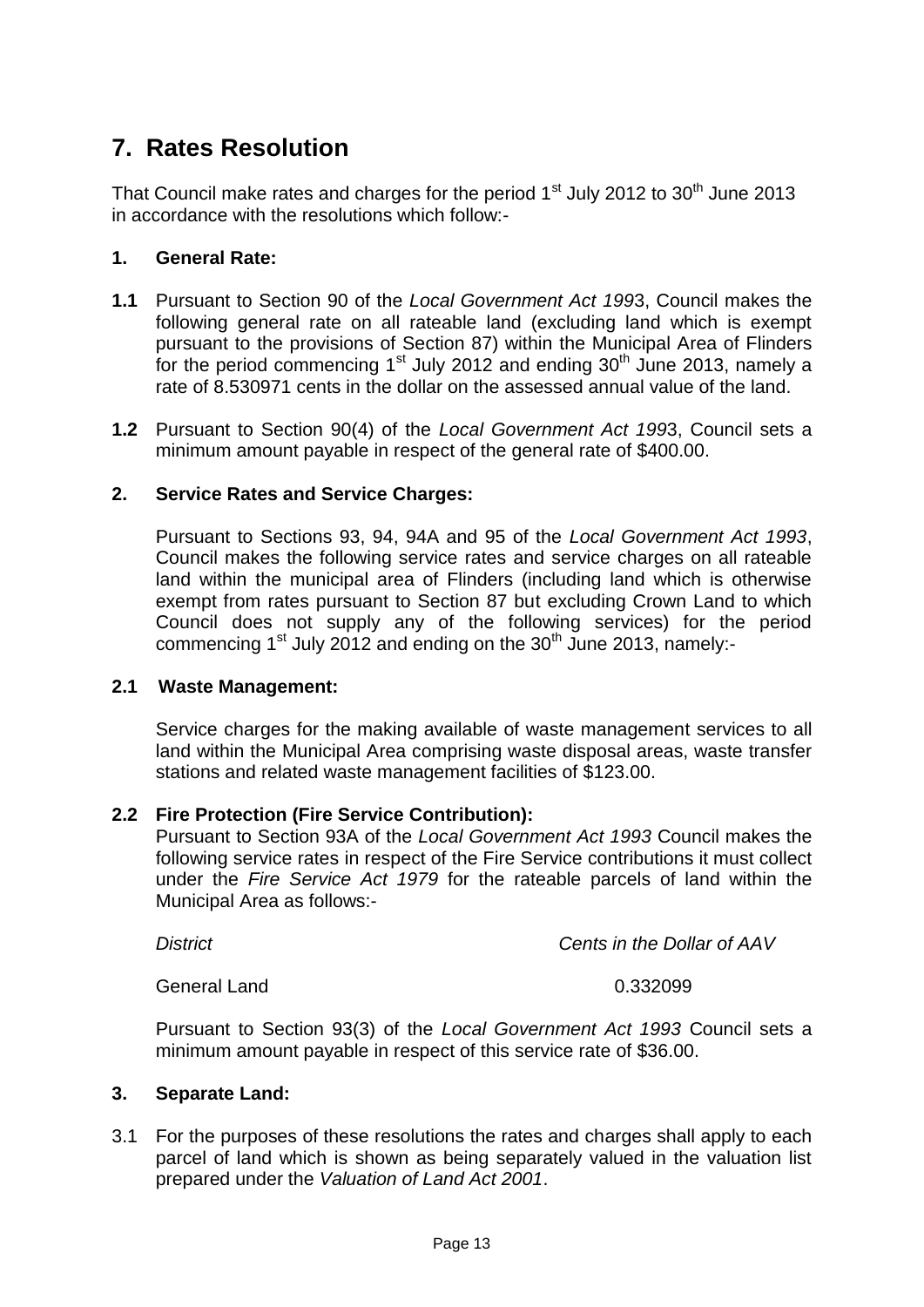# **4. Adjusted Values:**

4.1. For the purposes of each of these resolutions any reference to assessed annual value includes a reference to that value as adjusted pursuant to Section 89 of the *Local Government Act 1993*.

# **5. Instalment Payment:**

- 5.1 Pursuant to Section 124 of the *Local Government Act 1993*, Council:-
	- **(a)** Decides that all rates are payable by all rate payers by two instalments which must be of approximately equal amounts.
	- **(b)** Determines that the dates by which instalments are to be paid shall be as follows:-
		- **(i)** The first instalment on or before 23rd October 2012; and
		- **(ii)** The second instalment on or before 19<sup>th</sup> February 2013.
	- **(c)** Where a ratepayer fails to pay any instalment within 21 days of the date on which the rates are due, the full amount owing becomes due and payable in accordance with Section 124 (5) of the *Local Government Act 1993.*

# **6. Discount:**

 Pursuant to Section 130 of the *Local Government Act 1993* Council offers to all of the ratepayers who are liable to pay rates and charges a discount of 2% if the rates and charges are paid by one payment on or before 23<sup>rd</sup> October 2012.

# **7. Penalty and Interest:**

- 7.1 Pursuant to Section 128 of the *Local Government Act 1993*, if any rate or instalment is not paid on or before the date it falls due then:-
	- **(a)** There is payable a penalty of 10% of the unpaid rate or instalment; and
	- **(b)** There is payable a daily interest charge of 0.027315% (9.97% per annum) in respect of the unpaid rate or instalment for the period during which it is unpaid.

# **8. Words and Expressions:**

Words and expressions used both in these resolutions and in the *Local Government Act 1993* or the *Fire Service Act 1979* have in these resolutions the same respective meanings as they have in those Acts.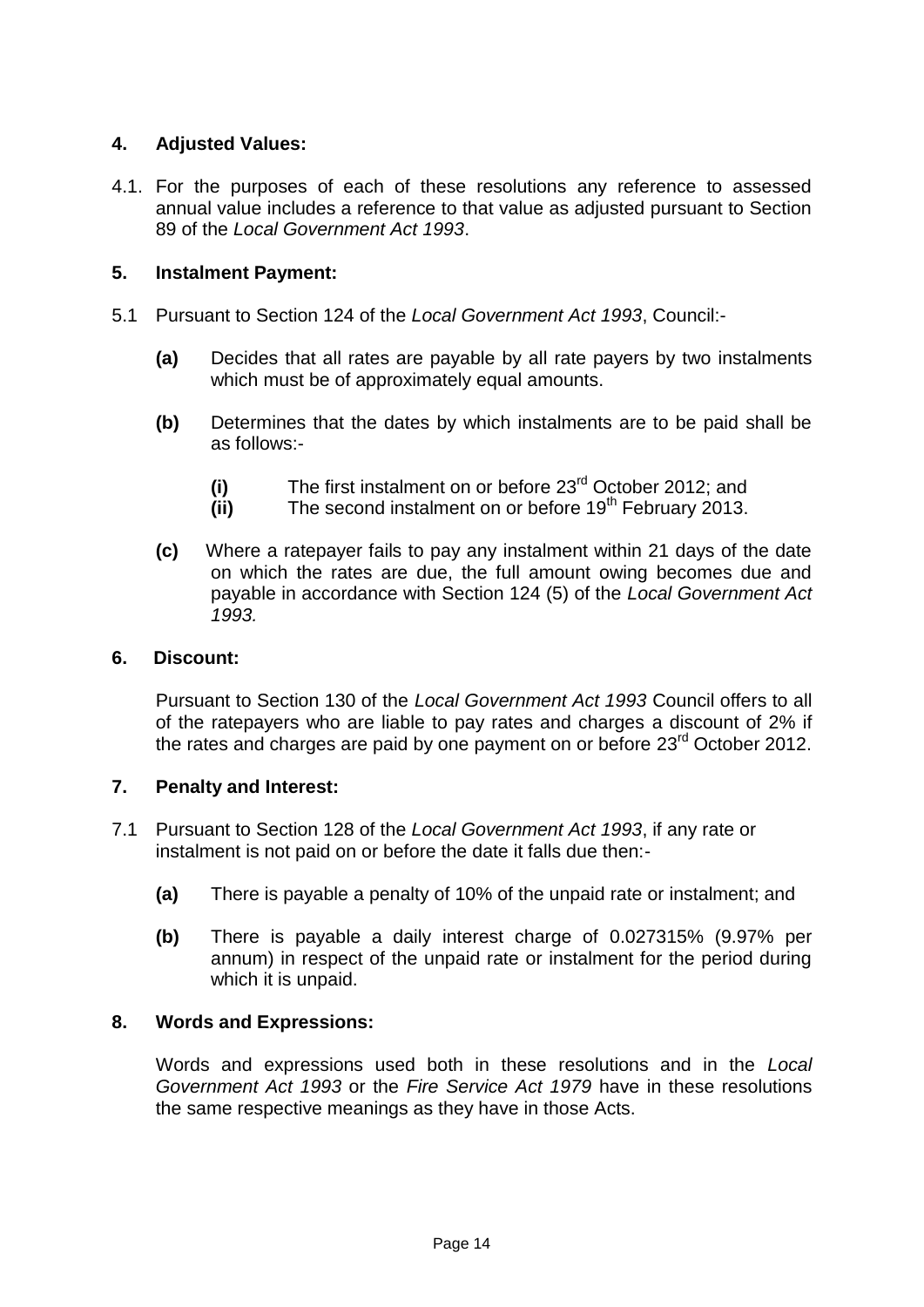### **7.1 Rates Comparison**

|                                                          | <b>General</b>         | <b>Fire</b>      | <b>Water</b>     | <b>Waste</b>             | <b>Discount</b>        | <b>Total</b>           | % Diff             |
|----------------------------------------------------------|------------------------|------------------|------------------|--------------------------|------------------------|------------------------|--------------------|
| <b>Whitemark House</b>                                   |                        | AAV              |                  | 9,400                    |                        |                        |                    |
| 2006/07                                                  | 597.64                 | 30.00            | 240.00           | 85.00                    | $-19.05$               | 933.59                 |                    |
| 2007/08<br>2008/09                                       | 615.48<br>640.46       | 31.00<br>32.02   | 251.00<br>262.00 | 50.00<br>70.00           | $-18.95$<br>$-20.09$   | 928.53<br>984.39       | $-0.54%$<br>6.02%  |
| 2009/10                                                  | 671.68                 | 33.00            |                  | 96.00                    | $-16.01$               | 784.67                 | $-20.29%$          |
| 2010/11                                                  | 756.66                 | 34.00            |                  | 104.00                   | $-17.89$               | 876.77                 | 11.74%             |
| 2011/12<br>2012/13                                       | 758.67<br>801.91       | 35.00<br>35.00   |                  | 116.50<br>123.00         | $-18.20$<br>$-19.20$   | 891.97<br>940.72       | 1.73%<br>5.47%     |
| <b>Lady Barron House</b>                                 |                        | AAV              |                  | 11,200                   |                        |                        |                    |
| 2006/07                                                  | 726.28                 | 30.00            | 240.00           | 85.00                    | $-21.63$               | 1,059.65               |                    |
| 2007/08<br>2008/09                                       | 747.96<br>778.31       | 34.38<br>38.92   | 251.00<br>262.00 | 50.00<br>70.00           | $-21.67$<br>$-22.98$   | 1,061.67<br>1,126.25   | 0.19%<br>6.08%     |
| 2009/10                                                  | 816.25                 | 38.92            |                  | 96.00                    | $-19.02$               | 932.15                 | $-17.23%$          |
| 2010/11                                                  | 901.56                 | 40.21            |                  | 104.00                   | $-20.92$               | 1,024.85               | 9.95%              |
| 2011/12<br>2012/13                                       | 903.94<br>955.47       | 36.14<br>36.14   |                  | 116.50<br>123.00         | $-21.13$<br>$-22.29$   | 1,035.45<br>1,092.32   | 1.03%<br>5.49%     |
| <b>Cape Barren Island House</b>                          |                        | AAV              |                  | <b>Minimum</b>           |                        |                        |                    |
| 2006/07                                                  | 200.00                 | 30.00            |                  | 85.00                    | $-6.30$                | 308.70                 |                    |
| 2007/08<br>2008/09                                       | 250.00<br>300.00       | 31.00<br>32.00   |                  | 50.00<br>70.00           | $-6.62$<br>$-8.04$     | 324.38<br>393.96       | 5.08%<br>21.45%    |
| 2009/10                                                  | 350.00                 | 33.00            |                  | 96.00                    | $-9.58$                | 469.42                 | 19.15%             |
| 2010/11                                                  | 400.00                 | 34.00            |                  | 104.00                   | $-10.76$               | 527.24                 | 12.32%             |
| 2011/12<br>2012/13                                       | 450.00<br>400.00       | 35.00<br>35.00   |                  | 116.50<br>123.00         | $-12.03$<br>$-11.16$   | 589.47<br>546.84       | 11.80%<br>$-7.23%$ |
| <b>Palana House</b>                                      |                        | AAV              |                  | 6,800                    |                        |                        |                    |
| 2006/07<br>2007/08                                       | 455.60<br>469.20       | 30.00<br>31.00   |                  | 85.00<br>50.00           | $-7.87$<br>$-6.87$     | 562.73<br>543.33       | $-3.45%$           |
| 2008/09                                                  | 488.24                 | 32.00            |                  | 70.00                    | $-5.87$                | 584.37                 | 7.55%              |
| 2009/10                                                  | 512.04                 | 33.00            |                  | 96.00                    | $-12.82$               | 628.22                 | 7.50%              |
| 2010/11<br>2011/12                                       | 547.37<br>548.82       | 34.00<br>35.00   |                  | 104.00<br>116.50         | $-13.71$<br>$-14.01$   | 671.66<br>686.31       | 14.94%<br>9.25%    |
| 2012/13                                                  | 580.11                 | 35.00            |                  | 123.00                   | $-14.76$               | 723.35                 | 5.40%              |
| <b>Killiecrankie House</b>                               |                        | AAV              |                  | 10,000                   |                        |                        |                    |
| 2006/07<br>2007/08                                       | 549.40<br>565.80       | 30.00<br>31.00   |                  | 85.00<br>50.00           | $-13.29$<br>$-12.94$   | 651.11<br>633.86       | $-2.65%$           |
| 2008/09                                                  | 588.76                 | 32.00            |                  | 70.00                    | $-13.82$               | 676.94                 | 6.80%              |
| 2009/10                                                  | 617.46                 | 33.00            |                  | 96.00                    | $-14.93$               | 731.53                 | 8.06%              |
| 2010/11<br>2011/12                                       | 804.96<br>807.09       | 34.00<br>35.00   |                  | 104.00<br>116.50         | $-18.86$<br>$-19.17$   | 924.10<br>939.42       | 36.51%<br>28.42%   |
| 2012/13                                                  | 853.10                 | 35.00            |                  | 116.50                   | $-20.09$               | 984.51                 | 6.54%              |
| <b>Rural Property 1</b>                                  |                        | AAV              |                  | 264,000                  |                        |                        |                    |
| 2006/07<br>2007/08                                       | 16,080.00<br>18,216.00 | 444.00<br>837.41 |                  | 85.00<br>50.00           | $-332.18$<br>$-382.07$ | 16,276.82<br>18,721.34 | 15.02%             |
| 2008/09                                                  | 18,955.20              | 947.76           |                  | 70.00                    | $-399.46$              | 19,573.50              | 4.55%              |
| 2009/10                                                  | 19,879.20              | 947.76           |                  | 96.00                    | $-418.46$              | 20,504.50              | 4.76%              |
| 2010/11<br>2011/12                                       | 21,250.94<br>21,307.25 | 947.76<br>851.98 |                  | 104.00<br>116.50         | $-446.05$<br>$-445.51$ | 21,856.65<br>21,830.22 | 11.66%<br>6.47%    |
| 2012/13                                                  | 22,521.84              | 876.74           |                  | 123.00                   | $-470.43$              | 23,051.15              | 5.59%              |
| <b>Rural Property 2</b><br>2006/07                       | 1,340.00               | AAV<br>37.00     |                  | 21,000<br>85.00          | $-29.24$               | 1,432.76               |                    |
| 2007/08                                                  | 1,518.00               | 69.78            |                  | 50.00                    | $-32.76$               | 1,605.02               | 12.02%             |
| 2008/09                                                  | 1,579.60               | 78.98            |                  | 70.00                    | $-34.57$               | 1,694.01               | 5.54%              |
| 2009/10<br>2010/11                                       | 1,656.60<br>1,690.42   | 78.98<br>75.39   |                  | 96.00<br>104.00          | $-36.63$<br>$-37.40$   | 1,794.95<br>1,832.41   | 5.96%<br>8.17%     |
| 2011/12                                                  | 1,694.89               | 67.77            |                  | 116.50                   | $-37.58$               | 1,841.58               | 2.60%              |
| 2012/13<br><b>Rural Property 3</b><br><b>Vacant Land</b> | 1,791.51               | 69.74<br>AAV     |                  | 123.00<br><b>Minimum</b> | $-39.69$               | 1,944.57               | 5.59%              |
| 2006/07                                                  | 200.00                 | 30.00            |                  | 85.00                    | $-6.30$                | 308.70                 |                    |
| 2007/08                                                  | 250.00                 | 31.00            |                  | 50.00                    | $-6.62$                | 324.38                 | 5.08%              |
| 2008/09<br>2009/10                                       | 300.00<br>350.00       | 32.00<br>33.00   |                  | 70.00<br>96.00           | $-8.04$<br>-9.58       | 393.96<br>469.42       | 21.45%<br>19.15%   |
| 2010/11                                                  | 400.00                 | 34.00            |                  | 104.00                   | $-10.76$               | 527.24                 | 33.83%             |
| 2011/12<br>2012/13                                       | 450.00<br>400.00       | 35.00<br>35.00   |                  | 116.50<br>123.00         | $-12.03$<br>$-11.16$   | 589.47<br>546.84       | 25.57%<br>$-7.23%$ |
| <b>Whitemark Vacant</b>                                  |                        | <b>AAV</b>       |                  | <b>Minimum</b>           |                        |                        |                    |
| 2006/07                                                  | 200.00                 | 30.00            | 240.00           | 85.00                    | $-11.10$               | 543.90                 |                    |
| 2007/08<br>2008/09                                       | 250.00<br>300.00       | 31.00<br>32.00   | 251.00<br>262.00 | 50.00<br>70.00           | $-11.64$<br>$-13.28$   | 570.36<br>650.72       | 4.86%<br>14.09%    |
| 2009/10                                                  | 350.00                 | 33.00            |                  | 96.00                    | $-9.58$                | 469.42                 | $-27.86%$          |
| 2010/11                                                  | 400.00                 | 34.00            |                  | 104.00                   | $-10.76$               | 527.24                 | 12.32%             |
| 2011/12<br>2012/13                                       | 450.00<br>400.00       | 35.00<br>35.00   |                  | 116.50<br>123.00         | $-12.03$<br>$-11.16$   | 589.47<br>546.84       | 11.80%<br>$-7.23%$ |
| <b>Lady Barron Vacant</b>                                |                        | AAV              |                  | <b>Minimum</b>           |                        |                        |                    |
| 2006/07<br>2007/08                                       | 200.00<br>250.00       | 30.00<br>31.00   | 240.00<br>251.00 | 85.00<br>50.00           | $-11.10$<br>$-11.64$   | 543.90<br>570.36       | 4.86%              |
| 2008/09                                                  | 300.00                 | 32.00            | 262.00           | 70.00                    | $-13.28$               | 650.72                 | 14.09%             |
| 2009/10                                                  | 350.00                 | 33.00            |                  | 96.00                    | $-9.58$                | 469.42                 | $-27.86%$          |
| 2010/11<br>2011/12                                       | 400.00<br>450.00       | 34.00<br>35.00   |                  | 104.00<br>116.50         | $-10.76$<br>$-12.03$   | 527.24<br>589.47       | 12.32%<br>11.80%   |
| 2012/13                                                  | 400.00                 | 35.00            |                  | 123.00                   | $-11.16$               | 546.84                 | $-7.23%$           |
| <b>Killiecrankie Vacant</b>                              |                        | AAV<br>30.00     |                  | <b>Minimum</b>           |                        |                        |                    |
| 2006/07<br>2007/08                                       | 200.00<br>250.00       | 31.00            |                  | 85.00<br>50.00           | $-6.30$<br>$-6.62$     | 308.70<br>324.38       | 5.08%              |
| 2008/09                                                  | 300.00                 | 32.00            |                  | 70.00                    | $-8.04$                | 393.96                 | 21.45%             |
| 2009/10<br>2010/11                                       | 350.00<br>400.00       | 33.00<br>34.00   |                  | 96.00<br>104.00          | $-9.58$<br>$-10.76$    | 469.42<br>527.24       | 19.15%<br>12.32%   |
| 2011/12                                                  | 450.00                 | 35.00            |                  | 116.50                   | $-12.03$               | 589.47                 | 11.80%             |
| 2012/13                                                  | 400.00                 | 35.00            |                  | 123.00                   | $-11.16$               | 546.84                 | $-7.23%$           |
| <b>Whitemark Commercial</b><br>2006/07                   | 992.84                 | AAV<br>30.00     | 480.00           | 18,000<br>85.00          | $-31.76$               | 1,556.08               |                    |
| 2007/08                                                  | 1,124.84               | 51.71            | 502.00           | 50.00                    | $-34.57$               | 1,693.98               | 8.86%              |
| 2008/09                                                  | 1,170.48               | 58.52            | 524.00           | 70.00                    | $-36.46$               | 1,786.54               | 5.46%              |
| 2009/10<br>2010/11                                       | 1,227.00<br>1,312.25   | 58.52<br>58.52   |                  | 96.00<br>104.00          | $-27.63$<br>$-29.50$   | 1,353.89<br>1,445.27   | $-24.22%$<br>6.75% |
| 2011/12                                                  | 1,452.77               | 58.09            |                  | 116.50                   | $-32.55$               | 1,594.81               | 10.35%             |
| 2012/13<br><b>Lady Barron Commercial</b>                 | 1,535.58               | 59.78<br>AAV     |                  | 123.00<br>17,600         | $-34.37$               | 1,683.99               | 5.59%              |
| 2006/07                                                  | 1,029.12               | 30.00            | 240.00           | 85.00                    | $-27.68$               | 1,356.44               |                    |
| 2007/08                                                  | 1,059.84               | 48.72            | 251.00           | 50.00                    | $-28.19$               | 1,381.37               | 1.84%              |
| 2008/09<br>2009/10                                       | 1,102.85<br>1,156.61   | 55.14<br>55.14   | 262.00           | 70.00<br>96.00           | $-29.80$<br>$-26.16$   | 1,460.19<br>1,281.60   | 5.71%<br>$-12.23%$ |
| 2010/11                                                  | 1,416.73               | 63.18            |                  | 104.00                   | $-31.68$               | 1,552.23               | 21.12%             |
| 2011/12<br>2012/13                                       | 1,420.48<br>1,501.46   | 56.80<br>58.45   |                  | 116.50<br>123.00         | $-31.88$<br>$-33.66$   | 1,561.90<br>1,649.25   | 0.62%<br>5.59%     |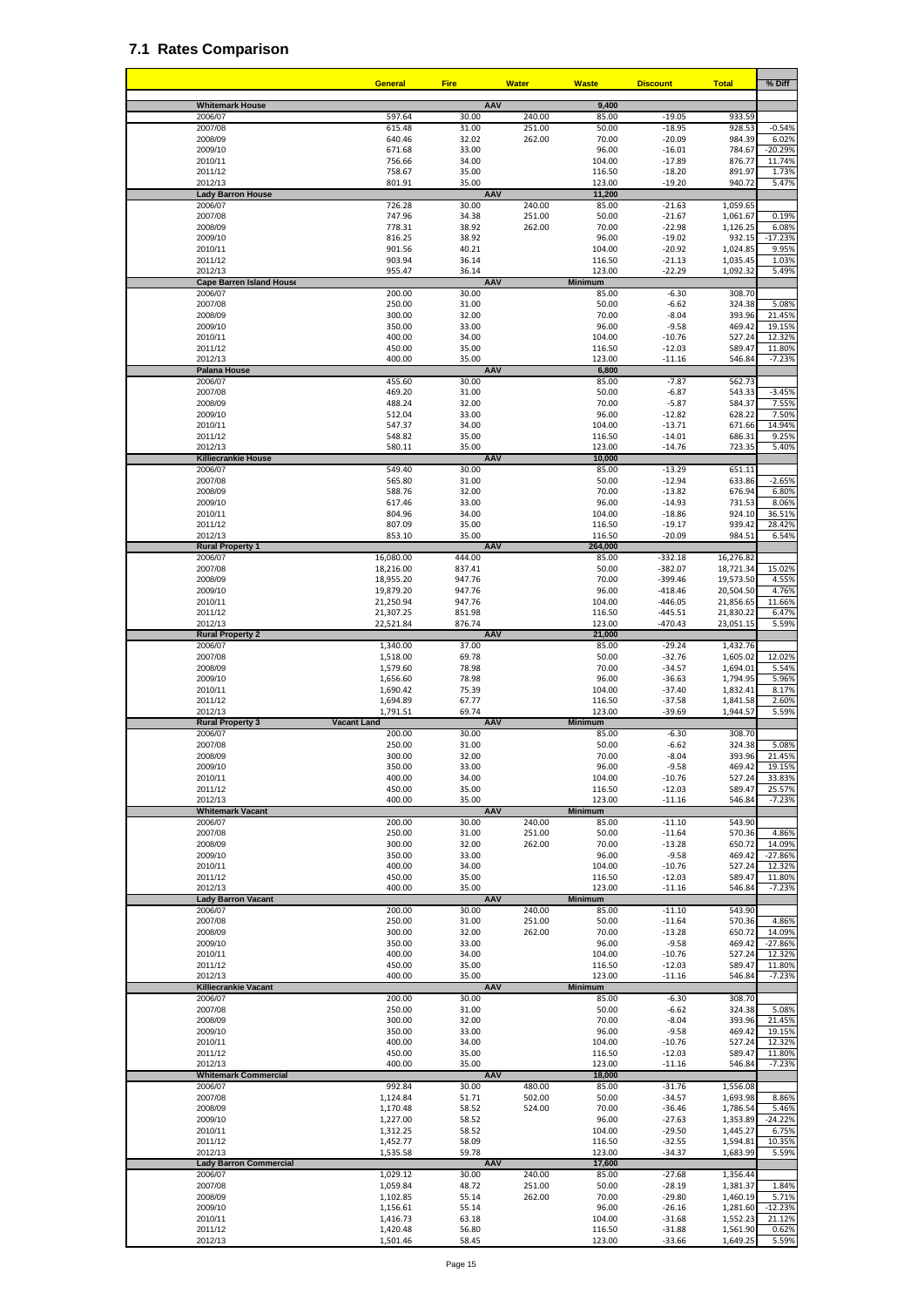# **7.2 Rates History**

| <b>RATE TYPE</b>        | 2004/05 | 2005/06 | 2006/07 | 2007/08 | 2008/09 | 2009/10 | 2010/11 | 2011/12 | 2012/13 |
|-------------------------|---------|---------|---------|---------|---------|---------|---------|---------|---------|
|                         |         |         |         |         |         |         |         |         |         |
| <b>Municipal Rate</b>   |         |         |         |         |         |         |         |         |         |
| Rate in the \$          | 14.5425 | 15.2696 | 6.7000  | 6.9000  | 7.1800  | 7.5300  | 8.0496  | 8.0709  | 8.5310  |
| Minimum                 | 165.00  | 190.00  | 200.00  | 250.00  | 300.00  | 350.00  | 400.00  | 450.00  | 400.00  |
| <b>Fire Levy</b>        |         |         |         |         |         |         |         |         |         |
| <b>Fire Levy</b>        | 0.8479  | 0.8479  | 0.1850  | 0.3172  | 0.3590  | 0.3590  | 0.3590  | 0.3227  | 0.3321  |
| Minimum                 | 29.00   | 29.00   | 30.00   | 31.00   | 32.00   | 33.00   | 34.00   | 35.00   | 36.00   |
| <b>Water</b>            |         |         |         |         |         |         |         |         |         |
| Tenement                | 238.00  | 238.00  | 240.00  | 251.00  | 262.00  |         |         |         |         |
| Vacant                  | 238.00  | 238.00  | 240.00  | 251.00  | 262.00  |         |         |         |         |
| Cents per KI > 250kl    | 0.46    | 0.46    | 0.46    | 0.48    | 0.50    |         |         |         |         |
|                         |         |         |         |         |         |         |         |         |         |
| <b>Waste Management</b> |         |         |         |         |         |         |         |         |         |
| <b>Service Fee</b>      |         |         | 85.00   | 50.00   | 70.00   | 96.00   | 104.00  | 116.50  | 123.00  |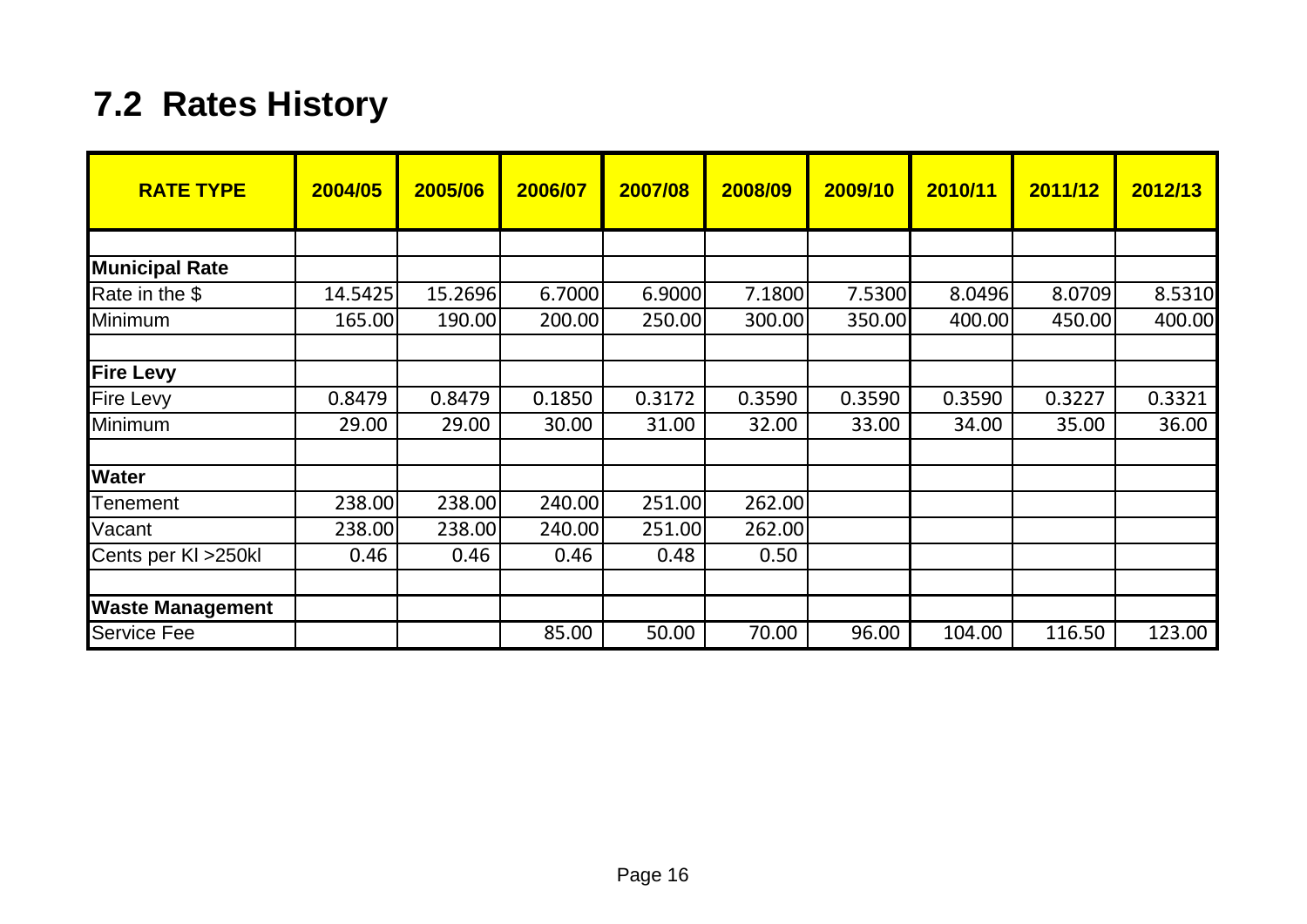# **8. Reserves**

|                                            |         | <b>Opening</b>           | <b>Transfers</b> | <b>Transfers</b> | <b>Closing</b> |
|--------------------------------------------|---------|--------------------------|------------------|------------------|----------------|
|                                            |         | <b>Balance</b>           | In               | Out              | <b>Balance</b> |
|                                            |         | $1-Jul-12$               |                  |                  | 30-Jun-13      |
|                                            |         |                          |                  |                  |                |
| <b>Asset Revaluation Reserve</b>           |         |                          |                  |                  |                |
|                                            | 2012/13 | 7,730,510                | N/A              | N/A              | 7,730,510      |
| Balance at EOY                             | 2011/12 | 7,730,510                |                  |                  | 7,730,510      |
| <b>Unallocated Cash Reserves</b>           |         |                          |                  |                  |                |
| <b>Budget</b>                              | 2012/13 | 3,657,900                | $\blacksquare$   | ٠                | 3,657,900      |
| <b>Balance at EOY</b>                      | 2011/12 | 3,686,060                |                  |                  | 3,686,060      |
| <b>Bequests Reserves</b>                   |         |                          |                  |                  |                |
| <b>Budget</b>                              | 2012/13 | 105,349                  |                  |                  | 105,349        |
| <b>Balance at EOY</b>                      | 2011/12 | 105,349                  |                  |                  | 105,349        |
| <b>Airport Cash Reserve</b>                |         |                          |                  |                  |                |
| <b>Budget</b>                              | 2012/13 | 527,500                  |                  |                  | 527,500        |
| <b>Balance at EOY</b>                      | 2011/12 | 527,500                  |                  |                  | 527,500        |
| <b>Whitemark Hall Renovation Reserve</b>   |         |                          |                  |                  |                |
| <b>Budget</b>                              | 2012/13 | $\overline{\phantom{a}}$ |                  |                  |                |
| <b>Balance at EOY</b>                      | 2011/12 | $\overline{\phantom{a}}$ |                  |                  |                |
| <b>Infrastructure Asset Reserve</b>        |         |                          |                  |                  |                |
| <b>Budget</b>                              | 2012/13 | 20,000                   |                  |                  | 20,000         |
| Balance at EOY                             | 2011/12 | 20.000                   |                  |                  | 20.000         |
| <b>Ben Lomond Water Investment Reserve</b> |         |                          |                  |                  |                |
| <b>Budget</b>                              | 2012/13 | 37,684                   |                  |                  | 37,684         |
| <b>Balance at EOY</b>                      | 2011/12 | 37,684                   |                  |                  | 37,684         |
|                                            |         |                          |                  |                  |                |
| <b>TOTAL</b>                               | 2012/13 | 12,078,943               | ٠                | ٠                | 12,078,943     |
| <b>TOTAL</b>                               | 2011/12 | 12,107,103               |                  | ٠                | 12,107,103     |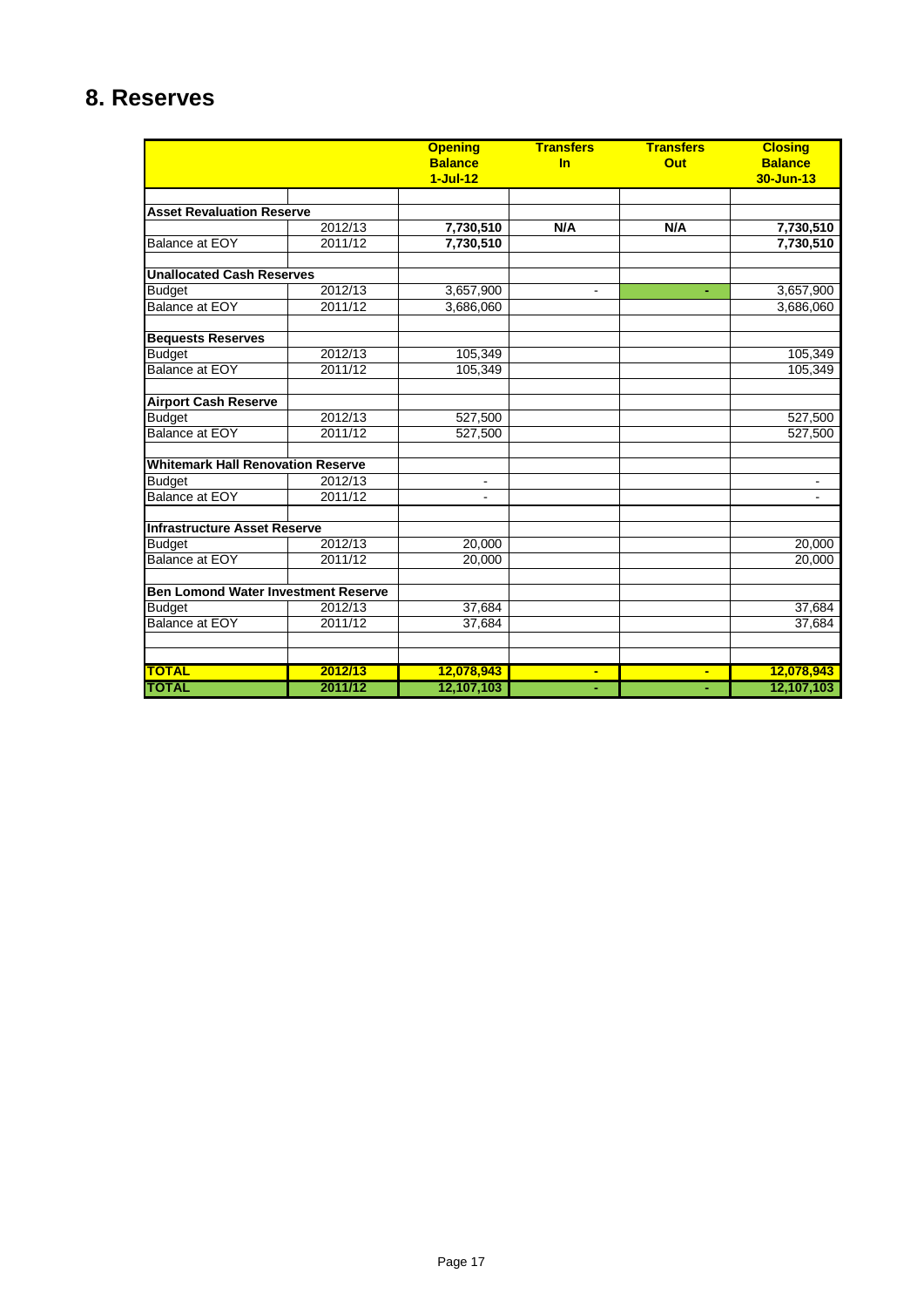# **9. Capital Works Program**

|                                                               |                          |                        | <b>Budget</b><br>2010/11 | 2011/12           | Budget @ 31/3/12   Works In Progress  <br>2012/13    | <b>Proposed Budget</b><br>2012/13 |
|---------------------------------------------------------------|--------------------------|------------------------|--------------------------|-------------------|------------------------------------------------------|-----------------------------------|
| <b>Administrative Support</b>                                 |                          |                        |                          |                   |                                                      |                                   |
| <b>Office Computer Systems</b>                                |                          | ADM CAPW003            | 10,000                   | 10,000            | $\blacksquare$                                       | 15,000                            |
|                                                               |                          |                        |                          |                   |                                                      |                                   |
| <b>Total Administrative Support</b>                           |                          |                        | 10,000                   | 10.000            | $\sim$                                               | 15,000                            |
| Roads                                                         |                          |                        |                          |                   |                                                      |                                   |
|                                                               |                          |                        |                          |                   |                                                      |                                   |
| <b>Footpaths</b>                                              |                          | CAPW006                | 30,000                   |                   |                                                      |                                   |
| Footpaths Program                                             | RDS                      |                        |                          | 25,000            | $\overline{\phantom{a}}$                             | $\sim$                            |
| <b>Sub-Total Footpaths</b>                                    |                          |                        | 30,000                   | 25,000            | $\blacksquare$                                       | $\blacksquare$                    |
| <b>Bridges</b>                                                |                          |                        |                          |                   |                                                      |                                   |
| Memana Rd Bridge (Apps Bridge)                                | RDS                      | RTRF105                | 191,874                  |                   |                                                      |                                   |
| Summer Camp Road                                              | RDS                      | RTRF106                | 32,326                   |                   |                                                      |                                   |
| Thule Rd Chew Tobacco Creek<br>Trouser Point Rd Rhodes Bridge | <b>RDS</b><br>RDS        | RTRF107<br>RTRF108     | 84,000<br>3,000          | 79,000            | $\sim$                                               |                                   |
| Cronleys Creek Bridge, Big River Road                         | <b>RDS</b>               | RTRF109                |                          | 49,600            | $\overline{\phantom{a}}$                             |                                   |
| <b>Butter Factory Road</b>                                    | <b>RDS</b>               | RTRF110                |                          | 65,338            | $\sim$                                               |                                   |
| <b>Officers Creek Bridge</b><br><b>Edens Creek Bridge</b>     | <b>RDS</b><br><b>RDS</b> | RTRF111<br>RTRF112     |                          |                   |                                                      | 120,410<br>73,410                 |
|                                                               |                          |                        |                          |                   |                                                      |                                   |
| <b>Sub-Total Bridges</b>                                      |                          |                        | 311,200                  | 193,938           | $\blacksquare$                                       | 193,820                           |
| <b>Reseals</b>                                                |                          |                        |                          |                   |                                                      |                                   |
| Lackrana Road                                                 | <b>RDS</b>               | CAPR101                |                          |                   |                                                      |                                   |
| <b>Henwood Street</b><br><b>Patrick Street</b>                | <b>RDS</b>               | CAPR102<br>CAPR103     | 42,500                   |                   |                                                      |                                   |
| <b>Walker Street</b>                                          | RDS<br><b>RDS</b>        | CAPR104                | 10,000                   |                   |                                                      |                                   |
| Esplande Lady Barron                                          | <b>RDS</b>               | CAPR105                | 10,000                   |                   |                                                      |                                   |
| Barr Street Lady Barron<br>Lucks Road                         | RDS I                    | CAPR106<br>CAPR108     | 24,000                   |                   |                                                      |                                   |
| Franklin Parade, Lady Barron                                  | RDS  <br>RDS I           | CAPR109                |                          | 107,500<br>60,000 | $\overline{\phantom{a}}$<br>$\overline{\phantom{a}}$ |                                   |
| Lagoon Road, Whitemark                                        | RDS                      | CAPR107                |                          | 30,470            | $\overline{\phantom{a}}$                             |                                   |
| Memana Road<br>Melrose Road                                   | <b>RDS</b>               | RDS CAPR110<br>CAPR111 |                          |                   |                                                      | 45,857<br>73,415                  |
| <b>Martin Street</b>                                          | RDS I                    | CAPR112                |                          |                   |                                                      | 9,140                             |
| <b>Mainwaring Street</b>                                      | RDS                      | CAPR113                |                          |                   |                                                      | 5,372                             |
| <b>Sub-Total Reseals</b>                                      |                          |                        | 86,500                   | 197,970           | ٠                                                    | 133,784                           |
|                                                               |                          |                        |                          |                   |                                                      |                                   |
| <b>Resheeting</b>                                             |                          |                        |                          |                   |                                                      |                                   |
| Palana Road                                                   |                          | RDS CAPR501            | 44,200                   | 23,000            |                                                      | 23.656                            |
| North East River Road                                         |                          | RDS CAPR502            | 10,600                   | 4,764             |                                                      | 4,587                             |
| Killiecrankie Road<br><b>Edens Road</b>                       | <b>RDS</b>               | CAPR503<br>RDS CAPR504 | 4,500<br>7.500           | 4,820<br>3.310    |                                                      |                                   |
| Boat Harbour Road                                             |                          | RDS CAPR505            | 4,500                    |                   |                                                      |                                   |
| West End Road                                                 |                          | RDS CAPR506            | 4,600                    | 3,400             |                                                      | 4,503                             |
| <b>Walkers Lookout</b><br>Coast Road                          | <b>RDS</b>               | CAPR507<br>RDS CAPR508 | 5,300                    | 30,000            |                                                      | 15,295                            |
| <b>Badger Corner Road</b>                                     | RDS                      | CAPR509                | 4,500                    |                   |                                                      | 4,593                             |
| Golden Mile Road<br>Reedy Lagoon Road                         | <b>RDS</b>               | CAPR510<br>CAPR511     | 7,800                    | 4,795<br>9,590    |                                                      |                                   |
| Pot Boil Road                                                 | RDS<br><b>RDS</b>        | CAPR512                | 2,400                    | 4,466             |                                                      | 4,811                             |
| <b>Big River Road</b>                                         | RDS                      | CAPR514                |                          | 4,466             |                                                      | 8,068                             |
| <b>Trousers Point Road</b><br>Port Davies Road                | <b>RDS</b>               | RDS CAPR515<br>CAPR516 | 15,700<br>4,800          | 12,230<br>7,621   |                                                      | 20,408<br>4,895                   |
| Wallanippi Road (inc Smith Rd)                                | RDS                      | CAPR517                | 6,900                    |                   |                                                      |                                   |
| Andersons Road                                                | <b>RDS</b>               | CAPR518                | 5,000                    |                   |                                                      | 7,839                             |
| Five Mile Road<br>Dutchmans Road                              | RDS  <br><b>RDS</b>      | CAPR519<br>CAPR520     | 13.700<br>5,000          | 4,310             |                                                      | 7,171                             |
| Camerons Inlet Road                                           | <b>RDS</b>               | CAPR521                | 10,600                   |                   |                                                      | 4,504                             |
| Fairhaven Road                                                | RDS                      | CAPR522                | 10,300                   | 4,581             |                                                      | 10,170                            |
| Wingargo Road<br>Conways Road                                 | RDS  <br>RDS             | CAPR523<br>CAPR524     | 10,100<br>4,500          | 9,590             |                                                      | 9,623                             |
| Lees Road                                                     | <b>RDS</b>               | CAPR525                | 5,500                    | 5,059             |                                                      | 10,170                            |
| Haulands Gap Road<br>Madeleys Road                            | RDS<br>RDS               | CAPR526<br>CAPR527     |                          | 4,795<br>9,590    |                                                      | 4,811<br>4,811                    |
| Melrose Road                                                  | RDS                      | CAPR528                |                          | 4,795             |                                                      | 10,170                            |
| Summers Road                                                  | RDS                      | CAPR529                |                          | 4,795             |                                                      | 4,811                             |
| Thule Road<br>Memana Road                                     | <b>RDS</b><br>RDS        | CAPR530<br>CAPR531     |                          | 6,260<br>5,323    |                                                      | 5,358<br>4,538                    |
| Hines Road                                                    | <b>RDS</b>               | CAPE532                |                          |                   |                                                      | 10,717                            |
| Marshall Bay Access Road NEW                                  | <b>RDS</b>               |                        |                          |                   |                                                      | 50,000                            |
| <b>Sub-Total Resheeting</b>                                   |                          |                        | 188,000                  | 171,560           | $\blacksquare$                                       | 235,511                           |
|                                                               |                          |                        |                          |                   |                                                      |                                   |
| <b>TOTAL Roads</b>                                            |                          |                        | 615,700                  | 588,468           | $\sim$                                               | 563,115                           |
| <b>Solid Waste Management</b>                                 |                          |                        |                          |                   |                                                      |                                   |
|                                                               |                          |                        |                          |                   |                                                      |                                   |
| Cell Liner<br>Site works (inc fence, ponds, survey)           | <b>WST</b><br><b>WST</b> | CAPF406<br>CAPF402     | 65,878<br>81,953         |                   |                                                      |                                   |
| Site Shed                                                     | <b>WST</b>               | CAPF401Page 18         | 16,047                   |                   |                                                      |                                   |
|                                                               |                          |                        |                          |                   |                                                      |                                   |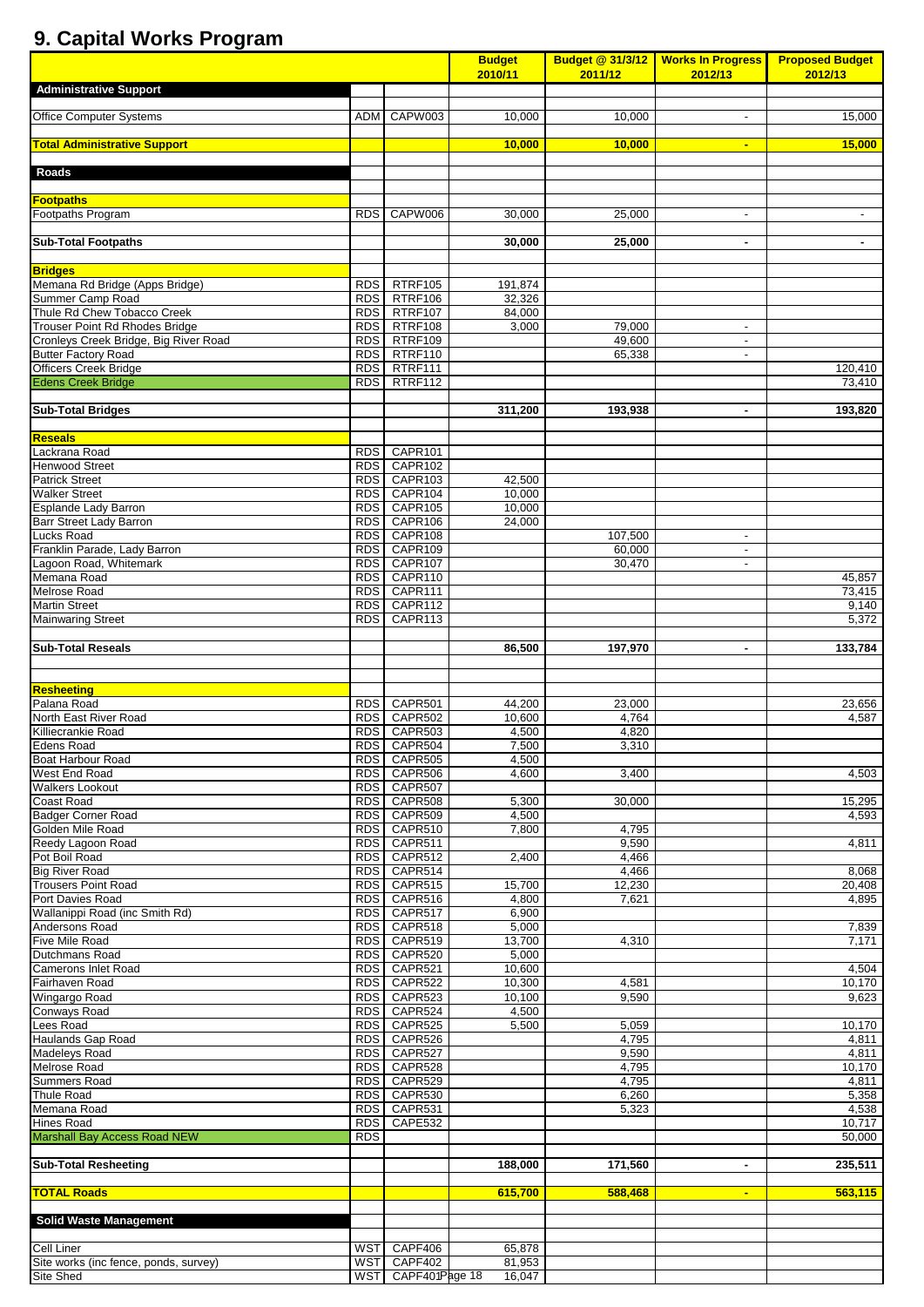| Cape Barren Is - New Waste Site                                                               |                          | WST CAPW011    | 20,000          | 20,000         |                | 30,000    |
|-----------------------------------------------------------------------------------------------|--------------------------|----------------|-----------------|----------------|----------------|-----------|
| Cape Barren Is/Lady Barron site improvements                                                  |                          | WST CAPW008    |                 | 20,000         |                | 20,000    |
| Recycling Introduction                                                                        |                          | WST CAPW009    |                 | 10,000         |                | 10,000    |
| Composting Introduction                                                                       |                          | WST CAPW010    |                 | 10,000         |                | 10,000    |
| <b>TOTAL Solid Waste Management</b>                                                           |                          |                | 183,878         | 60,000         | ٠              | 70,000    |
|                                                                                               |                          |                |                 |                |                |           |
| Town Maintenance (Buildings, Parks & Reserves)                                                |                          |                |                 |                |                |           |
| Whitemark Hall (FAEC)                                                                         | <b>TMT</b>               | CAPF101        | 1,024,000       | 1,024,000      |                | 3,200     |
| Museum Fire Protective System/Equipment                                                       | <b>TMT</b>               | CAPM001        | 10,000          | 5,000          |                | 5,000     |
| Killiecrankie POS facilities: bbq, wc, tables                                                 | <b>TMT</b>               | CAPG106        | 2,500           |                |                |           |
| <b>Council Offices</b>                                                                        | <b>TMT</b>               | CAPE002        | 43,000          | 43,000         |                | 17,000    |
| House 1 and 2 painting (Robert & James Sts)                                                   | <b>TMT</b>               |                | 8,000           |                |                |           |
| Flag Pole Council Offices                                                                     | <b>TMT</b>               |                | 2,000           |                |                |           |
| House 3 (Martin St)                                                                           | <b>TMT</b><br><b>TMT</b> |                |                 |                |                | 6,155     |
| House 2 (James St)<br>House 1 (Robert St)                                                     | <b>TMT</b>               |                |                 | 5,180<br>1,550 |                |           |
| <b>Child Care Centre</b>                                                                      | <b>TMT</b>               |                |                 |                |                | 5,500     |
| Council Depot Office (incl painting & fences)                                                 | <b>TMT</b>               |                |                 |                |                | 10,630    |
| Emita Hall                                                                                    | <b>TMT</b>               | RECL201        |                 | 3,800          |                | 1,650     |
| ady Barron Hall                                                                               | <b>TMT</b>               | CAPL003        | 12,830          | 12,830         |                | 6,330     |
| <b>Holloway Park Hall</b>                                                                     | тмт                      | RECL202        |                 | 1,910          |                |           |
| Showgrounds                                                                                   | <b>TMT</b>               |                |                 |                |                | 1,210     |
| Port Davies Boat Ramp                                                                         | TMT                      |                |                 |                |                | 20,000    |
| Bicycle Racks @ Whitemark                                                                     | <b>TMT</b>               |                |                 |                |                | 1,000     |
| Ceiling Fans - FAEC                                                                           | TMT                      |                |                 |                |                | 2,000     |
| Whitemark Civic Centre Development at FAEC                                                    | TMT                      |                |                 |                |                | 40.000    |
| <b>Emergency Communications Upgrade at FAEC</b><br>Whitemark Beautification/Foreshore Upgrade | TMT<br><b>TMT</b>        |                |                 |                |                | 13,500    |
|                                                                                               |                          |                |                 |                |                | 20,000    |
| <b>TOTAL Town Maintenance</b>                                                                 |                          |                | 1,102,330       | 1,097,270      | ٠              | 153,175   |
|                                                                                               |                          |                |                 |                |                |           |
|                                                                                               |                          |                |                 |                |                |           |
| Airport                                                                                       |                          |                |                 |                |                |           |
|                                                                                               |                          |                |                 |                |                |           |
| Runway Reseal 14/32 (RASP Grant)                                                              | AIR                      | CAPA007        | 297,200         | 297,200        |                |           |
| Strengthen Taxiway & Apron (Infrastructure Grant)                                             | AIR                      | CAPA008        | 226,472         | 226,472        |                |           |
| Taxiway & Apron Extension (including RFDS area)                                               | <b>AIR</b>               |                |                 |                |                |           |
| Runway 14/32 Threshold - REMOVE & SEAL                                                        | <b>AIR</b>               |                |                 |                |                | 80,000    |
| Regional Aviation Access Program (RAAP) Funding                                               | AIR                      |                |                 |                | 40,000         | 160,500   |
| <b>Runway Minor Repairs</b>                                                                   | <b>AIR</b>               |                |                 |                |                | 10,000    |
| <b>Reseal Existing Apron</b>                                                                  | AIR<br><b>AIR</b>        |                | 34,000          |                |                |           |
| ine Marking<br>Lighting                                                                       | AIR                      |                | 11,000<br>5,000 |                |                |           |
| Drainage                                                                                      | AIR                      | CAPF202        | 5,000           | 5,000          |                |           |
| Protective Membrane - Fuel Stand                                                              | AIR                      | CAPA014        | 4,500           | 4,500          |                |           |
| Safety Management Manual                                                                      | <b>AIR</b>               |                | 8,000           |                |                |           |
| Fencing                                                                                       | AIR                      |                | 21,000          |                |                |           |
| <b>Paint Terminal Interior</b>                                                                | <b>AIR</b>               |                | 1,500           |                |                |           |
| Replace Last Obstacle Ladder                                                                  | AIR                      |                | 3,500           |                |                |           |
| Shot Gun                                                                                      | <b>AIR</b>               |                | 1,000           |                |                |           |
| <b>Airport Watering System</b>                                                                | AIR                      |                | 1,000           |                |                |           |
| Aerodrome Terminal Upgrade 2010                                                               | AIR                      |                | 3,100           |                |                |           |
| <b>Car Park Sealing</b>                                                                       | AIR                      | CAPA003        |                 | 25,000         |                |           |
| <b>Terminal Carpet Replacement</b>                                                            | AIR                      | CAPA012        |                 | 10,500         |                |           |
| Office Heat Pump                                                                              | AIR                      | CAPA013        |                 | 2,800          |                |           |
| <b>Terminal Vending Machine</b><br>RFDS Patient Transfer Station (Concrete Slab & Electrical) | AIR<br>AIR               | CAPA011        |                 | 8,400          |                | 15,000    |
| Ferminal - Automatic Doors in Luggage Area                                                    | <b>AIR</b>               |                |                 |                |                |           |
| Connection to Hydro for Solar Array Panels                                                    | AIR                      |                |                 |                |                | 5,000     |
|                                                                                               |                          |                |                 |                |                |           |
| <b>TOTAL Airport</b>                                                                          |                          |                | 622,272         | 579,872        | 40,000         | 270,500   |
|                                                                                               |                          |                |                 |                |                |           |
| <b>Plant &amp; Equipment</b>                                                                  |                          |                |                 |                |                |           |
|                                                                                               |                          |                |                 |                |                |           |
| <b>SES Second Support Vehicle</b><br>Misc Equipment                                           | PLT                      |                | 7,500           |                |                |           |
|                                                                                               | PLT                      | CAPD001        | 2,500           |                |                |           |
| Grader Cat<br>P24 Toyota Ute 4 x 2                                                            | PLT<br>PLT               | UTEF024        | 200,000         |                |                |           |
| P14 Mitsubishi D/C 4x4                                                                        | PLT                      | UTEF014        | 30,000          | 36,000         |                |           |
| John Deere mower                                                                              | PLT                      |                | 7,000           |                |                |           |
| iTone Fuel Management System                                                                  | PLT                      |                | 13,340          |                |                |           |
| Replace Ride-On-Mower                                                                         | PLT                      | MOWF001        |                 | 7,000          |                |           |
| P07 Volvo 10YD Truck EO7212                                                                   | PLT                      | <b>TRKF007</b> |                 | 202,500        |                |           |
| Set of Tractor Forks (Airport)                                                                | PLT                      |                |                 |                |                | 2,500     |
| P30 Hilux Dual Cab 4x4                                                                        | PLT                      | UTEF030        |                 |                |                |           |
| P11 Mitsubishi Canter Truck                                                                   | PLT                      | TRKF011        |                 |                |                |           |
| Steam Weed Spraying Wand                                                                      | PLT                      |                |                 |                |                | 25,000    |
| P22 McCormick Tractor (Replacement)                                                           | PLT                      | MSCF022        |                 |                |                | 60,000    |
| Flip Screen (Sand & Gravel)                                                                   | PLT                      |                |                 |                |                | 45,000    |
| <b>Tag Float Trailer</b>                                                                      | PLT                      |                |                 |                |                | 40,000    |
| Mobile Water Tank<br><b>NEW Secondhand Bulldozer</b>                                          | PLT<br>PLT               |                |                 |                |                | 20,000    |
| Excavator (Replacement)                                                                       | PLT                      | MSCF029        |                 |                |                | 70,000    |
|                                                                                               |                          |                |                 |                |                |           |
| <b>TOTAL Plant &amp; Equipment</b>                                                            |                          |                | 260,340         | 245,500        | $\blacksquare$ | 262,500   |
|                                                                                               |                          |                |                 |                |                |           |
| <b>TOTAL Capital Works</b>                                                                    |                          |                | 2,794,520       | 2,581,110      | 40,000         | 1,334,290 |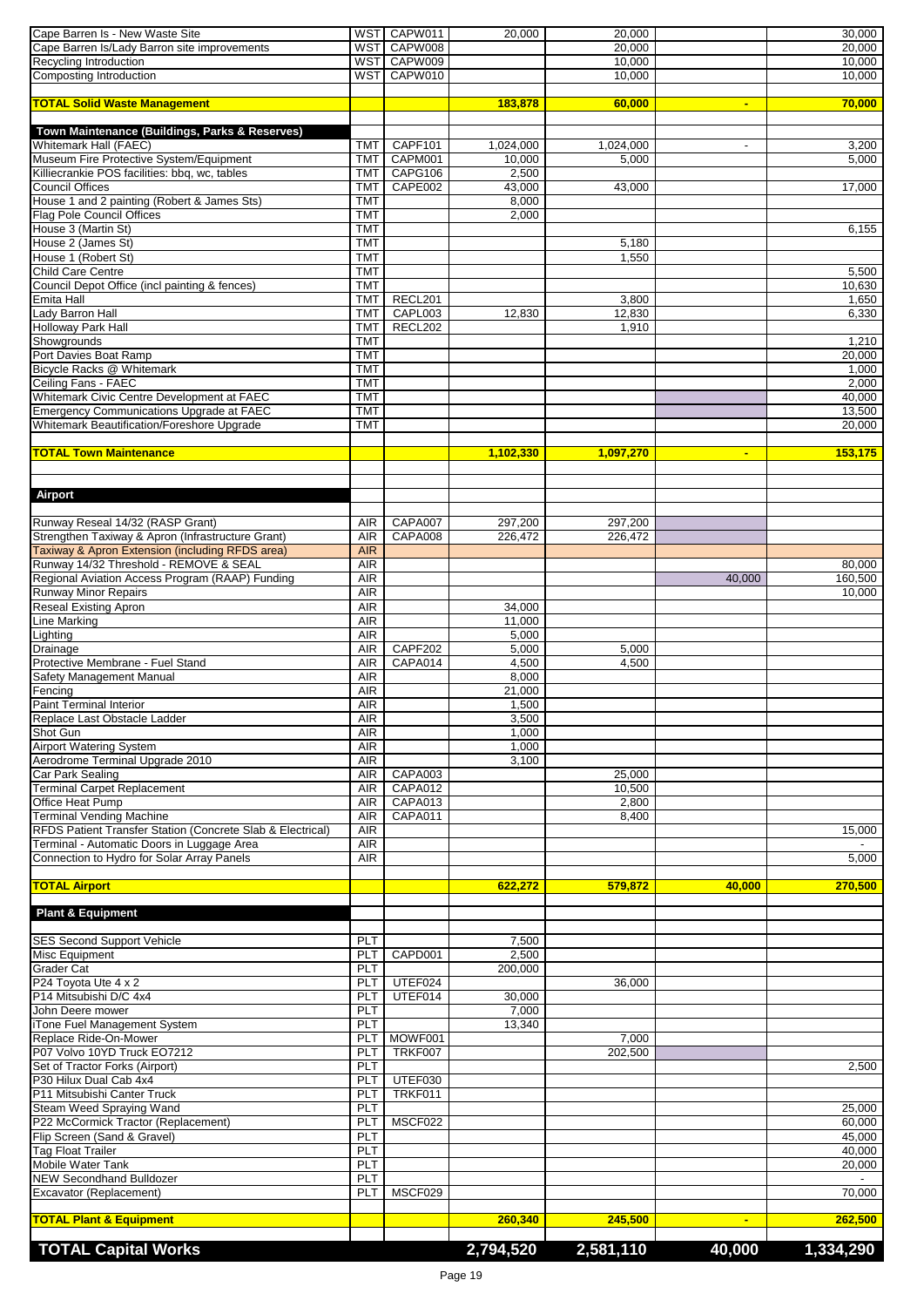# **10. Financial Statements**

# **10.1 Estimated Income Statements**

# **Estimated Income Statement**

| <b>Description</b>                                 | <b>Actual</b><br>2010/11 | <b>Budget</b><br>2011/12 | <b>Estimated</b><br><b>Actual 2011/12</b> | <b>Budget</b><br>2012/13 |
|----------------------------------------------------|--------------------------|--------------------------|-------------------------------------------|--------------------------|
| <b>Income</b>                                      |                          |                          |                                           |                          |
| Rates                                              | 1,142,187                | 1,221,251                | 1,220,950                                 | 1,252,224                |
| <b>User Charges</b>                                | 619,748                  | 660,450                  | 809,850                                   | 896,550                  |
| Interest                                           | 320,809                  | 272,000                  | 331,000                                   | 332,000                  |
| Reimbursements                                     | 12,029                   | 15,500                   | 147,500                                   | 148,000                  |
| Grants                                             | 1,308,616                | 1,374,500                | 1,759,376                                 | 990,156                  |
| Other                                              | 8,696                    | 11,900                   | 61,300                                    | 43,400                   |
| Profit (Loss) on Sale of Assets                    | 70,632                   | 67,000                   | 67,000                                    |                          |
| <b>Total Income</b>                                | 3,482,717                | 3,622,601                | 4,396,976                                 | 3,662,330                |
| <b>Expenses</b>                                    |                          |                          |                                           |                          |
| <b>Employee Expenses</b>                           | 1,298,626                | 1,518,022                | 1,878,541                                 | 1,917,964                |
| <b>Materials &amp; Supplies</b>                    | 1,181,120                | 1,248,100                | 1,237,160                                 | 1,261,500                |
| Contracts                                          | 464,108                  | 436,000                  | 490,500                                   | 570,750                  |
| Depreciation                                       | 1,286,073                | 1,425,500                | 1,425,500                                 | 1,425,500                |
| Other                                              | 5,113                    | 4,400                    | 4,400                                     | 10,300                   |
| <b>Total Expenses</b>                              | 4,235,040                | 4,632,022                | 5,036,101                                 | 5,186,014                |
| <b>Operating Surplus (Deficit)</b>                 | (752, 323)               | (1,009,421)              | (639, 125)                                | (1,523,684)              |
| <b>Capital Grants and Contributions</b>            | 140,000                  | 277,876                  | 307,876                                   | 267,353                  |
| <b>Total Surplus (Deficit)</b>                     | (612, 323)               | (731, 545)               | (331, 249)                                | (1, 256, 331)            |
| <b>Capital Expenses</b>                            |                          |                          |                                           |                          |
| <b>Capital Works</b>                               | (2, 158, 901)            | (2,581,110)              | (2,581,110)                               | (1, 334, 290)            |
| Depreciation                                       | 1,286,073                | 1,425,500                | 1,425,500                                 | 1,425,500                |
| <b>Transfer to Reserves</b>                        |                          |                          |                                           |                          |
| <b>Transfers from Reserves</b>                     |                          |                          |                                           |                          |
| <b>Total Capital Expenditure</b>                   | (872, 828)               | (1, 155, 610)            | (1, 155, 610)                             | 91,210                   |
| <b>Total Surplus (Deficit) after Capital Items</b> | (1,485,151)              | (1,887,155)              | (1,486,859)                               | (1, 165, 120)            |
|                                                    |                          |                          |                                           |                          |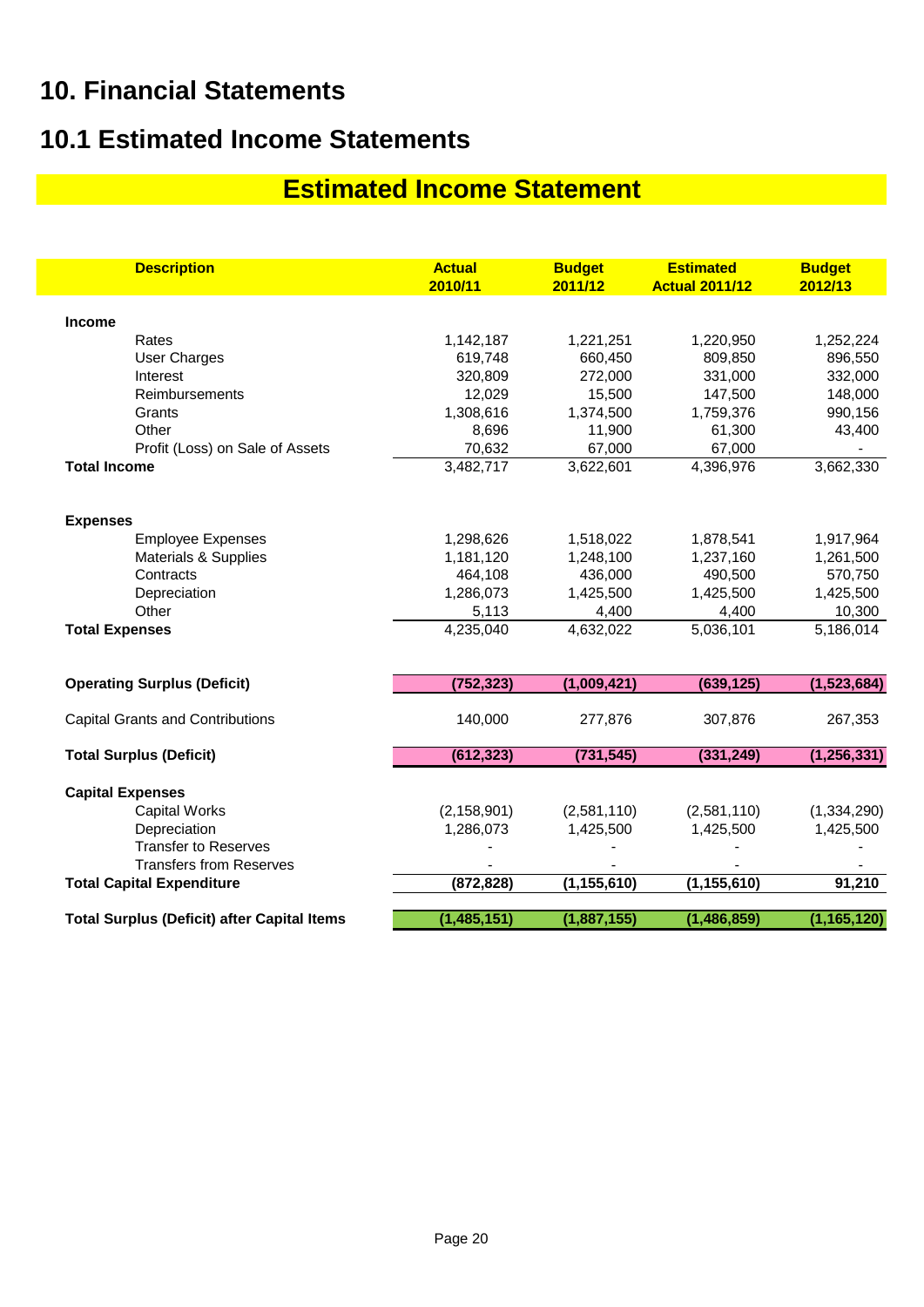# **11. Corporate Division**

#### **Core Activities**

The Corporate Division incorporates General Administration and Governance. The Corporate Division provides for a General Manager; Corporate Services Manager; Executive Assistant; Payroll and Rates Officer; Creditors, Debtors and Records Officer; and a Customer Service Officer. This unit comprises the following programs:-

- Government Fees and Levies
- General Rate
- Corporate Services
- Governance and Members Expenses
- Executive
- Information Technology

#### **2012-2013 Programs and Initiatives**

#### **Government Fees and Levies**

This program includes major government levies such as the Fire Levy, Local Government Levy and Building Industry Training Levy.

Council collects the Fire Levy, the Building Permit Levy and the Building Industry Training Levy on behalf of the State Government. In return Council collects 4% of the Fire Levy collected as commission, \$6 of every Building Permit Levy Application and \$4 of every Building Training Levy Application.

#### **General Rate**

This program provides for the levying and collection of the General Rate income.

Other key initiatives for this year include:

- Inform and advertise to ratepayers the rates resolution

#### **Corporate Services**

This program provides for all other costs associated with finance, administration and human resource management not provided for elsewhere.

This year the finance program will also provide for:

- Production of the annual budget
- Risk management initiatives
- Policy review and development
- Review the budget and report to Council quarterly
- Compliance with applicable International and Australian Accounting Standards
- Compliance with the Right to Information Act 2009
- Complete statutory reporting
- Compliance with relevant taxation legislation and reporting requirements
- Occupational, Health and Safety within the organisation
- Develop information content for the Council website and ensure that information is up to date

#### **Governance and Members Expenses**

This program provides for members allowance and other costs associated with Councillors.

#### **Executive**

The Executive program provides for the General Manager and Executive Assistant.

- Other executive initiatives for the year include:
	- Advising Councillors of amendments and changes to the Local Government Act 1993 and other
	- relevant legislation.
	- Continue to provide high level support and qualified advice to elected members

#### **Information Technology**

This program provides for all costs associated with information technology such as maintenance, software upgrades and licences. Included in the capital works budget is \$10,000 for computer upgrades and equipment.

#### **Proposed Budget**

| <b>Corporate Division</b>       | <b>Income</b> | <b>Expenditure</b> | <b>Net Cost</b> |
|---------------------------------|---------------|--------------------|-----------------|
|                                 |               |                    |                 |
| General Administration          | 409.712       | 784.014            | 374.302         |
| Goverance                       | 1.443.137     | 586.642            | (856, 495)      |
| <b>Total Corporate Division</b> | 1.852.849     | 1,370,656          | (482,194)       |

#### **Program:** Corporate Division

| <b>Description</b>      | <b>Budget</b><br>2011/12 | <b>Estimated</b><br><b>Actual 2011/12</b> | <b>Budget</b><br>2012/13 |
|-------------------------|--------------------------|-------------------------------------------|--------------------------|
| <b>Operating Income</b> | \$                       | \$                                        | \$                       |
| Rates                   | 1,086,111                | 1,085,051                                 | 1,109,421                |
| User Charges            | 17.100                   | 13.100                                    | 15,100                   |
| Interest                | 272,000                  | 331,000                                   | 332,000                  |
| <b>Reimbursements</b>   | 15.000                   | 15,000                                    | 15,500                   |
| Grants                  | 524,000                  | 524,000                                   | 344,828                  |
| Other                   | 6,000                    | 43,500                                    | 36,000                   |
| <b>Total Income</b>     | 1.920.211                | 2.011.651                                 | 1.852.849                |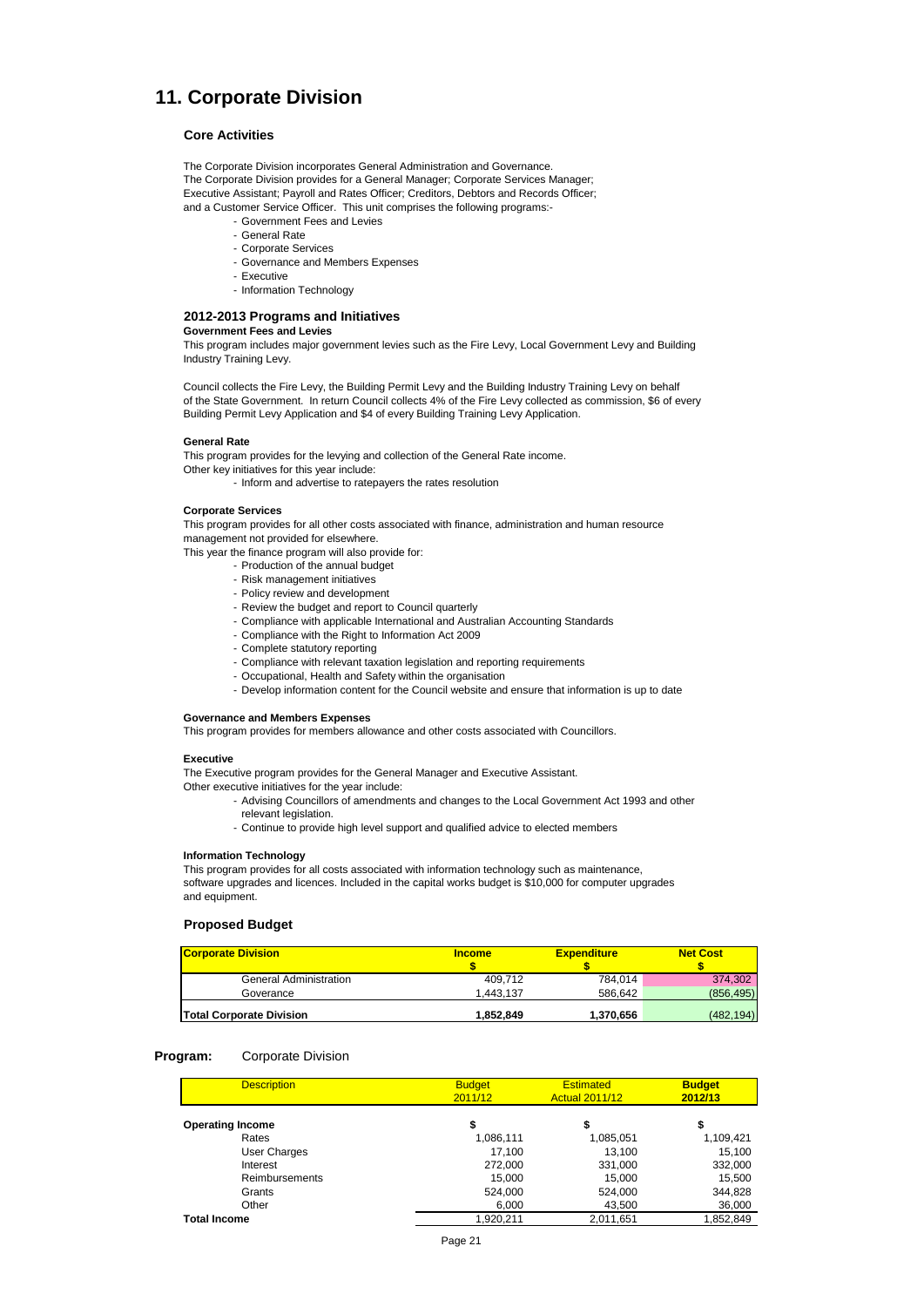| <b>Operating Expenditure</b>    |                          |                |           |
|---------------------------------|--------------------------|----------------|-----------|
| <b>Employee Expenses</b>        | 585,680                  | 663,280        | 702,256   |
| Materials & Supplies            | 608,300                  | 562,000        | 580,900   |
| Contracts                       | 95,000                   | 91,000         | 57,500    |
| Depreciation                    | 28,000                   | 28,000         | 28,000    |
| Other                           | 2.000                    | 2.000          | 2,000     |
| <b>Total Expenditure</b>        | 1,318,980                | 1,346,280      | 1,370,656 |
| <b>Net Operating Cost</b>       | 601.231                  | 665.371        | 482.194   |
| Profit (Loss) on Sale of Assets | $\overline{\phantom{0}}$ | $\blacksquare$ |           |
| Depreciation                    | 28,000                   | 28,000         | 28,000    |
| Capital Works                   | (10,000)                 | (10,000)       | (15,000)  |
|                                 | 619.231                  | 683,371        | 495.194   |

| <b>Operating Budget - Revenue</b>                                |                            |                                           |                            |  |  |  |
|------------------------------------------------------------------|----------------------------|-------------------------------------------|----------------------------|--|--|--|
| <b>Description</b>                                               | <b>Budget</b>              | <b>Estimated</b>                          | <b>Budget</b>              |  |  |  |
|                                                                  | 2011/2012                  | <b>Actual 2011/12</b>                     | 2012/2013                  |  |  |  |
| Corporate Division                                               |                            |                                           |                            |  |  |  |
| <b>Administration Revenue</b>                                    |                            |                                           |                            |  |  |  |
| Fire Levy - All                                                  | 52,997                     | 53,025                                    | 54,612                     |  |  |  |
| Other Revenue (GST Free)                                         | 2,000                      | 2,000                                     | 2,000                      |  |  |  |
| Other Revenue (GST Payable)                                      | 1,000                      | 6,000                                     | 6,000                      |  |  |  |
| Commissons                                                       |                            |                                           | 2,000                      |  |  |  |
| Meeting Room & Facilities Hire                                   | 500                        | 500                                       | 500                        |  |  |  |
| 132 & 337 Certificates (and rates notices)                       | 10,000                     | 10,000                                    | 10,000                     |  |  |  |
| Photocopies/Facsimiles                                           | 1,000                      | 1,000                                     | 1,000                      |  |  |  |
| <b>Training Subsidy</b>                                          | 5,000                      | 1,000                                     | 1,000                      |  |  |  |
| <b>Equipment Hire</b><br>Hall & Sports Stadiums Hire             | 100<br>500                 | 100<br>500                                | 100<br>500                 |  |  |  |
| Interest on short term deposits                                  | 250,000                    | 230,000                                   | 230,000                    |  |  |  |
| Interest Tascorp 11am investment account                         | 12,000                     | 45,000                                    | 45,000                     |  |  |  |
| Interest on Westpac Gunn Bequest                                 | 4,500                      | 4,500                                     | 4,500                      |  |  |  |
| Interest on Westpac POS Account                                  |                            | 1,500                                     | 1,500                      |  |  |  |
| Interest on Westpac Cash Reserve                                 | 500                        | 32,000                                    | 32,000                     |  |  |  |
| Interest - overdue interest on Rate Debtors                      | 5,000                      | 3,000                                     | 4,000                      |  |  |  |
| Interest - Overdue Penalty on Rate Debtors                       |                            | 15,000                                    | 15,000                     |  |  |  |
| <b>Insurance Recoveries</b>                                      |                            |                                           |                            |  |  |  |
| <b>Subtotal Administration (ADM)</b>                             | 345,097                    | 405,125                                   | 409,712                    |  |  |  |
| <b>Governance Revenue</b>                                        |                            |                                           |                            |  |  |  |
| General Rate - All                                               | 1,033,114                  | 1,032,026                                 | 1,054,809                  |  |  |  |
| Other Revenue (GST Free)                                         | 2,000                      | 2,000                                     | 2,000                      |  |  |  |
| Other Revenue (GST Payable)                                      | 1,000                      | 1,500                                     | 1,500                      |  |  |  |
| Ben Lomond Water Equiv/Dividends                                 |                            | 32,000                                    | 24,500                     |  |  |  |
| Pensioner Rem (Fire Levy)                                        |                            |                                           | 500                        |  |  |  |
| Pensioner Remission - State Govt. 30%                            | 15,000                     | 15,000                                    | 15,000                     |  |  |  |
| Grants - Financial Assistance Grant                              | 505,000                    | 505,000                                   | 324,828                    |  |  |  |
|                                                                  |                            |                                           |                            |  |  |  |
| Grants - Roads (DIER heavy vehicle motor tax)                    | 19,000                     | 19,000                                    | 20,000                     |  |  |  |
| Subtotal Governance (GOV)                                        | 1,575,114                  | 1,606,526                                 | 1,443,137                  |  |  |  |
|                                                                  |                            |                                           |                            |  |  |  |
| <b>Total Revenue Corporate Divn.</b>                             | 1,920,211                  | 2,011,651                                 | 1,852,849                  |  |  |  |
| <b>Operating Budget - Expenditure</b>                            |                            |                                           |                            |  |  |  |
| <b>Description</b>                                               | <b>Budget</b><br>2011/2012 | <b>Estimated</b><br><b>Actual 2011/12</b> | <b>Budget</b><br>2012/2013 |  |  |  |
|                                                                  |                            |                                           |                            |  |  |  |
| <b>Corporate Division</b>                                        |                            |                                           |                            |  |  |  |
| <b>Administration Expenditure</b>                                |                            |                                           |                            |  |  |  |
| Salaries and Wages<br>Overtime                                   | 290,200                    | 290,200                                   | 307,612                    |  |  |  |
|                                                                  | 1,000                      | 1,000<br>35,000                           | 1,000                      |  |  |  |
| Payroll Tax<br>Workers Comp Insurance                            | 30,000                     | 14,100                                    | 35,000<br>15,000           |  |  |  |
| Superannuation                                                   | 36,300                     | 36.300                                    | 38,452                     |  |  |  |
| Allowances                                                       | 10,000                     | 10,000                                    | 10,000                     |  |  |  |
| Training                                                         | 2,500                      | 4,500                                     | 3,500                      |  |  |  |
| <b>Conferences and Seminars</b>                                  |                            | 1,500                                     | 2,500                      |  |  |  |
| Uniforms                                                         | 3,000                      | 3,000                                     | 3,000                      |  |  |  |
| <b>Staff Amenities</b>                                           | 6,400                      | 6,400                                     | 6,400                      |  |  |  |
| Advertising                                                      | 3,000                      | 1,500                                     | 2,000                      |  |  |  |
| <b>Audit Fees</b>                                                | 18,000                     | 18,000                                    | 18,000                     |  |  |  |
| <b>Bank Charges</b>                                              | 8,000                      | 8,000                                     | 8,000                      |  |  |  |
| Civic Functions and FIC Meetings                                 | 100                        | 100                                       | 100                        |  |  |  |
| Cleaning                                                         | 500                        | 500                                       | 500                        |  |  |  |
| Computer Hardware Purchase                                       | 10,000                     | 6,000                                     | 8,000                      |  |  |  |
| <b>Computer Software Purchase</b>                                | 5,000                      | 5,000                                     | 5,000                      |  |  |  |
| <b>Computer Consumables</b>                                      | 3,000                      | 3,000                                     | 3,000                      |  |  |  |
| <b>Computer Repairs/Help Desk</b>                                | 10,000                     | 10,000                                    | 10,000                     |  |  |  |
| <b>Computer Training</b>                                         | 2,000                      |                                           | 1,000                      |  |  |  |
| <b>Computing Consultancies</b><br><b>Computing Lease Charges</b> | 4,000<br>26,000            | 1,000<br>26,000                           | 1,000<br>26,000            |  |  |  |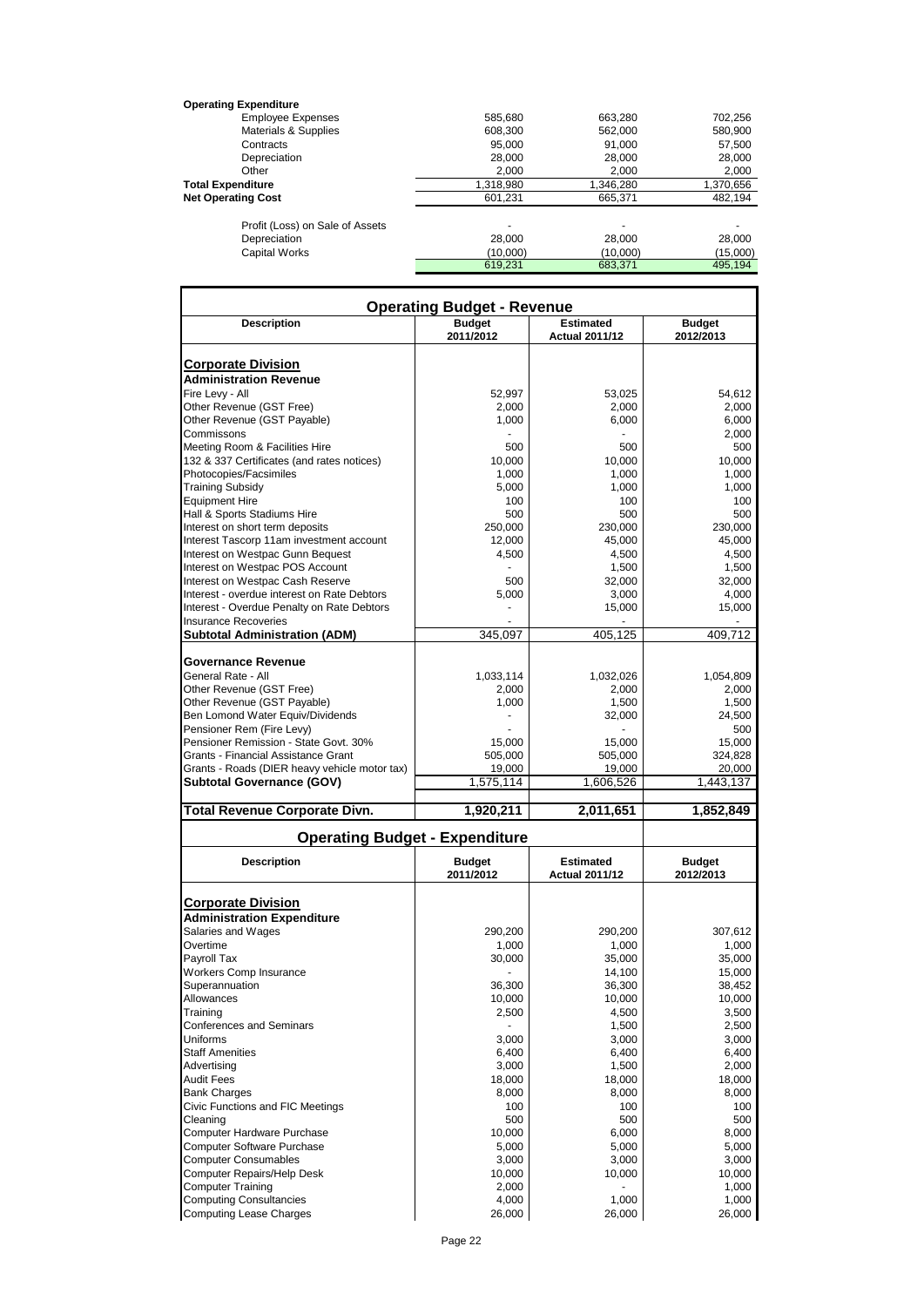| Computing Licence Fees / Maint.                                   | 12,000           | 12,000           | 13,000           |
|-------------------------------------------------------------------|------------------|------------------|------------------|
| Consultancy - Brighton Council                                    | 10,000           | 7,000            | 7,000            |
| Consulting / Contractor Services                                  | 5,000            | 6,000            | 5,000            |
| <b>Debt Collection</b><br>Consultancy - Northern Midlands Council | 4,500<br>10,000  | 6,500<br>8,000   | 6,500<br>5,000   |
| Energy (Gas & Electricity)                                        | 5,000            |                  |                  |
| Fire Service Levy                                                 | 53,000           | 53,000           | 53,000           |
| Freight                                                           | 1,000            | 1,000            | 1,000            |
| <b>General Expenses</b>                                           | 2,000            | 12,000           | 10,000           |
| Insurance - General                                               | 60,000           | 23,000           | 23,000           |
| Land Tax                                                          | 28,000           | 28,000           | 28,000           |
| Legal Expenses                                                    | 8,000            | 1,000            | 2,000            |
| Licence Fees<br>Materials                                         | 2,000            | 2,000            | 2,000            |
| Meals/Entertainment                                               | 3,000<br>500     | 1,000<br>500     | 2,000<br>500     |
| Photocopier                                                       | 10,000           | 15,000           | 15,000           |
| Postage                                                           | 3,000            | 3,000            | 3,000            |
| <b>Printing and Stationery</b>                                    | 5,000            | 7,000            | 5,000            |
| Plant Hire - Internal Charges                                     | 2,000            | 2,000            | 2,000            |
| Roundings Account                                                 | 50               | 50               | 50               |
| Security & Fire Prevention                                        | 100              | 100              | 100              |
| Settlement Discount - Rates Payments                              | 15,000           | 16,000           | 16,000           |
| Subscriptions/Publications<br><b>Supplementary Revaluations</b>   | 1,000            | 1,000            | 1,000            |
| Telephone inc Fax & Internet                                      | 5,000<br>40,000  | 5,000<br>35,000  | 5,000<br>35,000  |
| Travel Expenses (inc Air)                                         | 5,000            | 5,000            | 7,000            |
| Web Page Design & mods                                            | 500              | 500              | 500              |
| Wreaths/Flowers                                                   | 100              | 100              | 100              |
| Depreciation - Furniture & Fittings                               | 12,000           | 12,000           | 12,000           |
| Amortisation Expense - Municipal Revaluation                      | 16,000           | 16,000           | 16,000           |
| Bad & Doubtful Debts                                              | 2,000            | 2,000            | 2,000            |
| Discount Allowed<br>Rate Remissions - General                     | 200              | 200              | 200              |
| Subtotal Administration (ADM)                                     | 1,000<br>790,950 | 1,000<br>763,050 | 1,000<br>784,014 |
|                                                                   |                  |                  |                  |
| Governance                                                        |                  |                  |                  |
| Salaries and Wages                                                | 178,300          | 232,000          | 245,920          |
| Superannuation                                                    | 17,700           | 19,500           | 24,592           |
| Allowances                                                        | 1,000            | 1,000            | 1,000            |
| Training                                                          | 3,000            | 1,000            | 2,000            |
| <b>Conferences and Seminars</b>                                   | 5,000            | 6,500            | 5,000            |
| <b>Staff Amenities</b><br>Advertising                             | 1,280<br>4,000   | 1,280<br>2,500   | 1,280<br>4,000   |
| Civic Functions and FIC Meetings                                  | 500              | 500              | 500              |
| Computer Hardware Purchase                                        | 2,500            | 1,500            | 2,500            |
| <b>Computer Software Purchase</b>                                 | 1,000            |                  | 1,000            |
| <b>Computer Consumables</b>                                       | 1,000            | 1,100            | 1,000            |
| Consulting / Contractor Services                                  | 70,000           | 70,000           | 40,500           |
| <b>Council Member Allowances</b>                                  | 88,000           | 88,000           | 88,000           |
| Council Member Expenses                                           | 6,000            | 6,000            | 6,000            |
| Council Member Training<br>Donations and Gifts                    | 1,000            | 4,000            | 2,000            |
| <b>Election Costs</b>                                             | 11,500<br>10,000 | 11,500<br>4,000  | 12,500<br>2,000  |
| Freight                                                           | 200              | 200              | 200              |
| <b>Exgratia Payments</b>                                          | 1,000            | 1,000            |                  |
| <b>General Expenses</b>                                           | 20,000           | 25,000           | 25,000           |
| Insurance - General                                               | 10,000           | 3,000            | 4,000            |
| Legal Expenses                                                    | 12,000           | 6,000            | 12,000           |
| Materials                                                         | 1,000            | 1,000            | 1,000            |
| Meals/Entertainment                                               | 500              | 1,500            | 500              |
| Postage<br><b>Printing and Stationery</b>                         | 1,000<br>4,000   | 1,000<br>2,000   | 1,000<br>4,000   |
| Plant Hire - Internal Charges                                     | 9,000            | 14,000           | 14,000           |
| Plant Hire - External                                             | 500              | 500              | 500              |
| Rates                                                             | 5,000            |                  |                  |
| <b>Relocation Expenses</b>                                        |                  |                  |                  |
| Subscriptions/Publications                                        | 30,000           | 30,000           | 37,000           |
| Telephone inc Fax & Internet                                      | 1,500            | 12,000           | 12,000           |
| Travel Expenses (inc Air)                                         | 15,000           | 20,000           | 20,000           |
| Web Page Design & Modifications                                   | 500              | 500              | 500              |
| Wreaths/Flowers<br>Discount Allowed                               | 50               | 100<br>50        | 100<br>50        |
| Rate Remissions - Pensioners                                      | 15,000           | 15,000           | 15,000           |
| Subtotal Governance (GOV)                                         | 528,030          | 583,230          | 586,642          |
|                                                                   |                  |                  |                  |
| <b>Total Expenditure Corporate Dvn.</b>                           | 1,318,980        | 1,346,280        | 1,370,656        |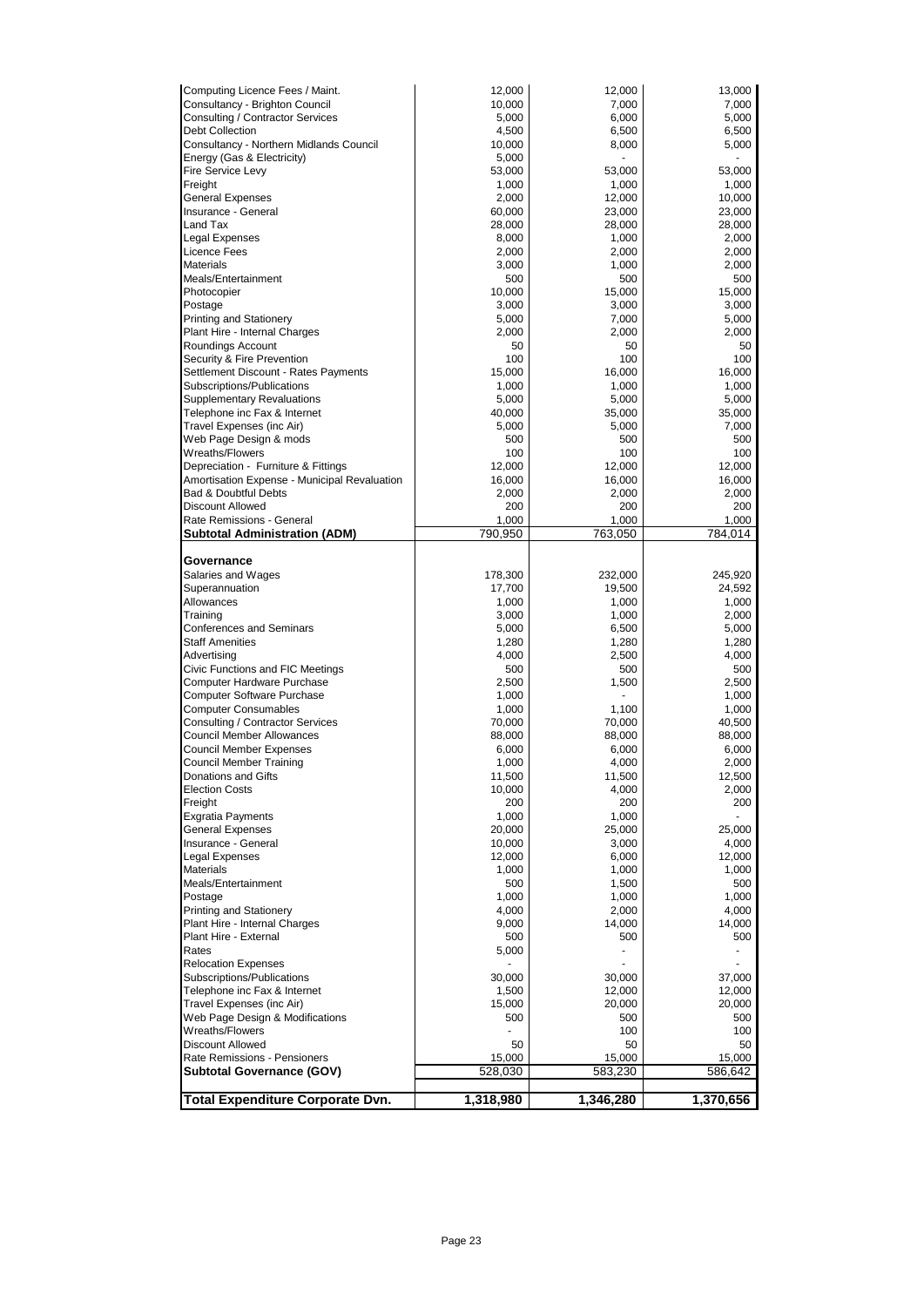# **12. Roads Division**

#### **Core Activities**

The Road Division is part of the Works & Services Department. The Division is responsible for the following programs:

- Bridges
- Unsealed Surface Gravel Roads
- Sealed Surface Roads and Footpaths
- Quarries

#### **2012-2013 Programs and Initiatives**

#### **Bridges**

Council currently maintains 29 bridges within the municipality. Included in the capital works program is \$193,938 for bridge replacements

#### **Unsealed Surface - Gravel Roads**

Council currently maintains 312 kms of gravel roads within the Municipality. Included in the capital works program is \$180,000 for resheeting

#### **Sealed Surface - Roads and Footpaths**

Council currently maintains 73 kms of sealed roads within the municipality. Included in the capital works budget for road works is \$180,000 for road reseals and \$25,000 for the footpath program.

#### **Proposed Budget**

| <b>Roads Division</b>       | <b>Income</b> | <b>Expenditure</b> | <b>Net Cost</b> |  |
|-----------------------------|---------------|--------------------|-----------------|--|
|                             |               |                    |                 |  |
| <b>Total Roads Division</b> | 722.781       | 1.645.229          | 922,448         |  |

#### **Program:** Roads Division

| <b>Description</b>              | <b>Actual</b><br>2010/11 | <b>Budget</b><br>2011/12 | <b>Estimated</b><br><b>Actual 2011/12</b> | <b>Budget</b><br>2012/13 |
|---------------------------------|--------------------------|--------------------------|-------------------------------------------|--------------------------|
| <b>Operating Income</b>         | \$                       | \$                       | \$                                        | \$                       |
| Rates                           |                          |                          |                                           |                          |
| <b>User Charges</b>             |                          |                          |                                           |                          |
| Interest                        |                          |                          |                                           |                          |
| Reimbursements                  |                          |                          |                                           |                          |
| Grants - FAGS                   | 457,112                  | 540,000                  | 540,000                                   | 305,428                  |
| Grants - Roads to Recovery      | 110,000                  | 277.876                  | 277.876                                   | 267,353                  |
| Grants                          |                          | 135,000                  | 135,000                                   | 135,000                  |
| Other                           | 409                      |                          |                                           |                          |
| <b>Total Income</b>             | 567,521                  | 952,876                  | 952,876                                   | 707,781                  |
| <b>Operating Expenditure</b>    |                          |                          |                                           |                          |
| <b>Employee Expenses</b>        | 185,423                  | 254,600                  | 257,100                                   | 269,423                  |
| Materials & Supplies            | 190,044                  | 225,500                  | 225,500                                   | 215,500                  |
| Contracts                       | 68.604                   | 80.000                   | 100.000                                   | 100,000                  |
| Depreciation                    | 918,500                  | 1,060,306                | 1,060,306                                 | 1,060,306                |
| Other                           |                          |                          |                                           |                          |
| <b>Total Expenditure</b>        | 1,362,571                | 1,620,406                | 1,642,906                                 | 1,645,229                |
| <b>Net Operating Cost</b>       | (795, 050)               | (667, 530)               | (690,030)                                 | (937, 448)               |
| Profit (Loss) on Sale of Assets |                          |                          |                                           |                          |
| Depreciation                    | 918,500                  | 1,060,306                | 1,060,306                                 | 1,060,306                |
| Capital Works                   | (488, 029)               | (588, 468)               | (588, 468)                                | (563, 115)               |
|                                 | (364, 579)               | (195, 692)               | (218, 192)                                | (440, 257)               |

| <b>Operating Budget - Revenue</b>             |                     |                            |                                           |                            |  |
|-----------------------------------------------|---------------------|----------------------------|-------------------------------------------|----------------------------|--|
| <b>Description</b>                            | Actual<br>2010/2011 | <b>Budget</b><br>2011/2012 | <b>Estimated</b><br><b>Actual 2011/12</b> | <b>Budget</b><br>2012/2013 |  |
|                                               |                     |                            |                                           |                            |  |
| <b>Roads Division</b>                         |                     |                            |                                           |                            |  |
| <b>Roads Revenue</b>                          |                     |                            |                                           |                            |  |
| <b>Adhesion Orders</b>                        | 409                 |                            | $\overline{a}$                            |                            |  |
| Other Revenue (GST Free)                      |                     |                            |                                           | 15.000                     |  |
| Grants - Financial Assistance Grant           | 457.112             | 540.000                    | 540.000                                   | 305.428                    |  |
| Grants - Roads to Recovery                    | 110.000             | 277.876                    | 277.876                                   | 267,353                    |  |
| Grants - Roads (DIER heavy vehicle motor tax) |                     | 135.000                    | 135.000                                   | 135,000                    |  |
| Total Revenue Roads Divn. (RDS)               | 567.521             | 952.876                    | 952.876                                   | 722.781                    |  |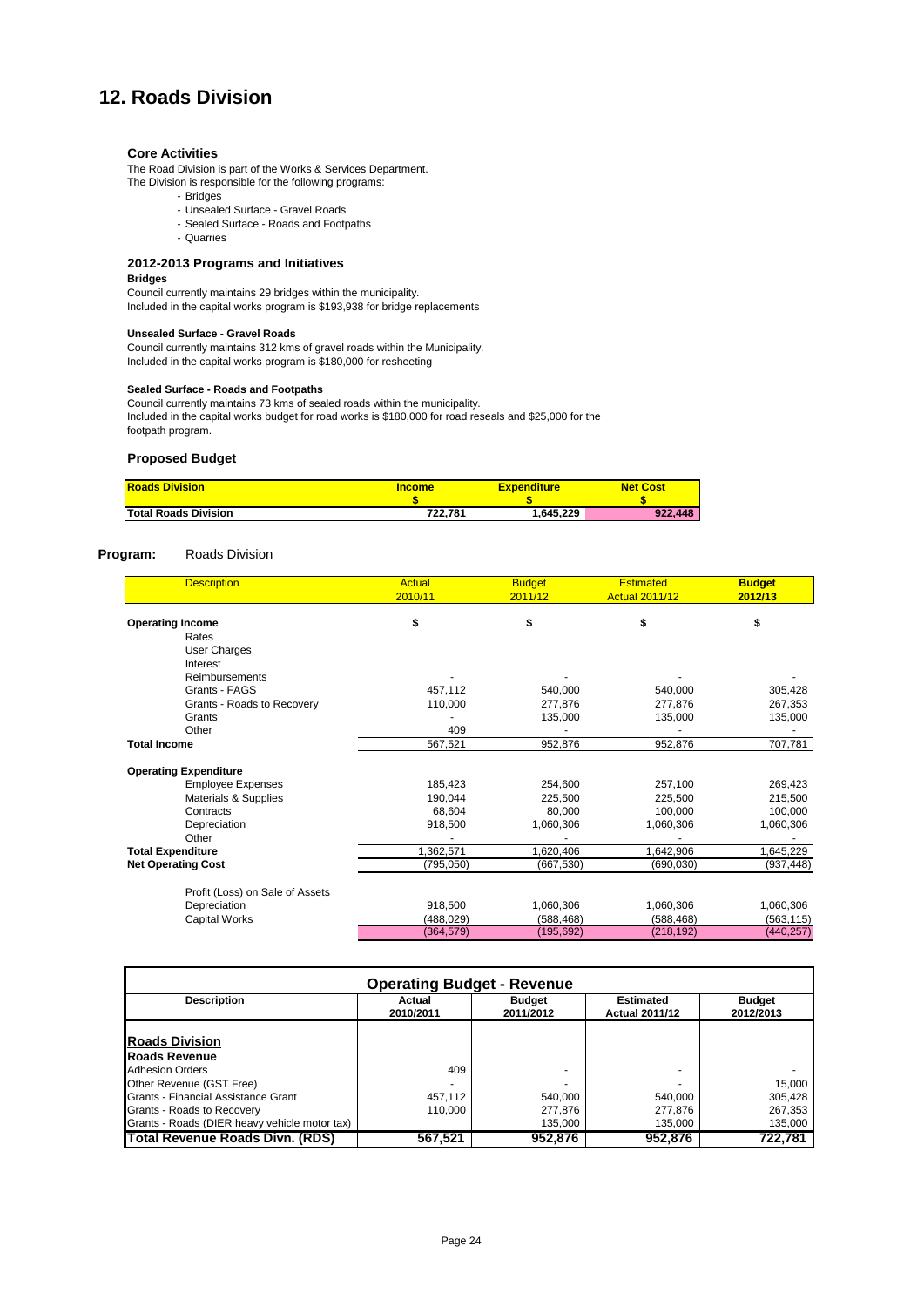| <b>Operating Budget - Expenditure</b>    |           |               |                       |               |  |
|------------------------------------------|-----------|---------------|-----------------------|---------------|--|
| <b>Description</b>                       | Actual    | <b>Budget</b> | <b>Estimated</b>      | <b>Budget</b> |  |
|                                          | 2010/2011 | 2011/2012     | <b>Actual 2011/12</b> | 2012/2013     |  |
| <b>Roads Division</b>                    |           |               |                       |               |  |
| <b>Roads Expenditure</b>                 |           |               |                       |               |  |
| Salaries and Wages                       | 167,881   | 220,900       | 223,800               | 234,154       |  |
| Overtime                                 |           | 4,000         | 4,000                 | 4,000         |  |
| Superannuation                           | 16,405    | 27,700        | 27,300                | 29,269        |  |
| Allowances                               | 473       | 1,000         | 1,000                 | 1,000         |  |
| Training                                 | 664       | 1,000         | 1,000                 | 1,000         |  |
| Chemicals                                | 4,600     | 5,000         | 5,000                 | 5,000         |  |
| <b>Computer Software Purchase</b>        | 813       | 1,000         | 1,000                 | 1,000         |  |
| Consulting / Contractor Services         | 68,604    | 80,000        | 100,000               | 100,000       |  |
| Energy (Gas & Electricity)               |           | 1,000         | 1,000                 |               |  |
| Freight                                  | 2,574     | 2,000         | 2,000                 | 2,000         |  |
| <b>General Expenses</b>                  | 198       | 3,000         | 2,000                 | 3,000         |  |
| <b>Licence Fees</b>                      | 2,980     | 2,500         | 2,500                 | 2,500         |  |
| <b>Materials</b>                         | 31,995    | 50,000        | 50,000                | 40,000        |  |
| Plant Hire - Internal Charges            | 146,884   | 160,000       | 160,000               | 160,000       |  |
| Repairs - Plant and Equipment            |           |               | 1,000                 | 1,000         |  |
| Travel Expenses (inc Air)                |           | 1,000         | 1,000                 | 1,000         |  |
| Depreciation - Roads                     | 877,250   | 1,028,192     | 1,028,192             | 1,028,192     |  |
| Depreciation - Bridges                   | 41,250    | 32,114        | 32,114                | 32,114        |  |
| <b>Total Expenditure Roads Dvn (RDS)</b> | 1,362,571 | 1,620,406     | 1,642,906             | 1,645,229     |  |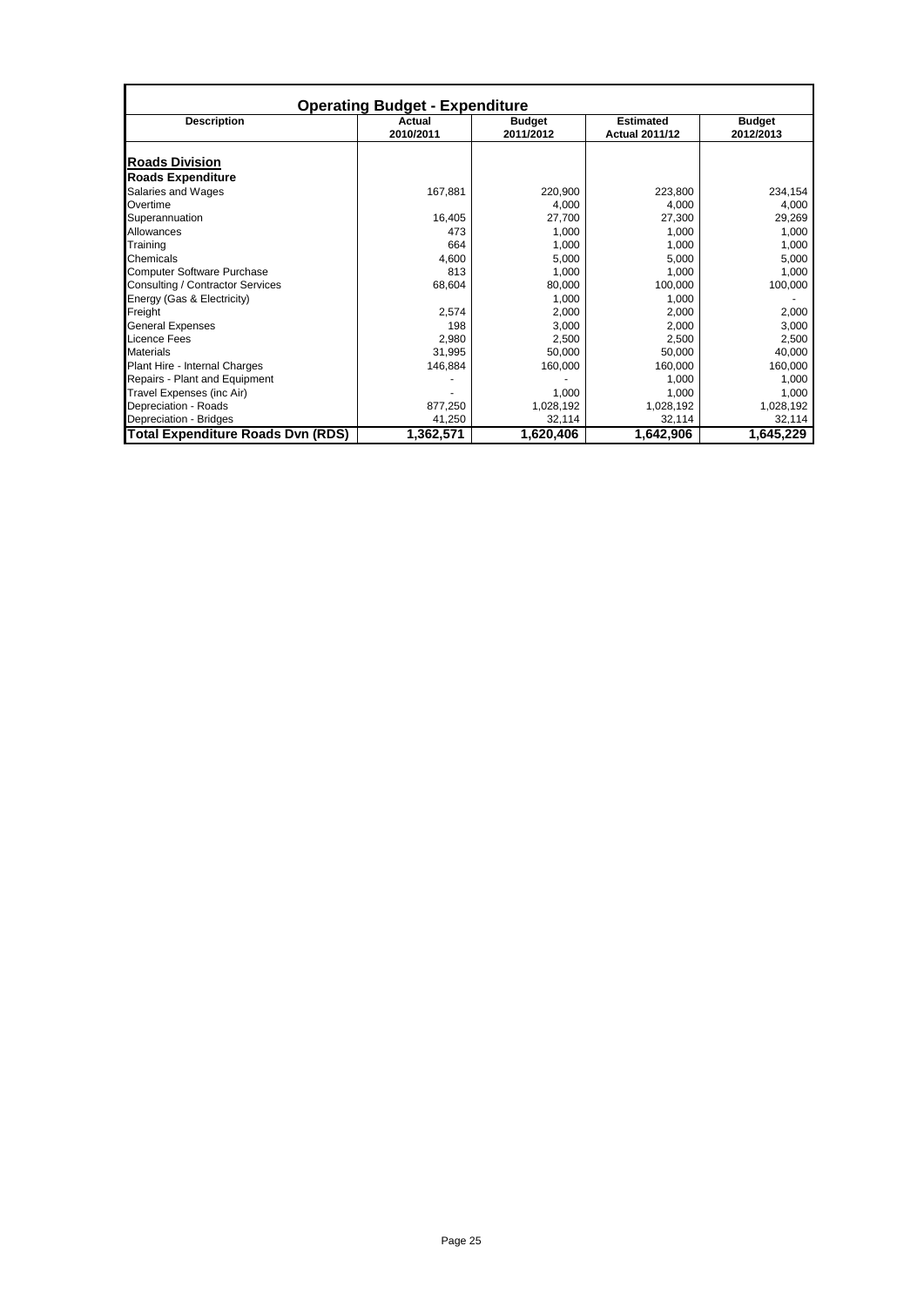# **13. Waste Management Division**

#### **Core Activities**

The Waste Management Division is part of the Works & Services Department.

#### **2012-2013 Programs and Initiatives**

#### **Tips and Transfer Stations**

Council currently operates tips or transfer stations at Whitemark, Lady Barron, Killiecrankie and Cape Barren Island. Other key initiatives for this year include the implementation of Council's Waste Management Strategy, operation of waste transfer stations, review recycling, and comply with new legislative requirements for waste management.

### **Proposed Budget**

| <b>Waste Management Division</b> | <b>Income</b> | <b>Expenditure</b> | <b>Net Cost</b> |
|----------------------------------|---------------|--------------------|-----------------|
|                                  |               |                    |                 |
| Total Waste Management Division  | 144.303       | 120.304            | (23,999)        |

#### **Program:** Waste Management Division

| <b>Description</b>           | <b>Actual</b><br>2010/11 | <b>Budget</b><br>2011/12 | <b>Estimated</b><br><b>Actual 2011/12</b> | <b>Budget</b><br>2012/13 |
|------------------------------|--------------------------|--------------------------|-------------------------------------------|--------------------------|
| <b>Operating Income</b>      | \$                       | \$                       | \$                                        | \$                       |
| Rates                        | 120,604                  | 135,140                  | 135,899                                   | 142,803                  |
| User Charges                 |                          | 1,500                    | 1,500                                     | 1,500                    |
| Interest                     |                          |                          |                                           |                          |
| Reimbursements               |                          |                          |                                           |                          |
| Grants                       |                          |                          |                                           |                          |
| Other                        |                          |                          |                                           |                          |
| <b>Total Income</b>          | 120,604                  | 136,640                  | 137,399                                   | 144,303                  |
| <b>Operating Expenditure</b> |                          |                          |                                           |                          |
| <b>Employee Expenses</b>     | 50,899                   | 65,700                   | 69,300                                    | 65,304                   |
| Materials & Supplies         | 29,469                   | 35,500                   | 40,600                                    | 39,500                   |
| Contracts                    | 14,420                   | 34,000                   | 34,000                                    | 14,000                   |
| Depreciation                 |                          |                          |                                           |                          |
| Other                        | 4,615                    | 1,000                    | 1,000                                     | 1,000                    |
| <b>Total Expenditure</b>     | 99,403                   | 136,200                  | 144,900                                   | 119,804                  |
| <b>Net Operating Cost</b>    | 21,201                   | 440                      | (7,501)                                   | 24,499                   |

Profit (Loss) on Sale of Assets Depreciation<br>Capital Work

| publuokuuli          |           |          |           |          |
|----------------------|-----------|----------|-----------|----------|
| <b>Capital Works</b> | 149.633)  | (60.000) | (60.000)  | (70.000) |
|                      | (128.432) | (59.560) | (67, 501) | (45.501) |

| <b>Operating Budget - Revenue</b>     |                                       |                            |                                           |                            |  |
|---------------------------------------|---------------------------------------|----------------------------|-------------------------------------------|----------------------------|--|
| <b>Description</b>                    | Actual                                | <b>Budget</b>              | <b>Estimated</b>                          | <b>Budget</b>              |  |
|                                       | 2010/2011                             | 2011/2012                  | <b>Actual 2011/12</b>                     | 2012/2013                  |  |
| <b>Waste Management Revenue</b>       |                                       |                            |                                           |                            |  |
| Rates - Waste Management - All        | 120,604                               | 135,140                    | 135,899                                   | 142,803                    |  |
| <b>Waste Disposal Fees</b>            |                                       | 1,500                      | 1,500                                     | 1,500                      |  |
| <b>Total Revenue Waste Mgt. Divn.</b> | 120,604                               | 136,640                    | 137,399                                   | 144,303                    |  |
|                                       | <b>Operating Budget - Expenditure</b> |                            |                                           |                            |  |
| <b>Description</b>                    | <b>Actual</b><br>2010/2011            | <b>Budget</b><br>2011/2012 | <b>Estimated</b><br><b>Actual 2011/12</b> | <b>Budget</b><br>2012/2013 |  |
| <b>Waste Management Expenditure</b>   |                                       |                            |                                           |                            |  |
| Salaries and Wages                    | 35,050                                | 45,100                     | 44,700                                    | 49,159                     |  |
| Overtime                              | 12,658                                | 15,000                     | 20,000                                    | 10,000                     |  |
| Superannuation                        | 3,191                                 | 5,600                      | 4.600                                     | 6,145                      |  |
| Cleaning                              |                                       |                            | 300                                       | 500                        |  |
| <b>Computer Software Purchase</b>     | 813                                   | 1,000                      | 1.000                                     |                            |  |
| Consulting / Contractor Services      | 14,420                                | 34,000                     | 34,000                                    | 14,000                     |  |
| Energy (Gas & Electricity)            | 174                                   | 500                        | 500                                       | 500                        |  |
| Freight                               | 1,895                                 | 2,500                      | 2,500                                     | 2,500                      |  |
| <b>General Expenses</b>               |                                       |                            | 300                                       | 500                        |  |
| <b>Licence Fees</b>                   | 4,586                                 | 5,000                      | 5,000                                     | 5,000                      |  |
| <b>Materials</b>                      | 1,003                                 | 1.000                      | 1,000                                     | 1,000                      |  |
| Plant Hire - Internal charges         | 20,612                                | 25,000                     | 25,000                                    | 25,000                     |  |
| <b>Tip Rehabilitation</b>             |                                       |                            | 4,500                                     | 4,500                      |  |
| Travel Expenses (inc Air)             | 386                                   | 500                        | 500                                       | 500                        |  |
| All Other Expenses                    | 4,615                                 | 1.000                      | 1,000                                     | 1.000                      |  |
| Total Expenditure Waste Mgt. Divn. (  | 99,403                                | 136,200                    | 144,900                                   | 120,304                    |  |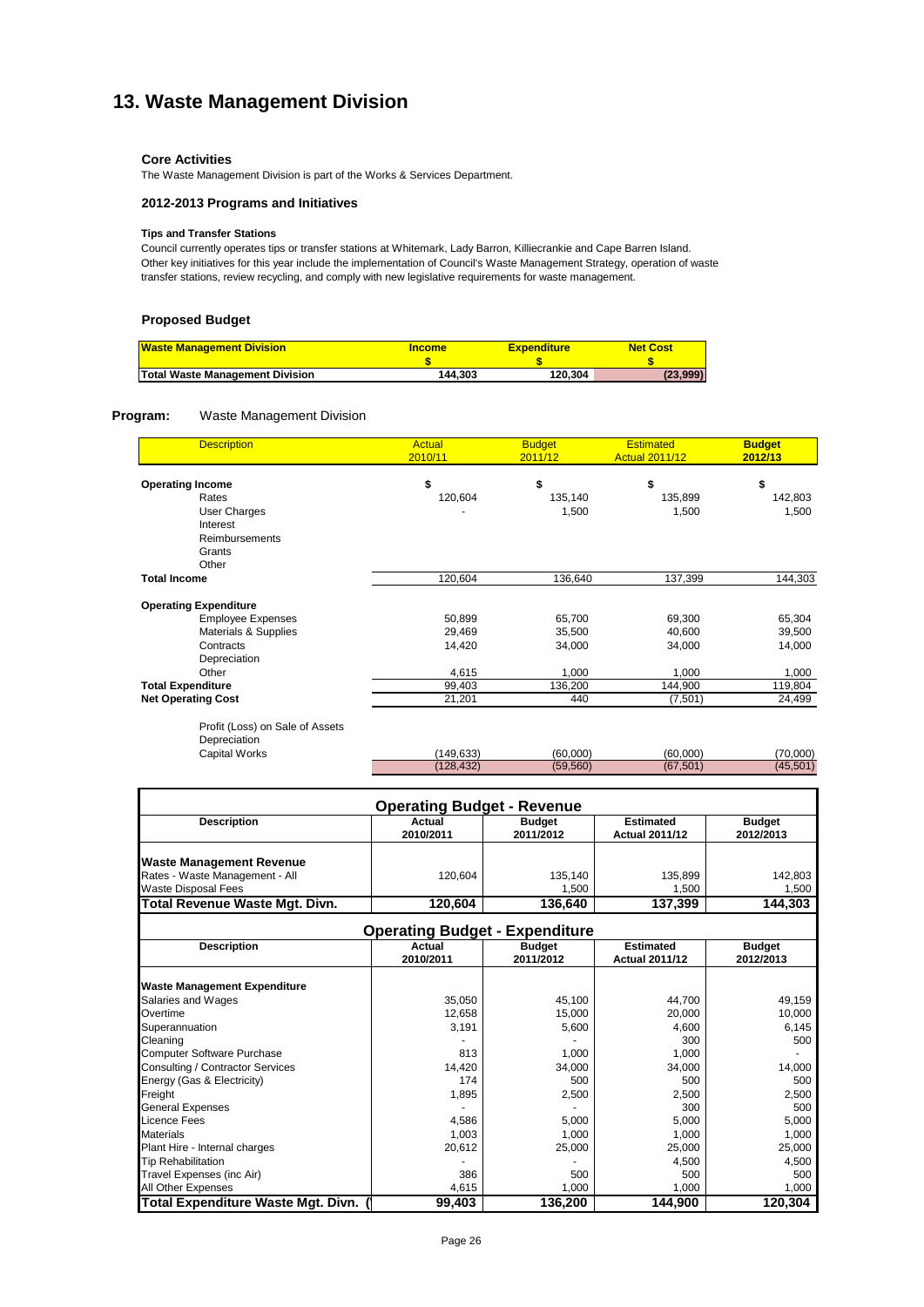# **14. Town Maintenance Division**

#### **Core Activities**

This Division provides for the maintenance and management of Council's properties and facilities (buildings, parks & reserves) This Division is responsible for:

- Cemeteries (operated and maintained by the Works & Services Department)
- Public Halls
- Community Amenities
- Property Maintenance
- Building Operating Costs
- Parks and Recreation

#### **2012-2013 Programs and Initiatives**

#### **Cemeteries**

Council operates and maintains cemeteries within the Municipality.

#### **Public Halls**

The Public Halls program provides for the operating and management costs of Council's Public Halls.

#### **Community Amenities**

Council maintains and operates public amenities in most towns to provide public toilet facilities for members of the community and visitors to utilise.

#### **Property Maintenance**

Council owns and maintains many properties throughout the Municipality (including 3 houses). Many of which are available for lease or hire, particularly for non profit community groups and sporting organisations.

#### **Building Operating Costs**

Council incurs expenses in operating other buildings such as the Council Offices. The capital works program includes the following building works for the 2012/13 financial year: Museum fire protective system/equipment, Emita Hall, Lady Barron Hall, and Holloway Park Hall.

#### **Parks and Reserves**

Parks and Reserves provides for the up keep of all Council owned and controlled parks and reserves within the Municipality.

#### **Proposed Budget**

| <b>Town Maintenance Division</b> | <b>Income</b> | <b>Expenditure</b> | <b>Net Cost</b> |
|----------------------------------|---------------|--------------------|-----------------|
|                                  |               |                    |                 |
| Total Town Maintenance Division  | 32.500        | 272.096            | 239.596         |

#### **Program :** Town Maintenance Division

| <b>Description</b>              | <b>Actual</b><br>2010/11 | <b>Budget</b><br>2011/12 | <b>Estimated</b><br><b>Actual 2011/12</b> | <b>Budget</b><br>2012/13 |
|---------------------------------|--------------------------|--------------------------|-------------------------------------------|--------------------------|
| <b>Operating Income</b>         | \$                       | \$                       | \$                                        | \$                       |
| Rates                           |                          |                          |                                           |                          |
| User Charges<br>Interest        | 25,126                   | 40,000                   | 38,500                                    | 31,500                   |
| <b>Reimbursements</b>           |                          |                          |                                           |                          |
| Grants - Capital                | 30,000                   |                          | 30,000                                    |                          |
| Other                           | 35                       |                          | 1,100                                     | 1,000                    |
| <b>Total Income</b>             | 55,161                   | 40,000                   | 69,600                                    | 32,500                   |
| <b>Operating Expenditure</b>    |                          |                          |                                           |                          |
| <b>Employee Expenses</b>        | 97,159                   | 79,800                   | 80,800                                    | 112,646                  |
| Materials & Supplies            | 38,127                   | 48,850                   | 72,150                                    | 70,850                   |
| Contracts                       | 28,933                   | 25,000                   | 36,000                                    | 40,000                   |
| Depreciation                    | 65,257                   | 49,500                   | 49,500                                    | 49,500                   |
| Other                           |                          | 100                      | 100                                       |                          |
| <b>Total Expenditure</b>        | 229,476                  | 203,250                  | 238,550                                   | 272,996                  |
| <b>Net Operating Cost</b>       | (174,315)                | (163, 250)               | (168,950)                                 | (240,496)                |
| Profit (Loss) on Sale of Assets |                          |                          |                                           |                          |
| Depreciation                    | 65,257                   | 49,500                   | 49,500                                    | 49,500                   |
| <b>Capital Works</b>            | (992,352)                | (1,097,270)              | (1,097,270)                               | (153, 175)               |
|                                 | (1, 101, 410)            | (1,211,020)              | (1,216,720)                               | (344, 171)               |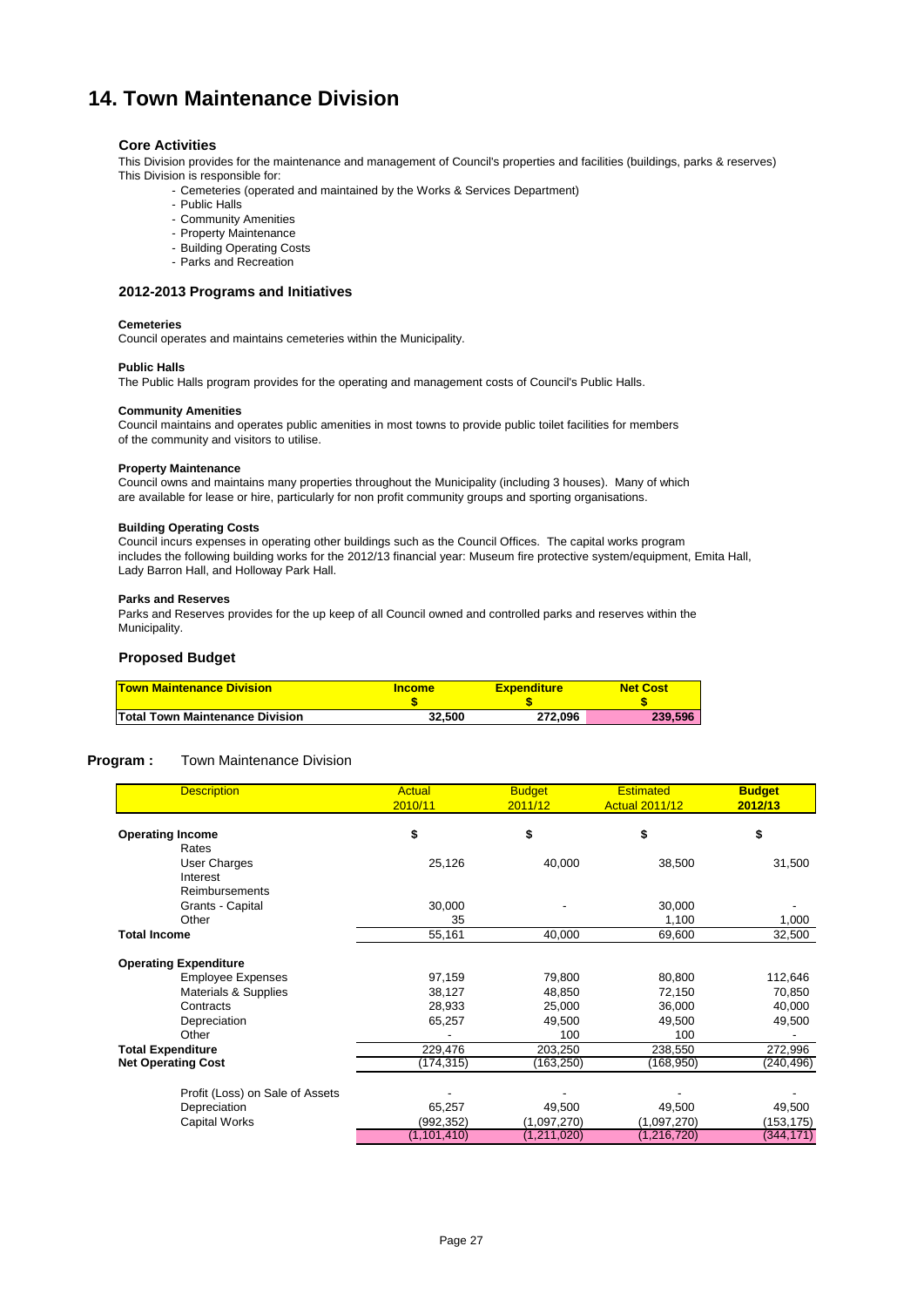| <b>Operating Budget - Revenue</b>                                |                     |                            |                                           |                            |
|------------------------------------------------------------------|---------------------|----------------------------|-------------------------------------------|----------------------------|
| <b>Description</b>                                               | Actual<br>2010/2011 | <b>Budget</b><br>2011/2012 | <b>Estimated</b><br><b>Actual 2011/12</b> | <b>Budget</b><br>2012/2013 |
| <b>Town Maintenance Divn.</b><br><b>Town Maintenance Revenue</b> |                     |                            |                                           |                            |
| Place of Assembly Licences                                       | 865                 | 1,000                      |                                           |                            |
| Other Revenue (GST Payable)                                      | 35                  |                            | 600                                       | 500                        |
| Donations                                                        |                     | 500                        | 500                                       | 500                        |
| Meeting Room & Facilities Hire                                   | 45                  | 500                        | 500                                       | 500                        |
| <b>Council Land Leases</b>                                       |                     | 4,000                      | 4,000                                     |                            |
| <b>Private Works Sales</b>                                       | 218                 |                            |                                           |                            |
| <b>Equipment Hire</b>                                            | 33                  |                            |                                           |                            |
| Reserve Hire Charges                                             | 270                 | 500                        | 500                                       | 500                        |
| Hall & Sports Stadiums Hire                                      | 364                 | 500                        | 500                                       | 500                        |
| Cemetery Fees - Burials                                          | 10,195              | 15,000                     | 15,000                                    | 12,000                     |
| Cemetery- Other Fees                                             |                     | 500                        | 500                                       | 500                        |
| <b>Staff Housing Rent</b>                                        | 13,136              | 17,500                     | 17,500                                    | 17,500                     |
| Grants - Other Capital                                           | 30,000              |                            | 30,000                                    |                            |
| <b>Total Revenue (TMT)</b>                                       | 55,161              | 40,000                     | 69,600                                    | 32,500                     |

| <b>Operating Budget - Expenditure</b>  |           |               |                       |               |
|----------------------------------------|-----------|---------------|-----------------------|---------------|
| <b>Description</b>                     | Actual    | <b>Budget</b> | <b>Estimated</b>      | <b>Budget</b> |
|                                        | 2010/2011 | 2011/2012     | <b>Actual 2011/12</b> | 2012/2013     |
|                                        |           |               |                       |               |
| Town Maintenance Divn.                 |           |               |                       |               |
| <b>Town Maintenance Expenditure</b>    |           |               |                       |               |
| Salaries and Wages                     | 88,856    | 66,600        | 68,200                | 95,596        |
| Overtime                               | 1,296     | 2,000         | 2,000                 | 2,000         |
| <b>Medical Costs</b>                   |           |               | 200                   | 200           |
| Superannuation                         | 5,224     | 8,300         | 7,500                 | 11,950        |
| Allowances                             | 1,783     | 2,000         | 2,000                 | 2,000         |
| <b>Staff Amenities</b>                 |           | 900           | 900                   | 900           |
| Advertising                            | 690       | 1,000         | 1,000                 |               |
| Cleaning                               | 542       | 750           | 750                   | 750           |
| <b>Computer Software Purchase</b>      | 813       | 1,000         | 1,000                 |               |
| Consulting / Contractor Services       | 28,933    | 25,000        | 36,000                | 40,000        |
| Energy (Gas & Electricity)             | 8.151     | 9.000         | 15,000                | 5,000         |
| Freight                                | 403       | 1,000         | 1,500                 | 1,500         |
| <b>General Expenses</b>                | 9,098     | 10,000        | 5,000                 | 10,500        |
| Insurance - General                    | 1,186     | 1,500         | 23,300                | 23,300        |
| Leases                                 | 109       | 200           | 200                   | 5,000         |
| Licence Fees                           | 207       | 300           | 300                   | 300           |
| <b>Materials</b>                       | 6,535     | 10,000        | 10,000                | 10,000        |
| Postage                                |           | 100           | 100                   | 100           |
| <b>Printing and Stationery</b>         | 25        |               |                       |               |
| Protective Clothing & Safety Equipment | 6         |               |                       |               |
| <b>Property Maintenance</b>            | 2,421     | 5,000         | 5,000                 | 5,000         |
| Plant Hire - Internal charges          | 6,282     | 8,000         | 8,000                 | 8,000         |
| Security & Fire Prevention             | 555       | 500           | 500                   | 500           |
| Travel Expenses (inc Air)              | 1,059     | 500           | 500                   |               |
| Depreciation - Land & Improvements     | 17,371    |               |                       |               |
| Depreciation - Building                | 45,068    | 46,426        | 46,426                | 46,426        |
| Depreciation - Plant & Equipment       | 2,818     | 3,074         | 3,074                 | 3,074         |
| <b>Bad &amp; Doubtful Debts</b>        |           | 100           | 100                   |               |
| <b>Total Expenditure (TMT)</b>         | 229,476   | 203,250       | 238,550               | 272,096       |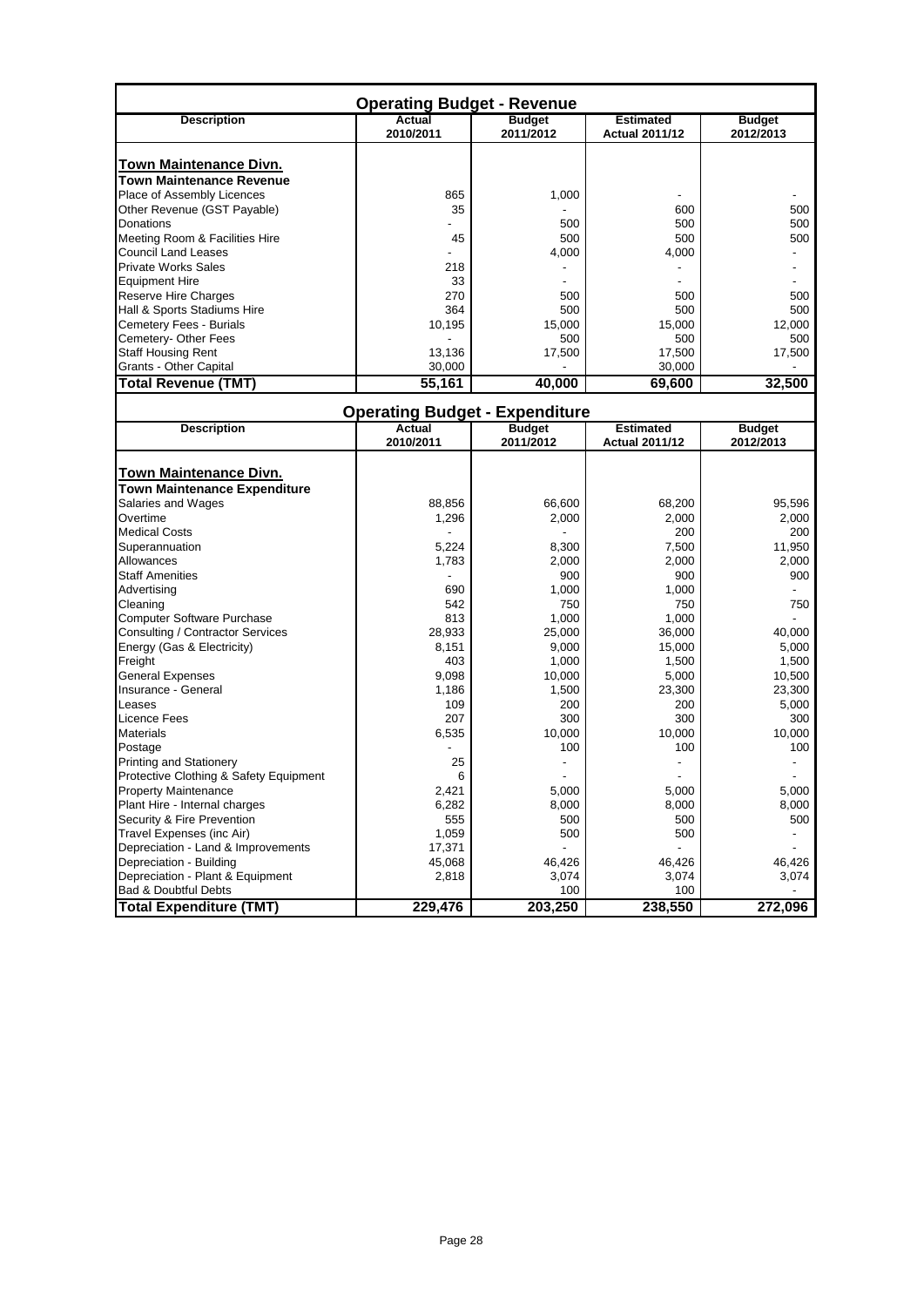# **15. Public Health, Safety and Environmental Division**

#### **Core Activities**

The Public Health, Safety and Environmental Division is responsible for the following areas:

- Animal Control
	- Building
- Environmental Health - Planning
- SES

#### **2012-2013 Programs and Initiatives**

#### **Building Control**

The Building Control program provides regulatory approval and inspections of all building works within the Municipality that require approval.

#### **Environmental Health**

The Environmental Health program provides for local school immunisations, licensing and inspection of food premises, conducting food sampling as part of the state-wide program, handling other food complaints and recalls, sampling of recreational and potable water quality, handling all matters in relation to notifiable diseases, onsite waste disposal, issue licences to places of assembly, complete other regulatory tasks as required and handle all related complaints.

#### **Planning**

The Planning Control section process all development applications

#### **SES**

Council is responsible for the effective operation of its Municipal Volunteer State Emergency Service Unit.

#### **Proposed Budget**

| <b>Public Health, Safety and Environmental</b><br><b>Division</b> | <b>Income</b> | <b>Expenditure</b> | <b>Net Cost</b> |
|-------------------------------------------------------------------|---------------|--------------------|-----------------|
| Animal Control                                                    | 2.150         | 4,200              | 2,050           |
| <b>Building</b>                                                   | 39,000        | 62.178             | 23,178          |
| <b>Environmental Health</b>                                       | 11.100        | 60.778             | 49,678          |
| Planning                                                          | 58.700        | 176.828            | 118,128         |
| Quarantine                                                        |               |                    |                 |
| <b>SES</b>                                                        | 500           | 9.120              | 8,620           |
| Lady Barron Wastewater                                            |               |                    |                 |
| Total Public Health, Safety & Env. Division                       | 111,450       | 313,104            | 201,654         |

#### **Program:** Public Health, Safety and Environmental Division

| <b>Description</b>                                               | <b>Actual</b><br>2010/11 | <b>Budget</b><br>2011/12 | <b>Estimated</b><br><b>Actual 2011/12</b> | <b>Budget</b><br>2012/13 |
|------------------------------------------------------------------|--------------------------|--------------------------|-------------------------------------------|--------------------------|
| <b>Operating Income</b>                                          | \$                       | \$                       | \$                                        | \$                       |
| Rates                                                            |                          |                          |                                           |                          |
| User Charges                                                     | 88,526                   | 101,250                  | 97,750                                    | 106,450                  |
| Interest                                                         |                          |                          |                                           |                          |
| <b>Reimbursements</b>                                            | 500                      | 500                      | 500                                       | 500                      |
| Grants                                                           | 54,857                   | 35,000                   |                                           | 2,000                    |
| Other                                                            |                          |                          | 10,300                                    |                          |
| <b>Total Income</b>                                              | 143,883                  | 136,750                  | 108,550                                   | 108,950                  |
| <b>Operating Expenditure</b>                                     |                          |                          |                                           |                          |
| <b>Employee Expenses</b>                                         | 99,422                   | 75,582                   | 96,871                                    | 204,404                  |
| Materials & Supplies                                             | 33,102                   | 109,700                  | 101,360                                   | 65,750                   |
| Contracts                                                        | 68,175                   | 54,500                   | 65,500                                    | 42,750                   |
| Depreciation                                                     |                          |                          |                                           |                          |
| Other                                                            |                          | 200                      | 200                                       | 200                      |
| <b>Total Expenditure</b>                                         | 200,699                  | 239,982                  | 263,931                                   | 313,104                  |
| <b>Net Operating Cost</b>                                        | (56, 816)                | (103, 232)               | (155, 381)                                | (204, 154)               |
| Profit (Loss) on Sale of Assets<br>Depreciation<br>Capital Works |                          |                          |                                           |                          |
|                                                                  | (56, 816)                | (103, 232)               | (155, 381)                                | (204, 154)               |

| <b>Operating Budget - Revenue</b>                                       |                          |                            |                                           |                            |  |
|-------------------------------------------------------------------------|--------------------------|----------------------------|-------------------------------------------|----------------------------|--|
| <b>Description</b>                                                      | Actual<br>2010/2011      | <b>Budget</b><br>2011/2012 | <b>Estimated</b><br><b>Actual 2011/12</b> | <b>Budget</b><br>2012/2013 |  |
| Public Health, Safety & Environ. Divn.<br><b>Animal Control Revenue</b> |                          |                            |                                           |                            |  |
| <b>Kennel Licences</b>                                                  | 50                       | 50                         | 50                                        | 50                         |  |
| Dog Registration Fees                                                   | 2.920                    | 3,300                      | 3.300                                     | 2,000                      |  |
| Dog Fines etc.                                                          | $\overline{\phantom{a}}$ | 100                        | 100                                       | 100                        |  |
| Subtotal Animal Control (ANI)                                           | 2,970                    | 3,450                      | 3,450                                     | 2,150                      |  |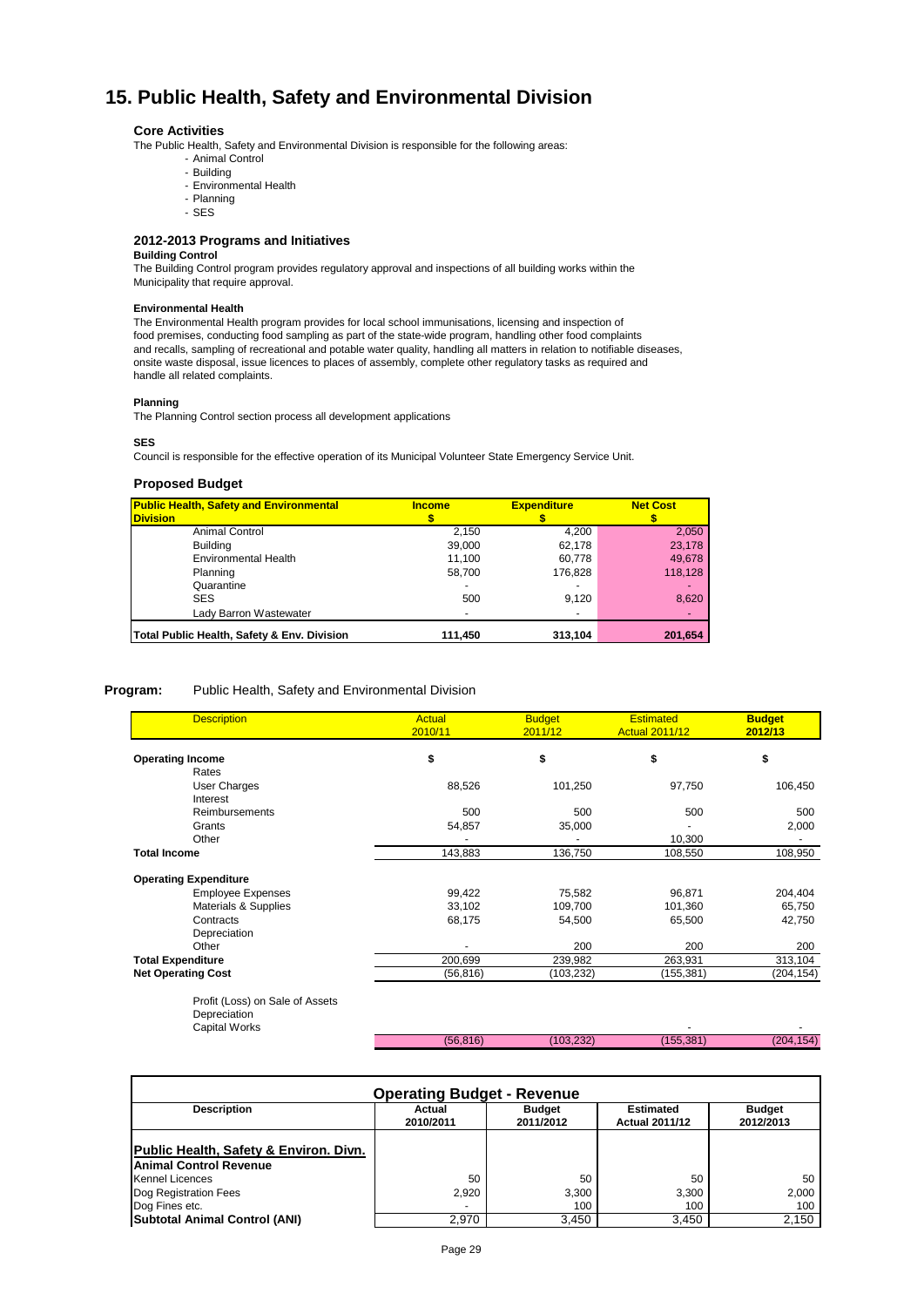| <b>Building Revenue</b>                                                                                                                                                                                                                                                                                                                                                                                                                                                                                                                                                                                                                                                                                                                                                                                                                                                                                                                                |                                                 |                |                       |                                                                                                                                                                                                                                |
|--------------------------------------------------------------------------------------------------------------------------------------------------------------------------------------------------------------------------------------------------------------------------------------------------------------------------------------------------------------------------------------------------------------------------------------------------------------------------------------------------------------------------------------------------------------------------------------------------------------------------------------------------------------------------------------------------------------------------------------------------------------------------------------------------------------------------------------------------------------------------------------------------------------------------------------------------------|-------------------------------------------------|----------------|-----------------------|--------------------------------------------------------------------------------------------------------------------------------------------------------------------------------------------------------------------------------|
| <b>Additional Inspections</b>                                                                                                                                                                                                                                                                                                                                                                                                                                                                                                                                                                                                                                                                                                                                                                                                                                                                                                                          | 160                                             | 500            | 500                   | 500                                                                                                                                                                                                                            |
| <b>B.C.I. Training Levy</b>                                                                                                                                                                                                                                                                                                                                                                                                                                                                                                                                                                                                                                                                                                                                                                                                                                                                                                                            | 1,369                                           | 1,000          | 1,000                 | 1,000                                                                                                                                                                                                                          |
| <b>Building Levy (Justice Dept)</b>                                                                                                                                                                                                                                                                                                                                                                                                                                                                                                                                                                                                                                                                                                                                                                                                                                                                                                                    | 382                                             | 500            | 500                   | 500                                                                                                                                                                                                                            |
| <b>Building Fees</b>                                                                                                                                                                                                                                                                                                                                                                                                                                                                                                                                                                                                                                                                                                                                                                                                                                                                                                                                   | 14,876                                          | 17,000         | 17,000                | 17,000                                                                                                                                                                                                                         |
| <b>Plumbing Fees</b>                                                                                                                                                                                                                                                                                                                                                                                                                                                                                                                                                                                                                                                                                                                                                                                                                                                                                                                                   | 6,480                                           | 7,000          | 7,000                 | 7,000                                                                                                                                                                                                                          |
| <b>Special Plumbing Fees</b>                                                                                                                                                                                                                                                                                                                                                                                                                                                                                                                                                                                                                                                                                                                                                                                                                                                                                                                           | 6,432                                           | 7,000          | 7,000                 | 7,000                                                                                                                                                                                                                          |
| Permit Authority Fee                                                                                                                                                                                                                                                                                                                                                                                                                                                                                                                                                                                                                                                                                                                                                                                                                                                                                                                                   | 5,470                                           | 6,000          | 6,000                 | 6,000                                                                                                                                                                                                                          |
| <b>Subtotal Building (BLD)</b>                                                                                                                                                                                                                                                                                                                                                                                                                                                                                                                                                                                                                                                                                                                                                                                                                                                                                                                         | 35,169                                          | 39,000         | 39,000                | 39,000                                                                                                                                                                                                                         |
| <b>Environmental Health Revenue</b>                                                                                                                                                                                                                                                                                                                                                                                                                                                                                                                                                                                                                                                                                                                                                                                                                                                                                                                    |                                                 |                |                       |                                                                                                                                                                                                                                |
| <b>Health Licence Fees and Fines</b>                                                                                                                                                                                                                                                                                                                                                                                                                                                                                                                                                                                                                                                                                                                                                                                                                                                                                                                   |                                                 | 500            | 500                   | 500                                                                                                                                                                                                                            |
| <b>Food Premises Registrations</b>                                                                                                                                                                                                                                                                                                                                                                                                                                                                                                                                                                                                                                                                                                                                                                                                                                                                                                                     | 3,980                                           | 4,500          | 4,500                 | 4,500                                                                                                                                                                                                                          |
| Immunisation                                                                                                                                                                                                                                                                                                                                                                                                                                                                                                                                                                                                                                                                                                                                                                                                                                                                                                                                           |                                                 | 200            | 200                   | 200                                                                                                                                                                                                                            |
| Place of Assembly Licences                                                                                                                                                                                                                                                                                                                                                                                                                                                                                                                                                                                                                                                                                                                                                                                                                                                                                                                             | 346                                             | 400            | 1,400                 | 1,400                                                                                                                                                                                                                          |
| Other Revenue (GST Free)                                                                                                                                                                                                                                                                                                                                                                                                                                                                                                                                                                                                                                                                                                                                                                                                                                                                                                                               |                                                 | $\blacksquare$ | 2,500                 | 2,000                                                                                                                                                                                                                          |
| Other Revenue (GST Payable)                                                                                                                                                                                                                                                                                                                                                                                                                                                                                                                                                                                                                                                                                                                                                                                                                                                                                                                            |                                                 |                |                       | 500                                                                                                                                                                                                                            |
| <b>Commissions and Related</b>                                                                                                                                                                                                                                                                                                                                                                                                                                                                                                                                                                                                                                                                                                                                                                                                                                                                                                                         |                                                 | 2,000          | 2,000                 | 2,000                                                                                                                                                                                                                          |
| Grants - Rural Primary Health Services                                                                                                                                                                                                                                                                                                                                                                                                                                                                                                                                                                                                                                                                                                                                                                                                                                                                                                                 | 34,857                                          | 35,000         |                       |                                                                                                                                                                                                                                |
| <b>Subtotal Environmental Health (ENV)</b>                                                                                                                                                                                                                                                                                                                                                                                                                                                                                                                                                                                                                                                                                                                                                                                                                                                                                                             | 39,183                                          | 42,600         | 11,100                | 11,100                                                                                                                                                                                                                         |
|                                                                                                                                                                                                                                                                                                                                                                                                                                                                                                                                                                                                                                                                                                                                                                                                                                                                                                                                                        |                                                 |                |                       |                                                                                                                                                                                                                                |
| <b>Planning Revenue</b>                                                                                                                                                                                                                                                                                                                                                                                                                                                                                                                                                                                                                                                                                                                                                                                                                                                                                                                                |                                                 |                |                       |                                                                                                                                                                                                                                |
| <b>Additional Inspections</b>                                                                                                                                                                                                                                                                                                                                                                                                                                                                                                                                                                                                                                                                                                                                                                                                                                                                                                                          |                                                 | 200            | 200                   | 200                                                                                                                                                                                                                            |
| Development Application Fees                                                                                                                                                                                                                                                                                                                                                                                                                                                                                                                                                                                                                                                                                                                                                                                                                                                                                                                           | 11,137                                          | 12,000         | 12,000                | 12,000                                                                                                                                                                                                                         |
| <b>Planning Scheme</b>                                                                                                                                                                                                                                                                                                                                                                                                                                                                                                                                                                                                                                                                                                                                                                                                                                                                                                                                 |                                                 | 500            |                       |                                                                                                                                                                                                                                |
| <b>Subdivision Fees</b><br><b>Advertising Fee</b>                                                                                                                                                                                                                                                                                                                                                                                                                                                                                                                                                                                                                                                                                                                                                                                                                                                                                                      | 16,974                                          | 18,000         | 18,000                | 20.000                                                                                                                                                                                                                         |
| <b>Adhesion Orders</b>                                                                                                                                                                                                                                                                                                                                                                                                                                                                                                                                                                                                                                                                                                                                                                                                                                                                                                                                 | 7,410<br>450                                    | 8,000<br>500   | 8,000<br>500          | 8,000<br>500                                                                                                                                                                                                                   |
| Ammendment to Planning Permit                                                                                                                                                                                                                                                                                                                                                                                                                                                                                                                                                                                                                                                                                                                                                                                                                                                                                                                          |                                                 | 500            | 500                   | 500                                                                                                                                                                                                                            |
| <b>Engineering Fees</b>                                                                                                                                                                                                                                                                                                                                                                                                                                                                                                                                                                                                                                                                                                                                                                                                                                                                                                                                | 200                                             | 500            | 500                   | 500                                                                                                                                                                                                                            |
| Public Open Space Fees                                                                                                                                                                                                                                                                                                                                                                                                                                                                                                                                                                                                                                                                                                                                                                                                                                                                                                                                 | 7,890                                           | 9,000          | 9,000                 | 15,000                                                                                                                                                                                                                         |
| Grants - Other Non Capital                                                                                                                                                                                                                                                                                                                                                                                                                                                                                                                                                                                                                                                                                                                                                                                                                                                                                                                             | 20,000                                          | ä,             | ä,                    |                                                                                                                                                                                                                                |
| Other Revenue (GST Payable)                                                                                                                                                                                                                                                                                                                                                                                                                                                                                                                                                                                                                                                                                                                                                                                                                                                                                                                            | 2,000                                           | 2,000          | 2,000                 | 2,000                                                                                                                                                                                                                          |
| <b>Subtotal Planning (PLN)</b>                                                                                                                                                                                                                                                                                                                                                                                                                                                                                                                                                                                                                                                                                                                                                                                                                                                                                                                         | 66,061                                          | 51,200         | 50,700                | 58,700                                                                                                                                                                                                                         |
|                                                                                                                                                                                                                                                                                                                                                                                                                                                                                                                                                                                                                                                                                                                                                                                                                                                                                                                                                        |                                                 |                |                       |                                                                                                                                                                                                                                |
| <b>SES Contributions Revenue</b>                                                                                                                                                                                                                                                                                                                                                                                                                                                                                                                                                                                                                                                                                                                                                                                                                                                                                                                       |                                                 |                |                       |                                                                                                                                                                                                                                |
| SES Contributions - MAIB refunds etc                                                                                                                                                                                                                                                                                                                                                                                                                                                                                                                                                                                                                                                                                                                                                                                                                                                                                                                   | 500                                             | 500            | 500                   | 500                                                                                                                                                                                                                            |
| All Other Revenue                                                                                                                                                                                                                                                                                                                                                                                                                                                                                                                                                                                                                                                                                                                                                                                                                                                                                                                                      |                                                 |                | 3,800                 |                                                                                                                                                                                                                                |
| Subtotal S.E.S. (SES)                                                                                                                                                                                                                                                                                                                                                                                                                                                                                                                                                                                                                                                                                                                                                                                                                                                                                                                                  | 500                                             | 500            | 4,300                 | 500                                                                                                                                                                                                                            |
|                                                                                                                                                                                                                                                                                                                                                                                                                                                                                                                                                                                                                                                                                                                                                                                                                                                                                                                                                        |                                                 |                | 108,550               |                                                                                                                                                                                                                                |
| Total Revenue Public Health, Safety &                                                                                                                                                                                                                                                                                                                                                                                                                                                                                                                                                                                                                                                                                                                                                                                                                                                                                                                  | 143,883                                         |                |                       | 111,450                                                                                                                                                                                                                        |
|                                                                                                                                                                                                                                                                                                                                                                                                                                                                                                                                                                                                                                                                                                                                                                                                                                                                                                                                                        |                                                 | 136,750        |                       |                                                                                                                                                                                                                                |
|                                                                                                                                                                                                                                                                                                                                                                                                                                                                                                                                                                                                                                                                                                                                                                                                                                                                                                                                                        |                                                 |                |                       |                                                                                                                                                                                                                                |
|                                                                                                                                                                                                                                                                                                                                                                                                                                                                                                                                                                                                                                                                                                                                                                                                                                                                                                                                                        | <b>Operating Budget - Expenditure</b><br>Actual | <b>Budget</b>  | Estimated             | <b>Budget</b>                                                                                                                                                                                                                  |
| <b>Description</b>                                                                                                                                                                                                                                                                                                                                                                                                                                                                                                                                                                                                                                                                                                                                                                                                                                                                                                                                     | 2010/2011                                       | 2011/2012      | <b>Actual 2011/12</b> | 2012/2013                                                                                                                                                                                                                      |
|                                                                                                                                                                                                                                                                                                                                                                                                                                                                                                                                                                                                                                                                                                                                                                                                                                                                                                                                                        |                                                 |                |                       |                                                                                                                                                                                                                                |
|                                                                                                                                                                                                                                                                                                                                                                                                                                                                                                                                                                                                                                                                                                                                                                                                                                                                                                                                                        |                                                 |                |                       |                                                                                                                                                                                                                                |
|                                                                                                                                                                                                                                                                                                                                                                                                                                                                                                                                                                                                                                                                                                                                                                                                                                                                                                                                                        |                                                 | 200            | 200                   |                                                                                                                                                                                                                                |
|                                                                                                                                                                                                                                                                                                                                                                                                                                                                                                                                                                                                                                                                                                                                                                                                                                                                                                                                                        | 813                                             | ٠              |                       |                                                                                                                                                                                                                                |
|                                                                                                                                                                                                                                                                                                                                                                                                                                                                                                                                                                                                                                                                                                                                                                                                                                                                                                                                                        |                                                 | 3,000          |                       |                                                                                                                                                                                                                                |
|                                                                                                                                                                                                                                                                                                                                                                                                                                                                                                                                                                                                                                                                                                                                                                                                                                                                                                                                                        | 220                                             | 300            | 300                   |                                                                                                                                                                                                                                |
|                                                                                                                                                                                                                                                                                                                                                                                                                                                                                                                                                                                                                                                                                                                                                                                                                                                                                                                                                        |                                                 | 200            | 200                   |                                                                                                                                                                                                                                |
|                                                                                                                                                                                                                                                                                                                                                                                                                                                                                                                                                                                                                                                                                                                                                                                                                                                                                                                                                        |                                                 | 1,000          | 1,000                 |                                                                                                                                                                                                                                |
| Consulting / Contractor Services                                                                                                                                                                                                                                                                                                                                                                                                                                                                                                                                                                                                                                                                                                                                                                                                                                                                                                                       | 1,033                                           | 4,700          | 1,700                 |                                                                                                                                                                                                                                |
|                                                                                                                                                                                                                                                                                                                                                                                                                                                                                                                                                                                                                                                                                                                                                                                                                                                                                                                                                        |                                                 |                |                       |                                                                                                                                                                                                                                |
|                                                                                                                                                                                                                                                                                                                                                                                                                                                                                                                                                                                                                                                                                                                                                                                                                                                                                                                                                        | 33,791                                          | 21,667         | 27,590                |                                                                                                                                                                                                                                |
|                                                                                                                                                                                                                                                                                                                                                                                                                                                                                                                                                                                                                                                                                                                                                                                                                                                                                                                                                        | 3,073                                           | 2,700          | 2,800                 |                                                                                                                                                                                                                                |
|                                                                                                                                                                                                                                                                                                                                                                                                                                                                                                                                                                                                                                                                                                                                                                                                                                                                                                                                                        | 9                                               |                | 50                    |                                                                                                                                                                                                                                |
|                                                                                                                                                                                                                                                                                                                                                                                                                                                                                                                                                                                                                                                                                                                                                                                                                                                                                                                                                        |                                                 | 427            | 427                   |                                                                                                                                                                                                                                |
|                                                                                                                                                                                                                                                                                                                                                                                                                                                                                                                                                                                                                                                                                                                                                                                                                                                                                                                                                        |                                                 | 500            | 500                   |                                                                                                                                                                                                                                |
|                                                                                                                                                                                                                                                                                                                                                                                                                                                                                                                                                                                                                                                                                                                                                                                                                                                                                                                                                        | 813                                             | ä,             | ä,                    | ٠                                                                                                                                                                                                                              |
|                                                                                                                                                                                                                                                                                                                                                                                                                                                                                                                                                                                                                                                                                                                                                                                                                                                                                                                                                        | 1,601                                           | 2,000          |                       |                                                                                                                                                                                                                                |
|                                                                                                                                                                                                                                                                                                                                                                                                                                                                                                                                                                                                                                                                                                                                                                                                                                                                                                                                                        | 29,751                                          | 28,000         | 22,000                |                                                                                                                                                                                                                                |
|                                                                                                                                                                                                                                                                                                                                                                                                                                                                                                                                                                                                                                                                                                                                                                                                                                                                                                                                                        |                                                 | 100            | 100                   |                                                                                                                                                                                                                                |
|                                                                                                                                                                                                                                                                                                                                                                                                                                                                                                                                                                                                                                                                                                                                                                                                                                                                                                                                                        |                                                 | 1,000          | 1,000                 |                                                                                                                                                                                                                                |
|                                                                                                                                                                                                                                                                                                                                                                                                                                                                                                                                                                                                                                                                                                                                                                                                                                                                                                                                                        |                                                 | 500            | 500                   |                                                                                                                                                                                                                                |
|                                                                                                                                                                                                                                                                                                                                                                                                                                                                                                                                                                                                                                                                                                                                                                                                                                                                                                                                                        | 109                                             | 200            | 200                   |                                                                                                                                                                                                                                |
|                                                                                                                                                                                                                                                                                                                                                                                                                                                                                                                                                                                                                                                                                                                                                                                                                                                                                                                                                        | 804                                             | 1,000          | 1,000                 |                                                                                                                                                                                                                                |
|                                                                                                                                                                                                                                                                                                                                                                                                                                                                                                                                                                                                                                                                                                                                                                                                                                                                                                                                                        |                                                 |                | 1,500                 |                                                                                                                                                                                                                                |
|                                                                                                                                                                                                                                                                                                                                                                                                                                                                                                                                                                                                                                                                                                                                                                                                                                                                                                                                                        | 3,746                                           | 3,000          | 3,000                 |                                                                                                                                                                                                                                |
|                                                                                                                                                                                                                                                                                                                                                                                                                                                                                                                                                                                                                                                                                                                                                                                                                                                                                                                                                        | 73,697                                          | 61,094         | 60,667                |                                                                                                                                                                                                                                |
|                                                                                                                                                                                                                                                                                                                                                                                                                                                                                                                                                                                                                                                                                                                                                                                                                                                                                                                                                        |                                                 |                |                       |                                                                                                                                                                                                                                |
|                                                                                                                                                                                                                                                                                                                                                                                                                                                                                                                                                                                                                                                                                                                                                                                                                                                                                                                                                        | 15,950                                          | 21,667         | 27,590                |                                                                                                                                                                                                                                |
|                                                                                                                                                                                                                                                                                                                                                                                                                                                                                                                                                                                                                                                                                                                                                                                                                                                                                                                                                        | 1,331                                           | 2,700          | 2,800                 |                                                                                                                                                                                                                                |
|                                                                                                                                                                                                                                                                                                                                                                                                                                                                                                                                                                                                                                                                                                                                                                                                                                                                                                                                                        |                                                 |                | 1,600                 |                                                                                                                                                                                                                                |
|                                                                                                                                                                                                                                                                                                                                                                                                                                                                                                                                                                                                                                                                                                                                                                                                                                                                                                                                                        |                                                 | 427            | 427                   |                                                                                                                                                                                                                                |
|                                                                                                                                                                                                                                                                                                                                                                                                                                                                                                                                                                                                                                                                                                                                                                                                                                                                                                                                                        |                                                 | 700            | 700                   |                                                                                                                                                                                                                                |
|                                                                                                                                                                                                                                                                                                                                                                                                                                                                                                                                                                                                                                                                                                                                                                                                                                                                                                                                                        | 100                                             | 100            |                       |                                                                                                                                                                                                                                |
| Public Health, Safety & Environ. Divn.<br><b>Animal Control Expenditure</b><br>Advertising<br><b>Computer Software Purchase</b><br><b>Materials</b><br>Postage<br><b>Printing and Stationery</b><br><b>Subtotal Animal Control (ANI)</b><br><b>Building Expenditure</b><br>Salaries and Wages<br>Superannuation<br>Allowances<br><b>Staff Amenities</b><br>Advertising<br><b>Computer Software Purchase</b><br>Consultancy - Brighton Council<br>Consulting / Contractor Services<br><b>General Expenses</b><br>Legal Expenses<br><b>Materials</b><br>Postage<br>Subscriptions/Publications<br>Telephone inc Fax, Internet, pagers<br>Travel Expenses (inc Air)<br><b>Subtotal Building (BLD)</b><br><b>Environmental Health Expenditure</b><br>Salaries and Wages<br>Superannuation<br><b>Conferences and Seminars</b><br><b>Staff Amenities</b><br>Analysis and Environmental Sampling Fees<br><b>Audit Fees</b><br>Civic Functions and FIC Meetings | 2                                               | ٠              |                       |                                                                                                                                                                                                                                |
| <b>Computer Software Purchase</b><br>Consulting / Contractor Services                                                                                                                                                                                                                                                                                                                                                                                                                                                                                                                                                                                                                                                                                                                                                                                                                                                                                  | 813<br>20,408                                   | ä,<br>3,000    | 12,000                | 200<br>2,500<br>300<br>200<br>1,000<br>4,200<br>29,245<br>3,656<br>50<br>427<br>500<br>20,000<br>1,100<br>1,000<br>500<br>200<br>1,000<br>1,500<br>3,000<br>62,178<br>29,245<br>3,656<br>1,600<br>427<br>700<br>2,000<br>7,000 |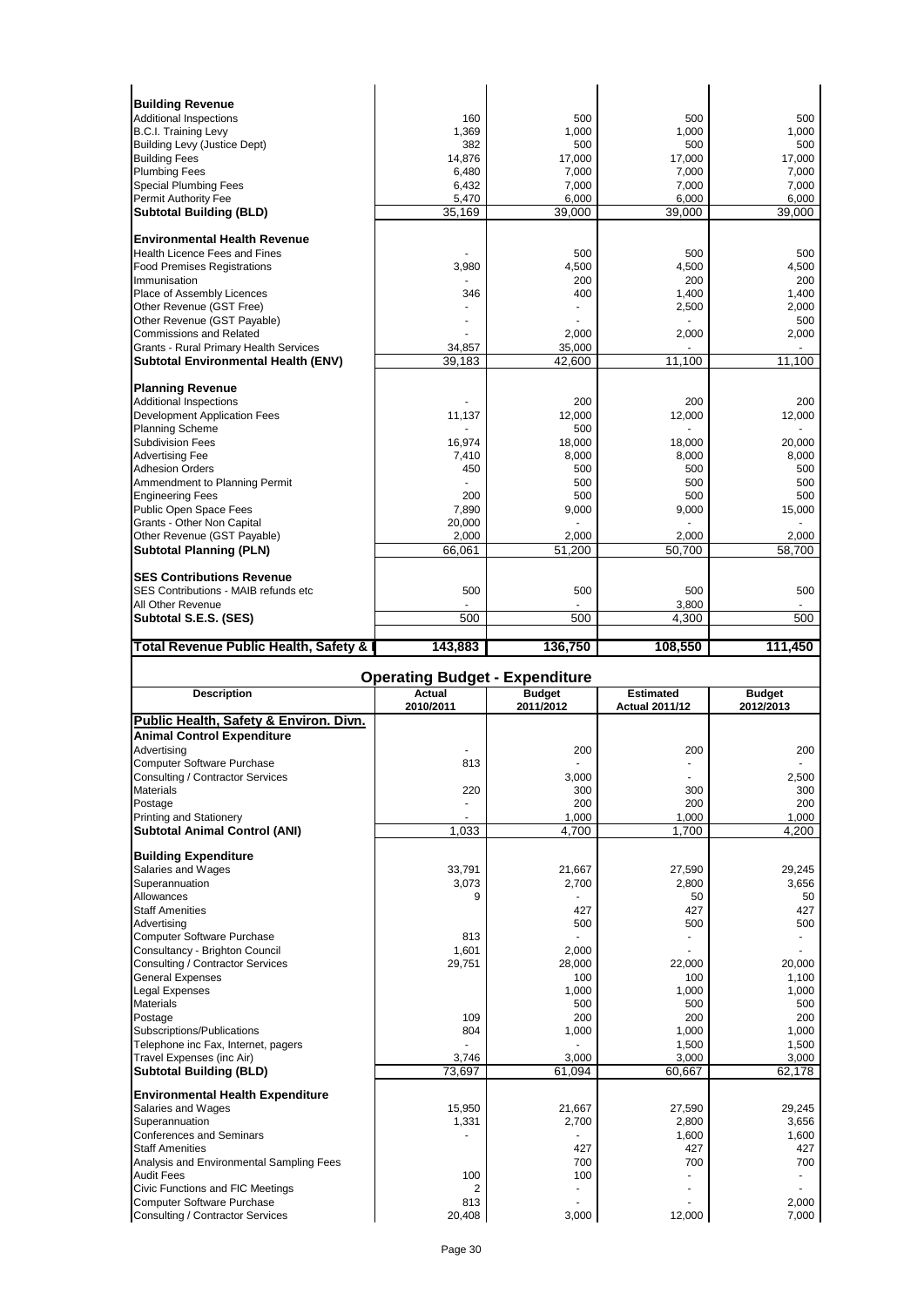| Freight                              | 59      |         |         | 200     |
|--------------------------------------|---------|---------|---------|---------|
| <b>General Expenses</b>              | 87      | 15,500  | 1,000   | 1,500   |
| Immunisations                        |         |         | 200     | 2,500   |
| <b>Materials</b>                     | 2,098   | 4,000   | 4,000   | 4,000   |
| Postage                              | 43      |         |         | 150     |
| Plant Hire - Internal Charges        | 1,050   | 2,000   | 2,000   | 2,000   |
| Plant Hire - External Charges        | 1,760   | 2,000   | 2,000   | 2,000   |
| Subscriptions/Publications           | 434     | 500     | 500     | 600     |
| Telephone inc Fax, Internet, pagers  |         |         | 1,500   | 1,500   |
| Travel Expenses (inc Air)            | 7,539   | 1,500   | 1,500   | 1,500   |
| <b>Bad &amp; Doubtful Debts</b>      |         | 200     | 200     | 200     |
| Subtotal Environmental Health (ENV)  | 51,674  | 54,294  | 58,017  | 60,778  |
| <b>Planning Expenditure</b>          |         |         |         |         |
| Salaries and Wages                   | 40,997  | 21,667  | 27,590  | 129,245 |
| Overtime                             | 207     |         |         |         |
| Superannuation                       | 3,686   | 2,700   | 2,800   | 3,656   |
| Allowances                           | 378     | 500     | 500     | 500     |
| <b>Staff Amenities</b>               |         | 427     | 427     | 427     |
| Advertising                          | 5,524   | 6,000   | 10,000  | 10,000  |
| Computer Software Purchase           | 1,203   | 1,500   | 800     | 800     |
| Computer Repairs/Help Desk           |         |         | 60      | 100     |
| Consultancy - Meander Valley Council | 13,647  | 15,000  | 25,000  | 10,000  |
| Consulting / Contractor Services     |         | 3,000   | 6.000   | 3.000   |
| Freight                              | 2,493   |         | 100     | 100     |
| <b>General Expenses</b>              | 10      | 250     | 1,000   | 1,500   |
| <b>Legal Expenses</b>                | 861     | 5,000   | 2,500   | 2,500   |
| <b>Materials</b>                     |         | 500     | 200     | 200     |
| <b>Planning Scheme Expenses</b>      |         | 50.000  | 50,000  | 10,000  |
| Postage                              | 222     | 200     | 200     | 200     |
| Plant Hire - Internal Charges        | 525     | 1,000   | 800     | 800     |
| Subscriptions/Publications           |         | 100     | 100     | 100     |
| Telephone inc Fax, Internet, Pagers  |         | 100     | 1,200   | 1,200   |
| Travel Expenses (inc Air)            | 1,015   | 2.000   | 2,500   | 2,500   |
| <b>Subtotal Planning (PLN)</b>       | 70,768  | 109,944 | 131,777 | 176,828 |
|                                      |         |         |         |         |
| <b>SES Expenditure</b>               |         |         |         |         |
| Salaries and Wages                   |         | 600     | 2,170   | 2,170   |
| Superannuation                       |         | 100     | 100     | 100     |
| Computer Software Purchase           | 813     |         |         |         |
| Consulting / Contractor Services     | 275     | 500     | 500     | 250     |
| Donations and Gifts                  |         | 300     | 300     | 300     |
| Freight                              | 24      | 200     | 200     | 200     |
| <b>General Expenses</b>              | 16      | 200     | 200     | 200     |
| Insurance - General                  |         |         | 250     | 250     |
| <b>Licence Fees</b>                  | 50      | 50      | 50      | 50      |
| <b>Materials</b>                     | 1,174   | 2,000   | 2,000   | 1,500   |
| Motor Vehicle Fuel                   | 64      | 200     | 200     | 200     |
| <b>Motor Vehicle Registration</b>    |         | 500     | 500     | 1,000   |
| Repairs - Plant and Equipment        | 30      | 100     | 100     | 100     |
| Security & Fire Prevention           |         | 200     | 200     | 200     |
| SES MAIB related expenditure         | 500     | 500     | 500     | 500     |
| Travel Expenses (inc Air)            | 579     | 3,500   | 3,500   | 1,600   |
| Minor Plant Purchase (< \$100)       |         | 1,000   | 1,000   | 500     |
| Subtotal S.E.S. (SES)                | 3,527   | 9,950   | 11,770  | 9,120   |
| Total Expenditure Public Health Dvn. | 200,699 | 239,982 | 263,931 | 313,104 |
|                                      |         |         |         |         |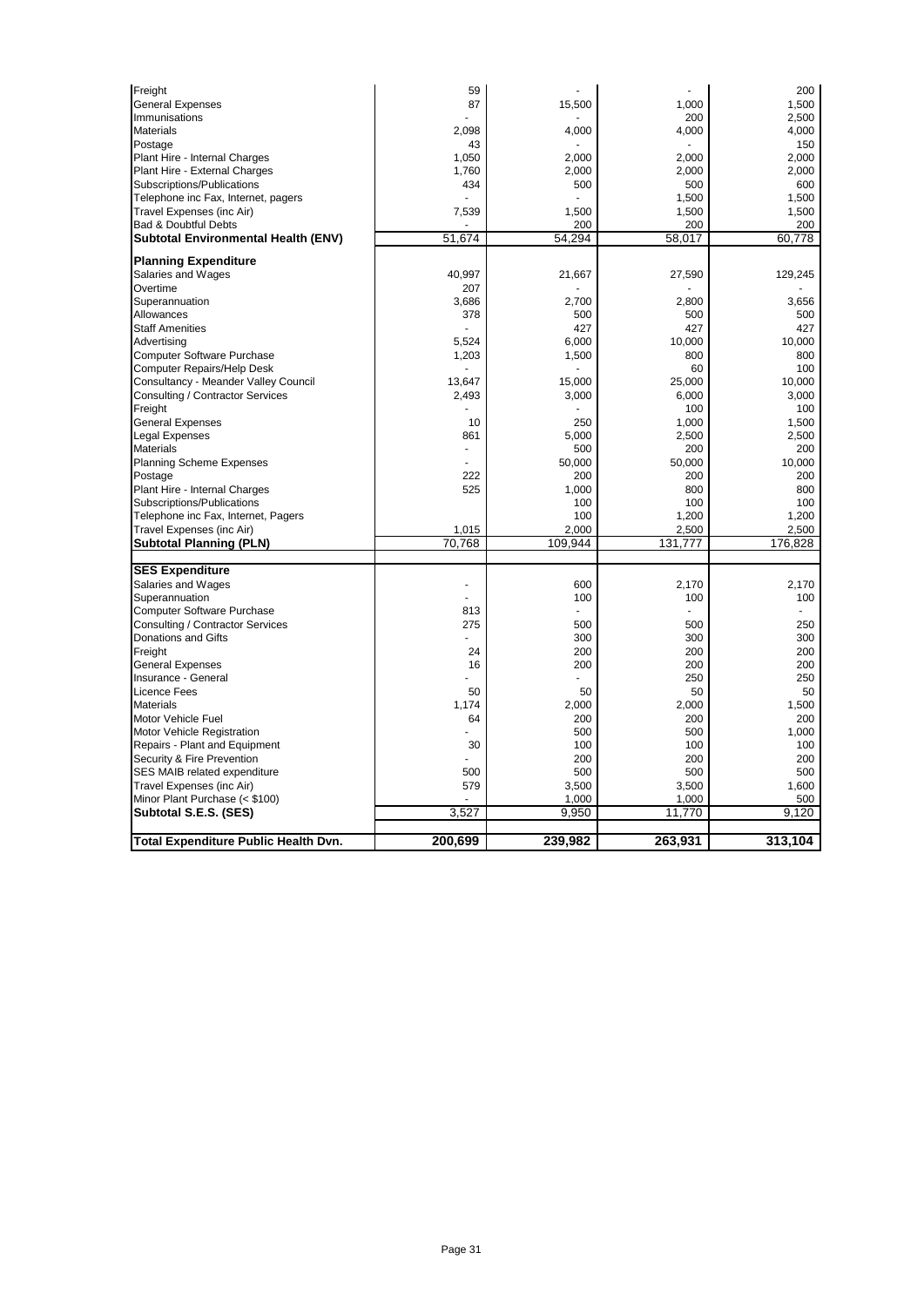# **16. Community and Economic Development Division**

#### **Core Activities**

Community and Economic Development Division covers the following areas and is responsible for the leadership and management of the following programs:

- Natural Resource Management
- Visitor Information Centre
- Community Development - Economic Development

# **2012-2013 Programs and Initiatives**

#### **Natural Resource Management**

- The Natural Resource Management (NRM) Program objectives include:
	- Support the Council in development and implementation of priority NRM projects;
	- Continue to work in partnership with NRM North to ensure recognition and resourcing of regional and
	- Municipal NRM priorities.

#### **Visitor Information Centre**

Provides current and consistent information, bookings and advice to visitors to the region when planning their holiday or visit. They also provide current information and advice to visitors to the region once they have arrived on the Island.

#### **Community Development**

To develop integrated programs and activities for the community of Flinders Island.

#### **Economic Development**

The Economic Development program objectives include:

- To increase the number of permanent residents in the Council district;
- To increase business and enterprise opportunities in the Furneaux Group.
- To develop, submit & manage projects via external grant funding.

| <b>Community &amp; Economic Development Division</b> | <b>Income</b> | <b>Expenditure</b> | <b>Net Cost</b> |
|------------------------------------------------------|---------------|--------------------|-----------------|
| Natural Resource Management                          | 45.000        | 108.000            | 63,000          |
| Visitor Information Centre                           |               |                    |                 |
| <b>Community Development</b>                         | 102.100       | 151.933            | 49.833          |
| Economic Development                                 | 60.000        | 115.250            | 55,250          |
| <b>Total Community and Economic Development</b>      | 207.100       | 375.183            | 168,083         |

#### **Program :** Community and Economic Development Division

| <b>Description</b>              | <b>Actual</b><br>2010/11 | <b>Budget</b><br>2011/12 | <b>Estimated</b><br><b>Actual 2011/12</b> | <b>Budget</b><br>2012/13 |
|---------------------------------|--------------------------|--------------------------|-------------------------------------------|--------------------------|
| <b>Operating Income</b>         | \$                       | \$                       | \$                                        | \$                       |
| Rates                           |                          |                          |                                           |                          |
| <b>User Charges</b>             | 8,316                    |                          | 2,000                                     | 2,000                    |
| Interest                        |                          |                          |                                           |                          |
| Reimbursements                  |                          |                          |                                           |                          |
| Grants                          | 284,697                  | 140,500                  | 252,500                                   | 202,900                  |
| Grants - Capital                | 172,208                  |                          | 140,500                                   |                          |
| Other                           | 3,828                    | 4,200                    | 2,200                                     | 2,200                    |
| <b>Total Income</b>             | 469,049                  | 144,700                  | 397,200                                   | 207,100                  |
| <b>Operating Expenditure</b>    |                          |                          |                                           |                          |
| <b>Employee Expenses</b>        | 110,870                  | 99,715                   | 121,590                                   | 112,983                  |
| Materials & Supplies            | 79,194                   | 39,150                   | 56,350                                    | 82,500                   |
| Contracts                       | 148,091                  | 105,500                  | 127,000                                   | 179,500                  |
| Depreciation                    | 3,483                    |                          |                                           |                          |
| Other                           | 55                       |                          |                                           | 6,000                    |
| <b>Total Expenditure</b>        | 341,693                  | 244,365                  | 304,940                                   | 380,983                  |
| <b>Net Operating Cost</b>       | 127,356                  | (99,665)                 | 92,260                                    | (173, 883)               |
| Profit (Loss) on Sale of Assets |                          |                          |                                           |                          |
| Depreciation                    | 3,483                    |                          |                                           |                          |
| <b>Capital Works</b>            |                          |                          |                                           |                          |
|                                 | 130,839                  | (99,665)                 | 92,260                                    | (173, 883)               |

| <b>Operating Budget - Revenue</b>                                                                                            |                     |                            |                                           |                            |  |
|------------------------------------------------------------------------------------------------------------------------------|---------------------|----------------------------|-------------------------------------------|----------------------------|--|
| <b>Description</b>                                                                                                           | Actual<br>2010/2011 | <b>Budget</b><br>2011/2012 | <b>Estimated</b><br><b>Actual 2011/12</b> | <b>Budget</b><br>2012/2013 |  |
| <b>Community &amp; Economic Devp. Division</b><br><b>INRM Revenue</b><br>Other Revenue (GST Payable)<br>NRM contract funding | 3,000               | 2.000                      | 2,000                                     | 2.000                      |  |
| Grants - Natural Resource Management                                                                                         | 90.841              | 80.500                     | 80.500                                    | 43,000                     |  |
| Subtotal Natural Resource Mgt NRM                                                                                            | 93.841              | 82.500                     | 82.500                                    | 45.000                     |  |
| <b>Community Development Revenue</b><br>Other Revenue (GST Payable)<br>Grants - Recreational                                 | 145                 | 200<br>۰                   | 200<br>1,000                              | 200<br>1.000               |  |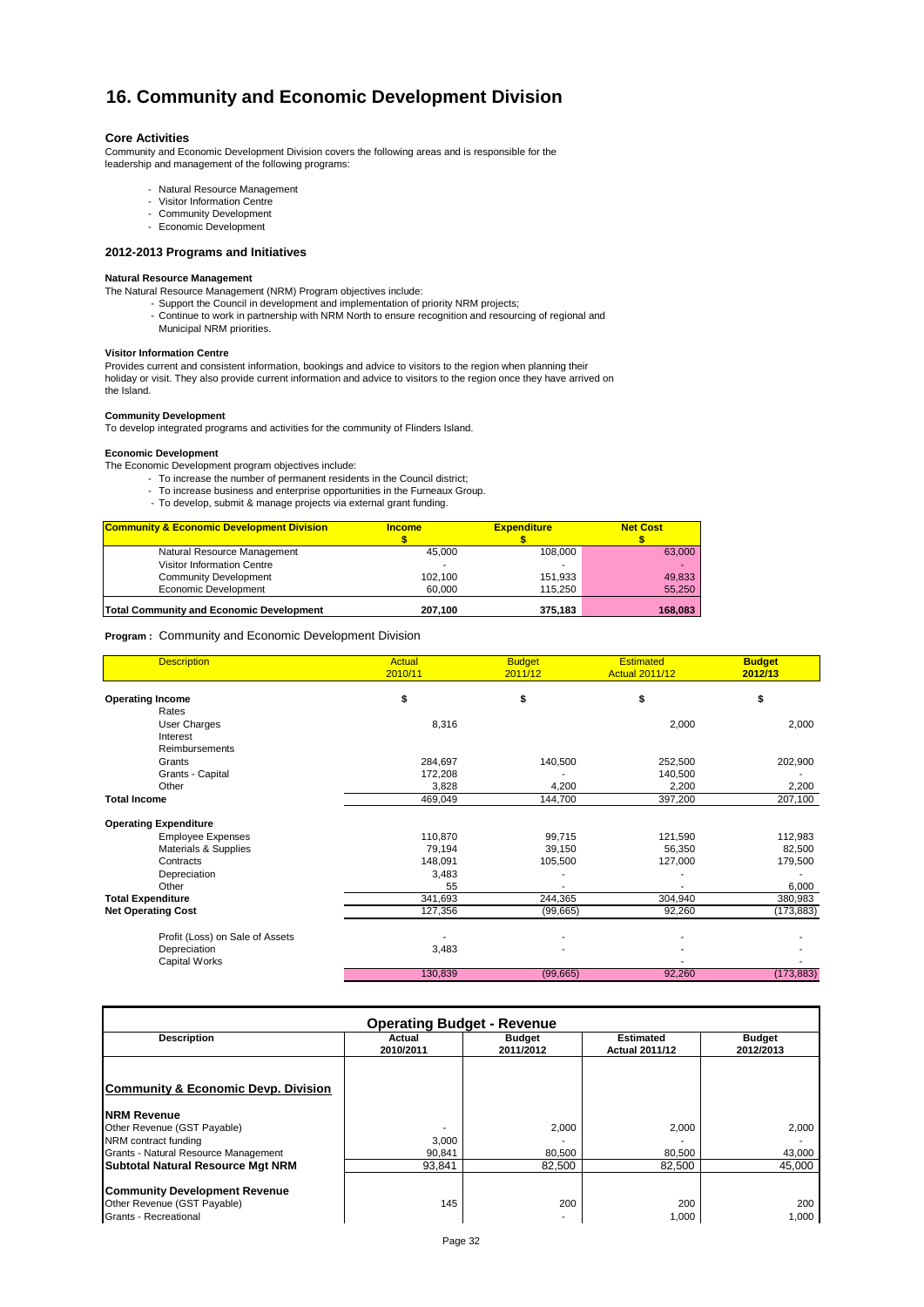| Total Revenue Community & Econ. Devp.         | 296.841 | 144.700 | 397.200 | 207.100 |
|-----------------------------------------------|---------|---------|---------|---------|
|                                               |         |         |         |         |
| <b>Subtotal Economic Development</b>          | 173.208 | 60.000  | 215,500 | 60.000  |
| Grants - Other Capital                        | 172,208 |         | 140,500 |         |
| Grants - Other Non Capital                    |         |         | 15,000  |         |
| Grants - Tourism and Economic Development     | 1.000   | 60.000  | 60,000  | 60.000  |
| Other Revenue (GST Payable)                   |         |         |         |         |
| <b>Economic Development Officer</b>           |         |         |         |         |
| <b>Subtotal Community Development (CDV)</b>   | 13,264  | 2,200   | 99,200  | 102,100 |
| Youth Program Contributions                   | 5.574   | 2.000   | 2.000   | 2.000   |
| Grants - Rural Primary Health Services (RPHS) |         |         | 96,000  | 97.400  |
| Grants - Youth Activities                     | 7.545   |         | ۰       | 1.500   |

|                                             | <b>Operating Budget - Expenditure</b> |                            |                                           |                            |
|---------------------------------------------|---------------------------------------|----------------------------|-------------------------------------------|----------------------------|
| <b>Description</b>                          | <b>Actual</b><br>2010/2011            | <b>Budget</b><br>2011/2012 | <b>Estimated</b><br><b>Actual 2011/12</b> | <b>Budget</b><br>2012/2013 |
| Community & Econ. Devp. Divn.               |                                       |                            |                                           |                            |
| Natural Resource Management Expenditure     |                                       |                            |                                           |                            |
| Salaries and Wages                          | 42,500                                | 60,000                     | 71,200                                    | 60,000                     |
| Superannuation                              | 4,200                                 | 7,500                      | 7,200                                     | 7,500                      |
| Allowances                                  | 56                                    | 500                        | 100                                       | 100                        |
| Advertising                                 |                                       | 500                        | 200                                       | 200                        |
| Computer Software Purchase                  | 813                                   |                            |                                           |                            |
| <b>Computer Consumables</b>                 | 83                                    | 500                        |                                           |                            |
| Consulting / Contractor Services            | 68,989                                | 10.000                     | 16,000                                    | 16,000                     |
| Freight                                     | 781                                   | 1,000                      | 2,200                                     | 2,200                      |
| <b>General Expenses</b>                     | 48                                    | 500                        | 300                                       | 3,500                      |
| <b>Materials</b>                            | 1,530                                 | 5,000                      | 1,000                                     | 1,000                      |
| Motor Vehicle Registration                  |                                       | 500                        |                                           |                            |
| Postage                                     | 85                                    | 100                        | 200                                       | 200                        |
| <b>Printing and Stationery</b>              | 45                                    | 100                        | 100                                       | 100                        |
| Plant Hire - Internal Charges               | 9,104                                 | 9,000                      | 12,000                                    | 12,000                     |
| Telephone inc Fax & Internet                | 1,339                                 | 800                        | 2,200                                     | 2,200                      |
| Travel Expenses (inc Air)                   | 1,781                                 | 1,500                      | 1,000                                     | 3,000                      |
| <b>Subtotal Natural Resource Mgt NRM</b>    | 131,387                               | 97,500                     | 113,700                                   | 108,000                    |
| <b>Community Development Expenditure</b>    |                                       |                            |                                           |                            |
| Salaries and Wages                          | 21,492                                | 25,000                     | 33,000                                    | 34,980                     |
| Overtime                                    |                                       |                            | 1,000                                     | 1,000                      |
| Superannuation                              | 1,904                                 | 3,125                      | 3,700                                     | 4,373                      |
| Allowances                                  | 515                                   | 750                        | 750                                       | 750                        |
| Training                                    | 1,122                                 | 1,000                      | 1,000                                     | 1,000                      |
| <b>Conferences and Seminars</b>             |                                       |                            | 800                                       | 1,000                      |
| <b>Staff Amenities</b>                      | ٠                                     | 1,280                      | 1,280                                     | 1,280                      |
| <b>Audit Fees</b>                           |                                       |                            | 300                                       | 300                        |
| Civic Functions and FC Meetings             | 7                                     | 100                        | 100                                       | 100                        |
| Cleaning                                    |                                       | 50                         | 50                                        | 50                         |
| Computer Software Purchase                  | 813                                   |                            |                                           |                            |
| Consulting / Contractor Services            | 1,569                                 | 1,500                      | 17,000                                    | 69,500                     |
| Donations and Gifts                         |                                       | 500                        | 500                                       | 500                        |
| Freight                                     | 358                                   | 500                        | 500                                       | 500                        |
| General Expenses (including Programs)       | 2,600                                 | 3,000                      | 3,000                                     | 18,000                     |
| Licence Fees                                | 15                                    | 50                         | 50                                        | 50                         |
| <b>Materials</b>                            | 4,452                                 | 3,500                      | 6,000                                     | 6,000                      |
| Postage                                     | 68                                    | 100                        | 100                                       | 100                        |
| <b>Printing and Stationery</b>              | 73                                    | 100                        | 100                                       | 100                        |
| Protective Clothing & Safety Equipment      |                                       |                            | 350                                       | 350                        |
| Telephone inc Fax & Internet                | 627                                   | 750                        | 2,500                                     | 2,500                      |
| Travel Expenses (inc Air)                   | 9,086                                 | 1,000                      | 3,500                                     | 3,500                      |
| Events & Promotions                         | 55                                    |                            |                                           | 6,000                      |
| <b>Subtotal Community Development (CDV)</b> | 44,824                                | 42,305                     | 75,580                                    | 151,933                    |
| <b>Economic Development Officer</b>         |                                       |                            |                                           |                            |
| Salaries and Wages                          | 296                                   | 500                        | 500                                       |                            |
| Superannuation                              | 26                                    | 60                         | 60                                        |                            |
| <b>Conferences and Seminars</b>             | ٠                                     | 1,000                      | 1,000                                     | 1,000                      |
| Civic Functions and FC Meetings             |                                       |                            | 50                                        | 50                         |
| Computer Software Purchase                  | 813                                   |                            |                                           |                            |
| Consulting / Contractor Services            | 76,175                                | 94,000                     | 94,000                                    | 94,000                     |
| <b>General Expenses</b>                     | 32,204                                | 5,000                      | 5,000                                     | 5,000                      |
| Insurance - General                         |                                       |                            | 1,050                                     | 1,200                      |
| <b>Materials</b>                            | $\blacksquare$                        | 500                        | 500                                       | 500                        |
| Plant Hire - External                       |                                       |                            | 10,000                                    | 10,000                     |
| Subscriptions/Publications                  | 351                                   | 500                        | 500                                       | 500                        |
| Telephone inc Fax & Internet                | 137                                   |                            |                                           |                            |
| Travel Expenses (inc Air)                   | 4,357                                 | 3,000                      | 3,000                                     | 3,000                      |
| <b>Subtotal Economic Development</b>        | 114,360                               | 104,560                    | 115,660                                   | 115,250                    |
|                                             |                                       |                            |                                           |                            |
| Total Expend. Community & Econ. Devp. Divi  | 341,693                               | 244,365                    | 304,940                                   | 375,183                    |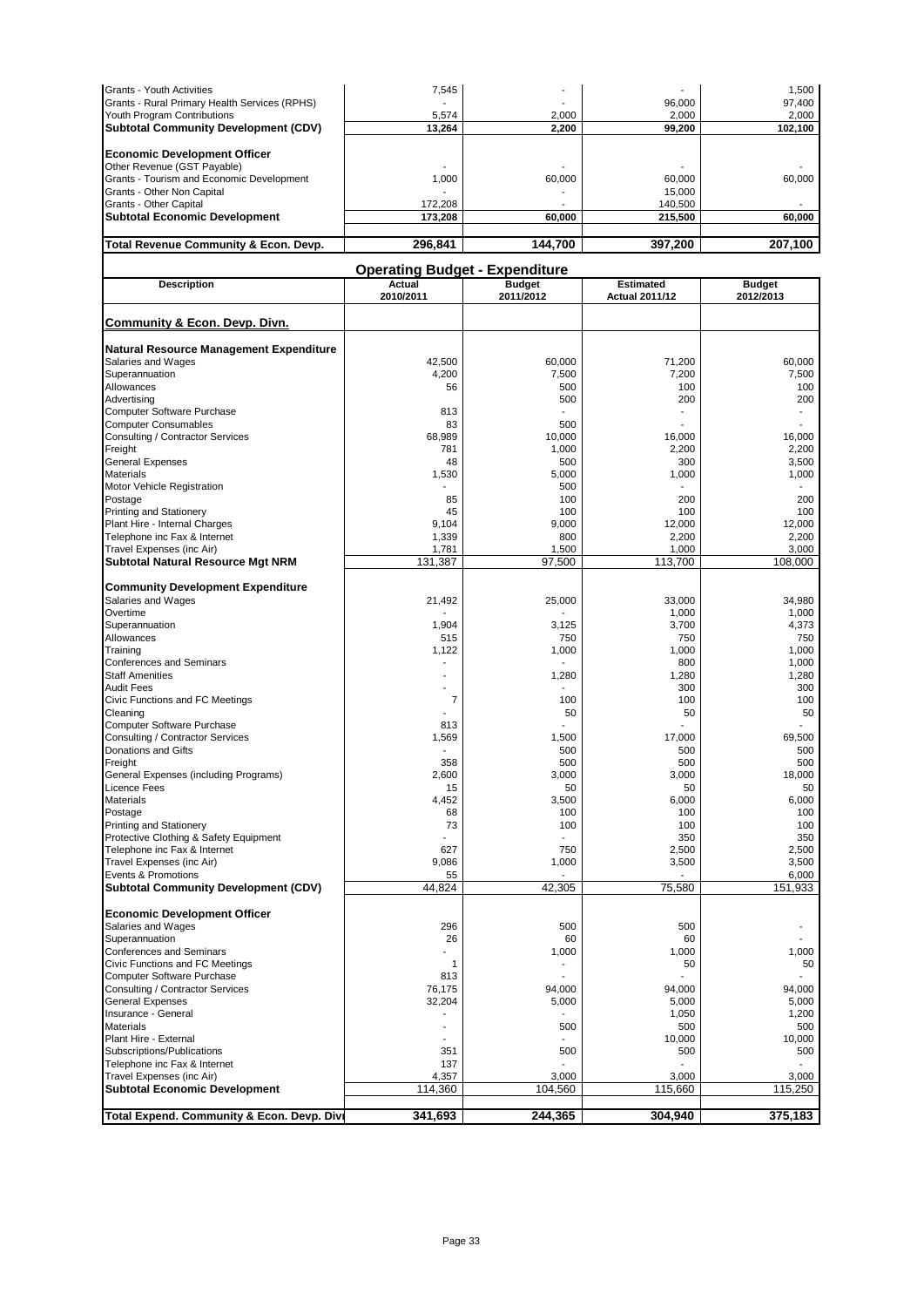# **17. Depot and Plant Division**

#### **Core Activities**

The Depot and Plant Division is part of the Works & Services Department and covers the following areas:

- Depot and Plant
- Private Works

#### **Depot and Plant**

The Depot and Plant program provides for the management and replacement of equipment, the purchasing of goods and the servicing of Council plant and equipment.

#### **Private Works**

Council completes private works for outside organisations and individuals as requested. This enables Council to increase plant hours and generate other sources of income. A large percentage of private works completed are in relation to contracts for DIER Roads and Ben Lomond Water.

#### **Proposed Budget**

| <b>Depot and Plant Division</b>       | <b>Income</b> | <b>Expenditure</b> | <b>Net Cost</b> |
|---------------------------------------|---------------|--------------------|-----------------|
|                                       |               |                    |                 |
| Depot and Plant                       | 6.200         | 408.704            | 402.504         |
| Private Works                         | 632.000       | 159.512            | (472, 488)      |
| <b>Total Depot and Plant Division</b> | 638.200       | 568.216            | (69, 984)       |

#### **Program:** Depot and Plant Division

| <b>Description</b>              | <b>Actual</b><br>2010/11 | <b>Budget</b><br>2011/12 | <b>Estimated</b><br><b>Actual 2011/12</b> | <b>Budget</b><br>2012/13 |
|---------------------------------|--------------------------|--------------------------|-------------------------------------------|--------------------------|
| <b>Operating Income</b>         | \$                       | \$                       | \$                                        | \$                       |
| Rates                           |                          |                          |                                           |                          |
| User Charges                    | 285,004                  | 288,000                  | 423,000                                   | 506,000                  |
| Interest                        |                          |                          |                                           |                          |
| Reimbursements                  | 79,914                   | 67,000                   | 132,000                                   | 132,000                  |
| Grants                          |                          |                          |                                           |                          |
| Other                           | 94                       | 200                      | 200                                       | 200                      |
| <b>Total Income</b>             | 365,012                  | 355,200                  | 555,200                                   | 638,200                  |
| <b>Operating Expenditure</b>    |                          |                          |                                           |                          |
| <b>Employee Expenses</b>        | 190,629                  | 224,540                  | 370,900                                   | 240,178                  |
| Materials & Supplies            | 136,327                  | 127,550                  | 107,450                                   | 137,150                  |
| Contracts                       | 7,743                    | 12,000                   | 7,000                                     | 12,000                   |
| Depreciation                    | 133,833                  | 178,388                  | 178,388                                   | 178,388                  |
| Other                           |                          | 500                      | 500                                       | 500                      |
| <b>Total Expenditure</b>        | 468,532                  | 542,978                  | 664,238                                   | 568,216                  |
| <b>Net Operating Cost</b>       | (103,520)                | (187,778)                | (109, 038)                                | 69,984                   |
| Profit (Loss) on Sale of Assets | 70,632                   | 67,000                   | 67,000                                    |                          |
| Depreciation                    | 133,833                  | 178,388                  | 178,388                                   | 178,388                  |
| Capital Works                   | (302, 024)               | (245, 500)               | (245, 500)                                | (262, 500)               |
|                                 | (201, 079)               | (187, 890)               | (109, 150)                                | (14, 128)                |

| <b>Operating Budget - Revenue</b>      |                     |                     |                                    |                            |  |
|----------------------------------------|---------------------|---------------------|------------------------------------|----------------------------|--|
| <b>Description</b>                     | Actual<br>2010/2011 | Budget<br>2011/2012 | Estimated<br><b>Actual 2011/12</b> | <b>Budget</b><br>2012/2013 |  |
|                                        |                     |                     |                                    |                            |  |
| <b>Depot &amp; Plant Division</b>      |                     |                     |                                    |                            |  |
| Depot & Plant Revenue                  |                     |                     |                                    |                            |  |
| Other Revenue (GST Free)               | 22                  | 100                 | 100                                | 100                        |  |
| Other Revenue (GST Payable)            | 72                  | 100                 | 100                                | 100                        |  |
| <b>Materials Sales</b>                 | 5,388               | 6,000               | 6,000                              | 6,000                      |  |
| Insurance Recoveries                   | 9,282               |                     |                                    |                            |  |
| Sale of Plant and Equipment            | 70,632              | 67,000              | 67,000                             |                            |  |
| Sub-total Depot & Plant (PLT)          | 85.396              | 73.200              | 73.200                             | 6.200                      |  |
| <b>Private Works Revenue</b>           |                     |                     |                                    |                            |  |
| LB Main Road - DIER Contract           | 93,813              | 132,000             | 132,000                            | 132,000                    |  |
| <b>Private Works Sales</b>             | 185,803             | 150,000             | 350,000                            | 500,000                    |  |
| <b>ISub-total Private Works</b>        | 279,616             | 282,000             | 482.000                            | 632,000                    |  |
| <b>Total Revenue Depot &amp; Plant</b> | 365,012             | 355,200             | 555.200                            | 638,200                    |  |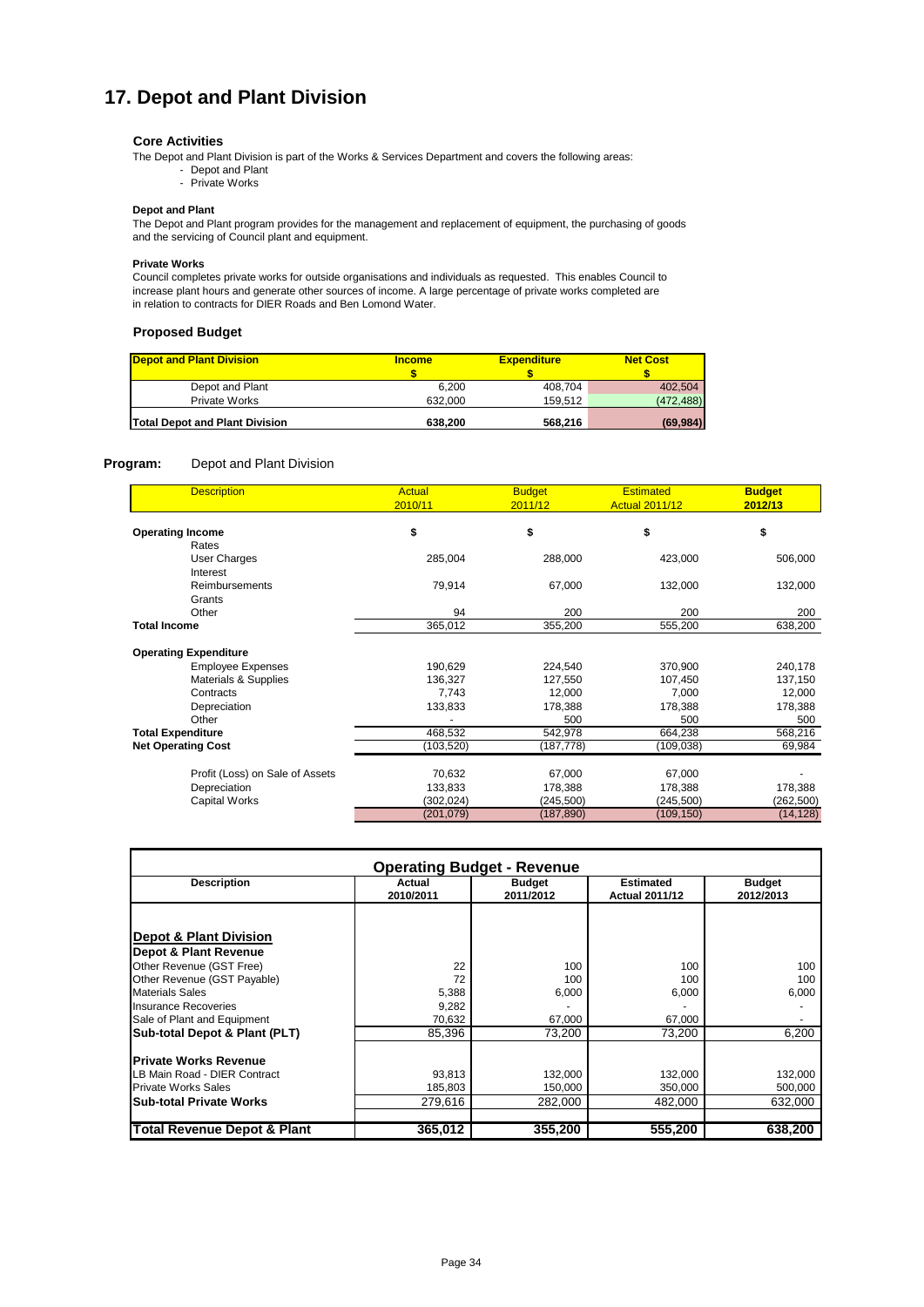| <b>Operating Budget - Expenditure</b>                                    |                     |                            |                                           |                            |
|--------------------------------------------------------------------------|---------------------|----------------------------|-------------------------------------------|----------------------------|
| <b>Description</b>                                                       | Actual<br>2010/2011 | <b>Budget</b><br>2011/2012 | <b>Estimated</b><br><b>Actual 2011/12</b> | <b>Budget</b><br>2012/2013 |
| Depot & Plant Divn.                                                      |                     |                            |                                           |                            |
| <b>Depot &amp; Plant Expenditure</b>                                     |                     |                            |                                           |                            |
| Salaries and Wages                                                       | 112,191             | 143,200                    | 130,500                                   | 151.792                    |
| Overtime                                                                 | 436                 | 1,000                      | 3,000                                     | 1,000                      |
| Medical Costs (W/Comp)                                                   | 516                 | 300                        | 300                                       | 300                        |
| Superannuation                                                           | 20,565              | 17,900                     | 20,000                                    | 18,974                     |
| Allowances                                                               | 664                 | 2,000                      | 2,000                                     | 2,000                      |
| Training                                                                 | 1,518               | 2,000                      | 4,000                                     | 2,000                      |
| <b>Conferences and Seminars</b>                                          |                     |                            | 1,600                                     | 1,600                      |
| <b>Staff Amenities</b>                                                   |                     | 3,840                      | 4,000                                     | 4,000                      |
| Advertising                                                              | 176                 | 500                        | 2,500                                     | 2,500                      |
| Cleaning                                                                 | 29                  | $\blacksquare$             | 1,500                                     | 1,500                      |
| Computer Hardware Purchase                                               | 13                  |                            |                                           |                            |
| Computer Software Purchase                                               | 813                 |                            |                                           |                            |
| <b>Computer Consumables</b>                                              |                     | 500                        | 500                                       | 500                        |
| Consulting / Contractor Services                                         | 619                 | 2,000                      | 2,000                                     | 2,000                      |
| Energy (Gas & Electricity)                                               | 1,441               | 1,800                      | 1,800                                     | 500                        |
| Freight                                                                  | 434                 | 1,000                      | 1,000                                     | 1,000                      |
| <b>General Expenses</b>                                                  | 431                 | 500                        | 1,000                                     | 1,000                      |
| Insurance - General                                                      |                     |                            | 2,900                                     | 6,000                      |
| <b>Insurance - Excess</b>                                                | 1,000               | 1,000                      | 1,000                                     | 1,000                      |
| Licence Fees                                                             | 260                 | 1,000                      | 1,000                                     | 1,000                      |
| <b>Materials</b>                                                         | 4,656               | 5,000                      | 5,000                                     | 5,000                      |
| Motor Vehicle Fuel                                                       | 911                 | 1,500                      |                                           | 1,500                      |
| Motor Vehicle Repairs & Maintenance                                      | 286                 | 300                        | 1,500<br>300                              | 300                        |
| Motor Vehicle Registration                                               |                     | 100                        | 100                                       |                            |
| Postage                                                                  |                     | 50                         |                                           | 50                         |
|                                                                          | 1<br>128            |                            | 50                                        | 300                        |
| <b>Printing and Stationery</b><br>Protective Clothing & Safety Equipment |                     | 300                        | 300                                       | 4.000                      |
|                                                                          | 4,193               | 4,000                      | 4,000                                     |                            |
| Plant Hire - Internal Charges                                            | 6,219               | 10,000                     | 8,000                                     | 8,000                      |
| Repairs - Plant and Equipment                                            | 105<br>980          | 1,000                      | 1,000                                     | 6,000                      |
| Security & Fire Prevention                                               | 295                 | 1,000                      | 1,000                                     | 1,000                      |
| Subscriptions/Publications                                               |                     | 500                        | 500                                       | 500                        |
| Telephone inc Fax & Internet                                             | 1,590               | 2,000                      | 2,000                                     | 2,000                      |
| Travel Expenses (inc Air)                                                | 4,394               | 4,000                      | 2,000                                     | 2,000                      |
| Minor Plant Purchase (< \$100)                                           |                     | 1,000                      | 1,000                                     | 1,000                      |
| Depreciation - Building                                                  | 11,000              | 12,000                     | 12,000                                    | 12,000                     |
| Depreciation - Plant & Equipment                                         | 122,833             | 166,388                    | 166,388                                   | 166,388                    |
| Subtotal Depot & Plant (PLT)                                             | 298,697             | 387,678                    | 385,738                                   | 408,704                    |
| <b>Private Works Expenditure</b>                                         |                     |                            |                                           |                            |
| Salaries and Wages                                                       | 44,278              | 41,600                     | 190,000                                   | 45,344                     |
| Overtime                                                                 | 1,568               | 2,000                      | 3,000                                     | 2.000                      |
| Superannuation                                                           | 3,155               | 5,200                      | 6,000                                     | 5,668                      |
| Allowances                                                               | 5,738               | 5,500                      | 6,500                                     | 5,500                      |
| Consulting / Contractor Services                                         | 7,124               | 10,000                     | 5,000                                     | 10,000                     |
| Energy (Gas & Electricity)                                               |                     | 1,000                      | 1,000                                     | 1,000                      |
| Freight                                                                  | 3,144               | 3,500                      | 3,500                                     | 3,500                      |
| <b>General Expenses</b>                                                  | 302                 | 500                        | 500                                       | 500                        |
| <b>Materials</b>                                                         | 61,353              | 60,000                     | 42,000                                    | 60,000                     |
| Plant Hire - Internal Charges                                            | 42,875              | 25,000                     | 20,000                                    | 25,000                     |
| Plant Hire - External                                                    | 298                 | 500                        | 500                                       | 500                        |
| <b>Bad &amp; Doubtful Debts</b>                                          |                     | 500                        | 500                                       | 500                        |
| Subtotal Private Works (PVW)                                             | 169,835             | 155,300                    | 278,500                                   | 159,512                    |
|                                                                          |                     |                            |                                           |                            |
| <b>Total Expenditure Depot &amp; Plant</b>                               | 468,532             | 542,978                    | 664,238                                   | 568,216                    |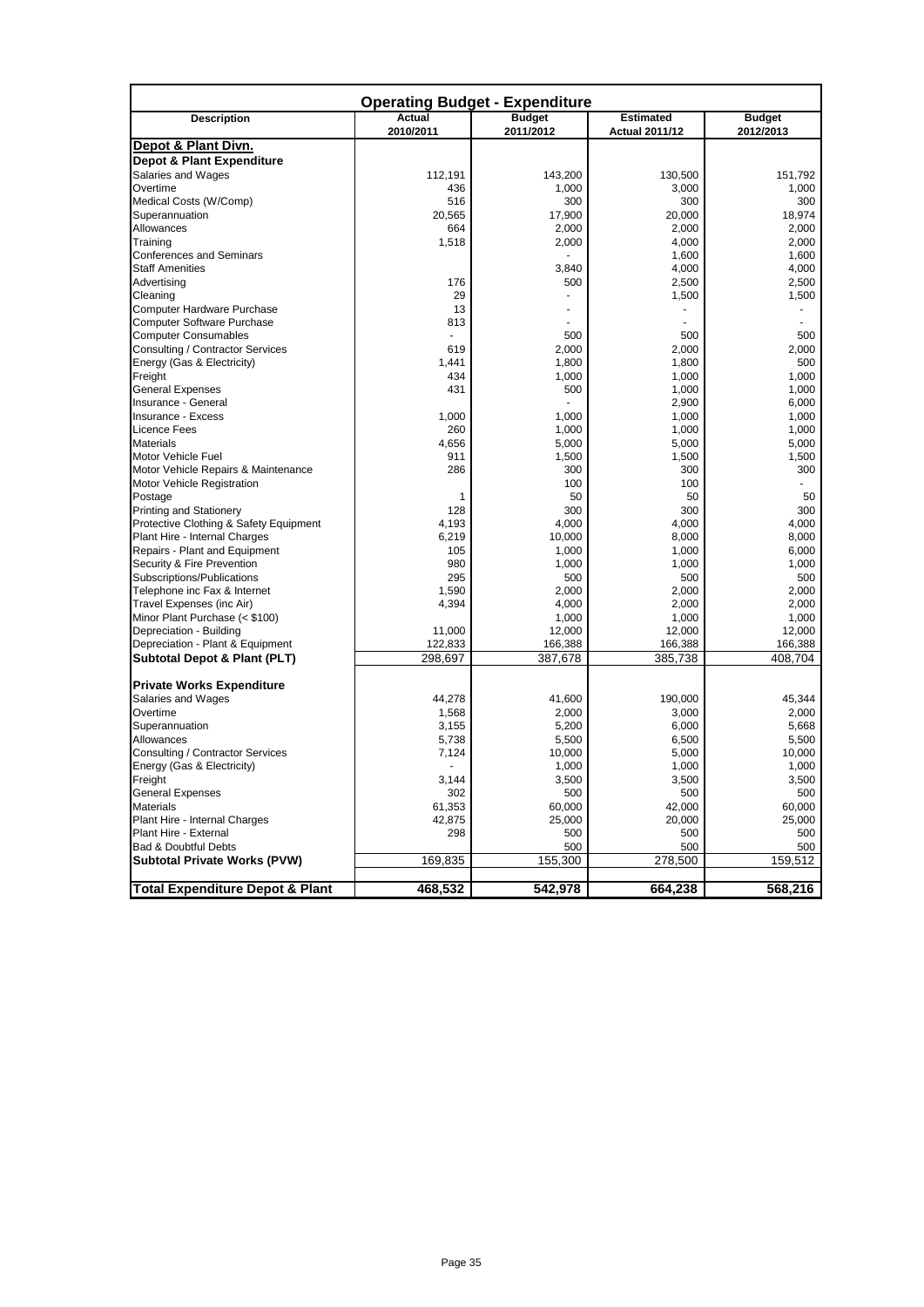# **18. Significant Business Activity - Airport**

#### **Core Activities**

The Airport is a significant Business Activity of the organisation.

The Aerodrome program provides for the operation and management of the Whitemark Aerodrome. Council charges landing fees for planes landing at the Aerodrome. Council has an Emergency Management Plan for the Aerodrome which is reviewed regularly.

#### **Proposed Budget**

| <b>Airport</b>       | <b>Income</b> | <b>Expenditure</b> | <b>Net Cost</b> |
|----------------------|---------------|--------------------|-----------------|
|                      |               |                    |                 |
| <b>Total Airport</b> | 238.000       | 515.027            | 277.027         |

#### **Program:** Airport

| <b>Description</b>              | Actual<br>2010/11 | <b>Budget</b><br>2011/12 | <b>Estimated</b><br><b>Actual 2011/12</b> | <b>Budget</b><br>2012/13 |
|---------------------------------|-------------------|--------------------------|-------------------------------------------|--------------------------|
| <b>Operating Income</b>         | \$                | \$                       | \$                                        | \$                       |
| Rates                           |                   |                          |                                           |                          |
| User Charges                    | 193,718           | 212,600                  | 234,000                                   | 234,000                  |
| Interest                        |                   |                          |                                           |                          |
| Reimbursements                  |                   |                          |                                           |                          |
| Grants                          | 90,000            |                          |                                           |                          |
| Other                           | 252               | 1,500                    | 4,000                                     | 4,000                    |
| <b>Total Income</b>             | 283,970           | 214,100                  | 238,000                                   | 238,000                  |
| <b>Operating Expenditure</b>    |                   |                          |                                           |                          |
| <b>Employee Expenses</b>        | 159,004           | 133,305                  | 218,700                                   | 210,771                  |
| Materials & Supplies            | 54,869            | 53,550                   | 71,750                                    | 69,350                   |
| Contracts                       | 26,022            | 30,000                   | 30,000                                    | 125,000                  |
| Depreciation                    | 121,000           | 109,306                  | 109,306                                   | 109,306                  |
| Other                           | 241               | 600                      | 600                                       | 600                      |
| <b>Total Expenditure</b>        | 361,136           | 326,761                  | 430,356                                   | 515,027                  |
| <b>Net Operating Cost</b>       | (77, 166)         | (112, 661)               | (192,356)                                 | (277, 027)               |
| Profit (Loss) on Sale of Assets |                   |                          |                                           |                          |
| Depreciation                    | 121,000           | 109,306                  | 109,306                                   | 109,306                  |
| Capital Works                   | (211, 637)        | (579, 872)               | (579, 872)                                | (270, 500)               |
|                                 | (167, 803)        | (583, 227)               | (662,922)                                 | (438, 221)               |

| <b>Operating Budget - Revenue</b>      |           |               |                       |               |  |  |  |  |
|----------------------------------------|-----------|---------------|-----------------------|---------------|--|--|--|--|
| <b>Description</b>                     | Actual    | <b>Budget</b> | <b>Estimated</b>      | <b>Budget</b> |  |  |  |  |
|                                        | 2010/2011 | 2011/2012     | <b>Actual 2011/12</b> | 2012/2013     |  |  |  |  |
| <b>Significant Business Activities</b> |           |               |                       |               |  |  |  |  |
| <b>Airport Revenue</b>                 |           |               |                       |               |  |  |  |  |
| Other Revenue (GST Free)               |           |               |                       |               |  |  |  |  |
| Rent Received - Buildings              | 2.661     | 4,000         | 4.000                 | 4.000         |  |  |  |  |
| <b>Airport Landing Charges</b>         | 63,625    | 60,000        | 75,000                | 75,000        |  |  |  |  |
| Airport Passenger Service Charge       | 118,391   | 123,600       | 135,000               | 135,000       |  |  |  |  |
| <b>Airport Terminal Rental</b>         | 9.041     | 25,000        | 20.000                | 20.000        |  |  |  |  |
| <b>Airport Other Revenue</b>           | 252       | 1,500         | 4,000                 | 4.000         |  |  |  |  |
| Grants - Other Capital                 | 90,000    |               |                       |               |  |  |  |  |
| <b>Total Airport Revenue</b>           | 283,970   | 214,100       | 238,000               | 238,000       |  |  |  |  |